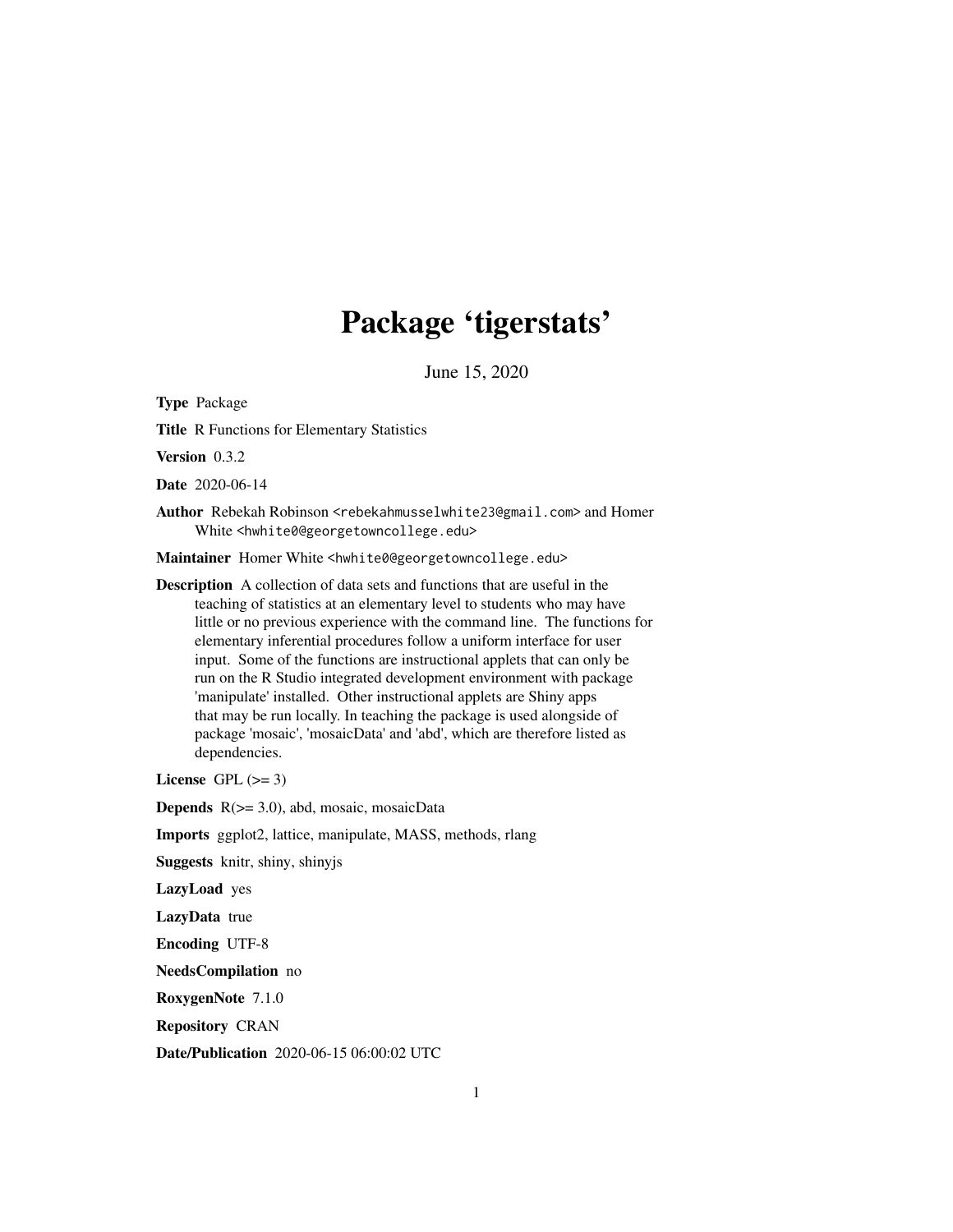# R topics documented:

|             | 4              |
|-------------|----------------|
|             | $\overline{4}$ |
|             | 5              |
|             | 6              |
| beans       | 8              |
|             | 8              |
|             | 9              |
|             | 9              |
|             | 11             |
|             | 11             |
|             | 12             |
|             | 14             |
|             | 14             |
|             | 15             |
|             | 16             |
|             | 16             |
|             | 17             |
|             | 17             |
|             | 18             |
|             | 19             |
|             | 20             |
|             | 20             |
|             | 21             |
|             | 21             |
|             | 22             |
|             | 22             |
|             | 23             |
|             | 23             |
| gss08       | 24             |
|             | 25             |
|             | 25             |
|             | 26             |
|             | 26             |
|             | 27             |
| helpGC      | 27             |
|             | 28             |
|             | 29             |
|             | 30             |
| hofpitching | 31             |
|             |                |
| iqsiblings  | 32             |
|             | 32             |
| labels      | 33             |
|             | 33             |
| lmGC        | 34             |
|             | 35             |
|             | 35             |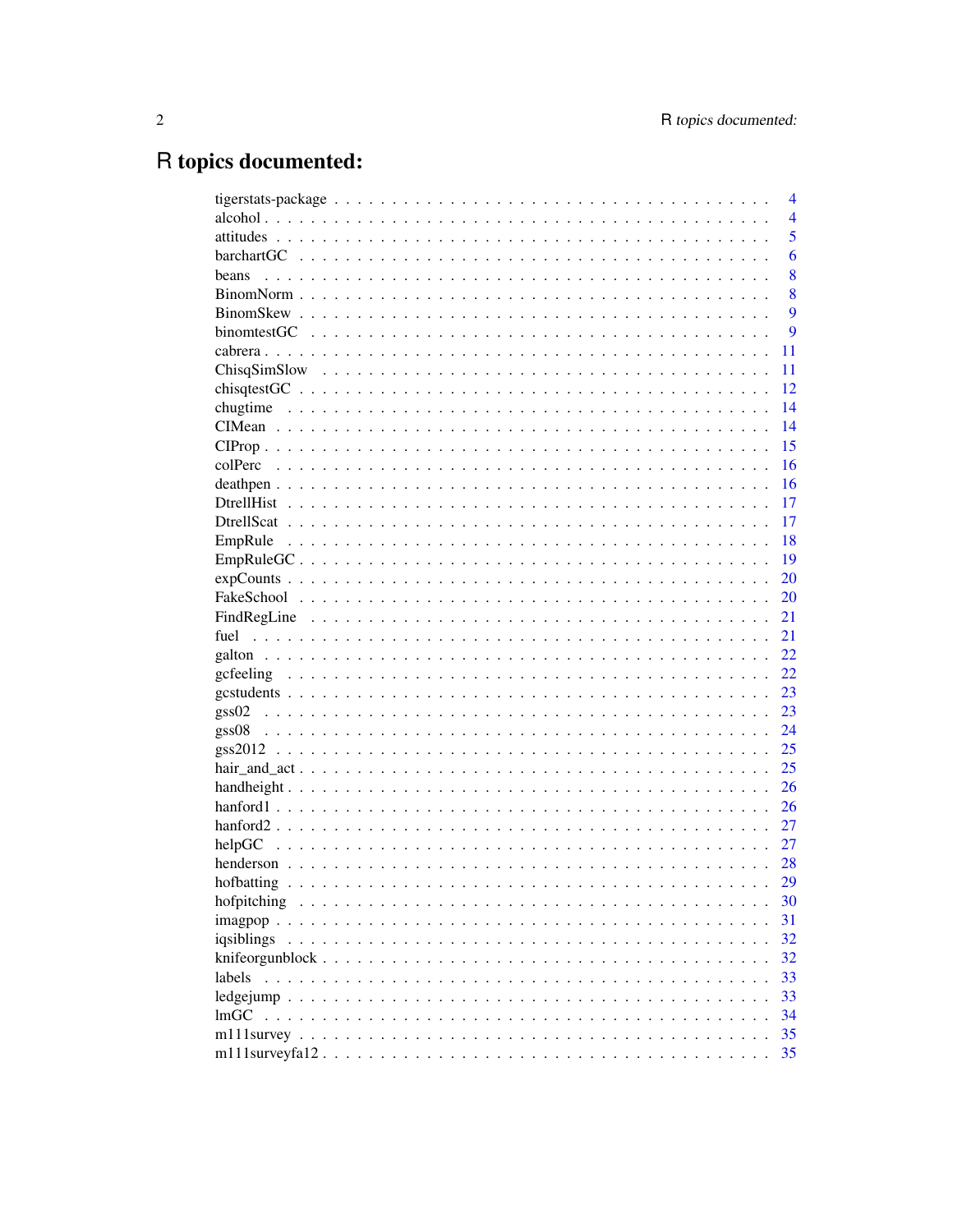|                                                                                                                                                                                                                                                                                                                                                                                                                 | 36       |
|-----------------------------------------------------------------------------------------------------------------------------------------------------------------------------------------------------------------------------------------------------------------------------------------------------------------------------------------------------------------------------------------------------------------|----------|
|                                                                                                                                                                                                                                                                                                                                                                                                                 | 37       |
|                                                                                                                                                                                                                                                                                                                                                                                                                 | 38       |
|                                                                                                                                                                                                                                                                                                                                                                                                                 | 39       |
|                                                                                                                                                                                                                                                                                                                                                                                                                 | 40       |
|                                                                                                                                                                                                                                                                                                                                                                                                                 | 40       |
|                                                                                                                                                                                                                                                                                                                                                                                                                 | 41       |
|                                                                                                                                                                                                                                                                                                                                                                                                                 | 41       |
|                                                                                                                                                                                                                                                                                                                                                                                                                 | 42       |
|                                                                                                                                                                                                                                                                                                                                                                                                                 | 42       |
|                                                                                                                                                                                                                                                                                                                                                                                                                 | 43       |
|                                                                                                                                                                                                                                                                                                                                                                                                                 | 44       |
|                                                                                                                                                                                                                                                                                                                                                                                                                 | 45       |
|                                                                                                                                                                                                                                                                                                                                                                                                                 | 45       |
|                                                                                                                                                                                                                                                                                                                                                                                                                 | 46       |
|                                                                                                                                                                                                                                                                                                                                                                                                                 | 47       |
|                                                                                                                                                                                                                                                                                                                                                                                                                 | 48       |
|                                                                                                                                                                                                                                                                                                                                                                                                                 | 49       |
|                                                                                                                                                                                                                                                                                                                                                                                                                 | 49       |
|                                                                                                                                                                                                                                                                                                                                                                                                                 | 50       |
|                                                                                                                                                                                                                                                                                                                                                                                                                 | 51       |
|                                                                                                                                                                                                                                                                                                                                                                                                                 | 52       |
|                                                                                                                                                                                                                                                                                                                                                                                                                 | 53       |
|                                                                                                                                                                                                                                                                                                                                                                                                                 | 54       |
|                                                                                                                                                                                                                                                                                                                                                                                                                 | 55       |
|                                                                                                                                                                                                                                                                                                                                                                                                                 | 56       |
|                                                                                                                                                                                                                                                                                                                                                                                                                 | 57       |
|                                                                                                                                                                                                                                                                                                                                                                                                                 | 58       |
|                                                                                                                                                                                                                                                                                                                                                                                                                 |          |
|                                                                                                                                                                                                                                                                                                                                                                                                                 | 58<br>59 |
|                                                                                                                                                                                                                                                                                                                                                                                                                 | 60       |
|                                                                                                                                                                                                                                                                                                                                                                                                                 |          |
|                                                                                                                                                                                                                                                                                                                                                                                                                 | 61       |
|                                                                                                                                                                                                                                                                                                                                                                                                                 | 62       |
|                                                                                                                                                                                                                                                                                                                                                                                                                 | 63       |
|                                                                                                                                                                                                                                                                                                                                                                                                                 | 63       |
|                                                                                                                                                                                                                                                                                                                                                                                                                 | 64       |
|                                                                                                                                                                                                                                                                                                                                                                                                                 | 65       |
| SimpleRandom2<br>the contract of the contract of the contract of the contract of the contract of the contract of the contract of the contract of the contract of the contract of the contract of the contract of the contract of the contract o                                                                                                                                                                 | 65       |
| Skewer<br>$\sim$ $\sim$ $\sim$<br>$\mathbf{1}$ $\mathbf{1}$ $\mathbf{1}$ $\mathbf{1}$ $\mathbf{1}$<br>$\sim$<br>$\sim$<br>$\sim$<br>$\cdot$ $\cdot$                                                                                                                                                                                                                                                             | 66       |
| <b>SlowGoodness</b><br>$\mathcal{A}^{(1)}\mathcal{A}^{(2)}\mathcal{A}^{(3)}\mathcal{A}^{(4)}\mathcal{A}^{(5)}\mathcal{A}^{(6)}\mathcal{A}^{(6)}\mathcal{A}^{(7)}\mathcal{A}^{(8)}\mathcal{A}^{(8)}\mathcal{A}^{(8)}\mathcal{A}^{(8)}\mathcal{A}^{(8)}\mathcal{A}^{(8)}\mathcal{A}^{(8)}\mathcal{A}^{(8)}\mathcal{A}^{(8)}\mathcal{A}^{(8)}\mathcal{A}^{(8)}\mathcal{A}^{(8)}\mathcal{A}^{(8)}\mathcal{A}^{(8)}$ | 67       |
| $\ddotsc$                                                                                                                                                                                                                                                                                                                                                                                                       | 67       |
| $\ddot{\phantom{1}}$                                                                                                                                                                                                                                                                                                                                                                                            | 68       |
| temperature $\ldots \ldots \ldots \ldots \ldots \ldots \ldots \ldots \ldots$                                                                                                                                                                                                                                                                                                                                    | 68       |
|                                                                                                                                                                                                                                                                                                                                                                                                                 | 69       |
| theme.rpres<br>$\sim$ $\sim$<br>$\ddotsc$                                                                                                                                                                                                                                                                                                                                                                       | 69       |
|                                                                                                                                                                                                                                                                                                                                                                                                                 | 70       |
| tips $\ldots$                                                                                                                                                                                                                                                                                                                                                                                                   | 70       |
| tornado                                                                                                                                                                                                                                                                                                                                                                                                         | 71       |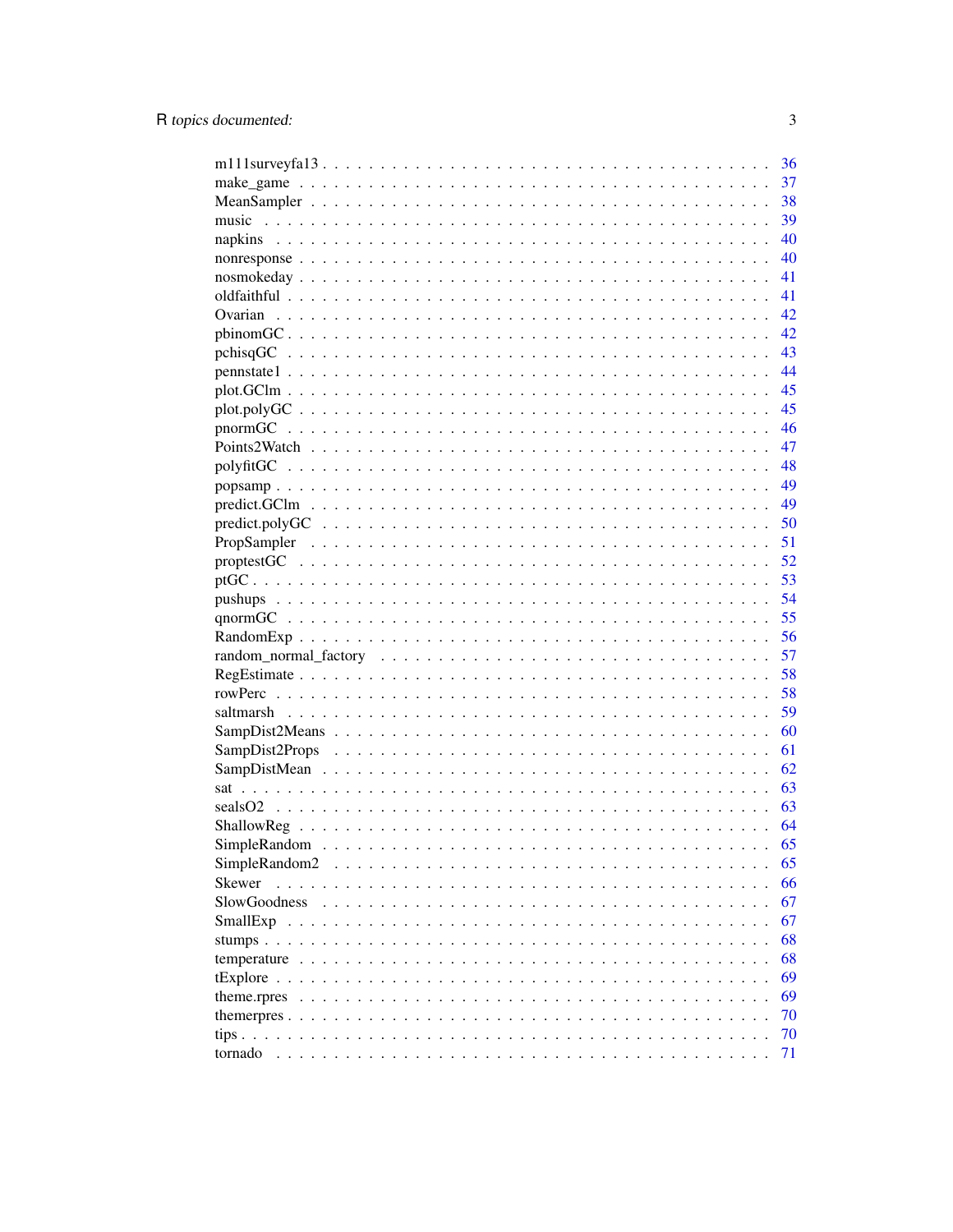#### <span id="page-3-0"></span>4 alcohol and  $\alpha$  alcohol and  $\alpha$  alcohol and  $\alpha$  alcohol and  $\alpha$  alcohol and  $\alpha$  alcohol and  $\alpha$  and  $\alpha$  and  $\alpha$  and  $\alpha$  and  $\alpha$  and  $\alpha$  and  $\alpha$  and  $\alpha$  and  $\alpha$  and  $\alpha$  and  $\alpha$  and  $\alpha$  and  $\alpha$  and  $\alpha$  a

| Index |  |
|-------|--|

tigerstats-package *R Functions for Elementary Statistics*

# Description

tigerstats

# Details

Datasets and functions useful for teaching elementary statistics.

#### Author(s)

Rebekah Robinson (<rebekahmusselwhite23@gmail.com>), Homer White (<hwhite0@georgetowncollege.edu>)

# References

<https://homerhanumat.github.io/tigerstats>

alcohol *Alcohol at Georgetown College*

# Description

Alcohol policy violations on the Georgetown College campus over several years.

# Format

A data frame with 10 observations on the following 4 variables.

year Academic year ending with Spring of the given year.

enrollment Full-time equivalent enrollment.

writeups Number of write-ups for alcohol violations.

writeups.per.100 Number of write-ups per 100 students.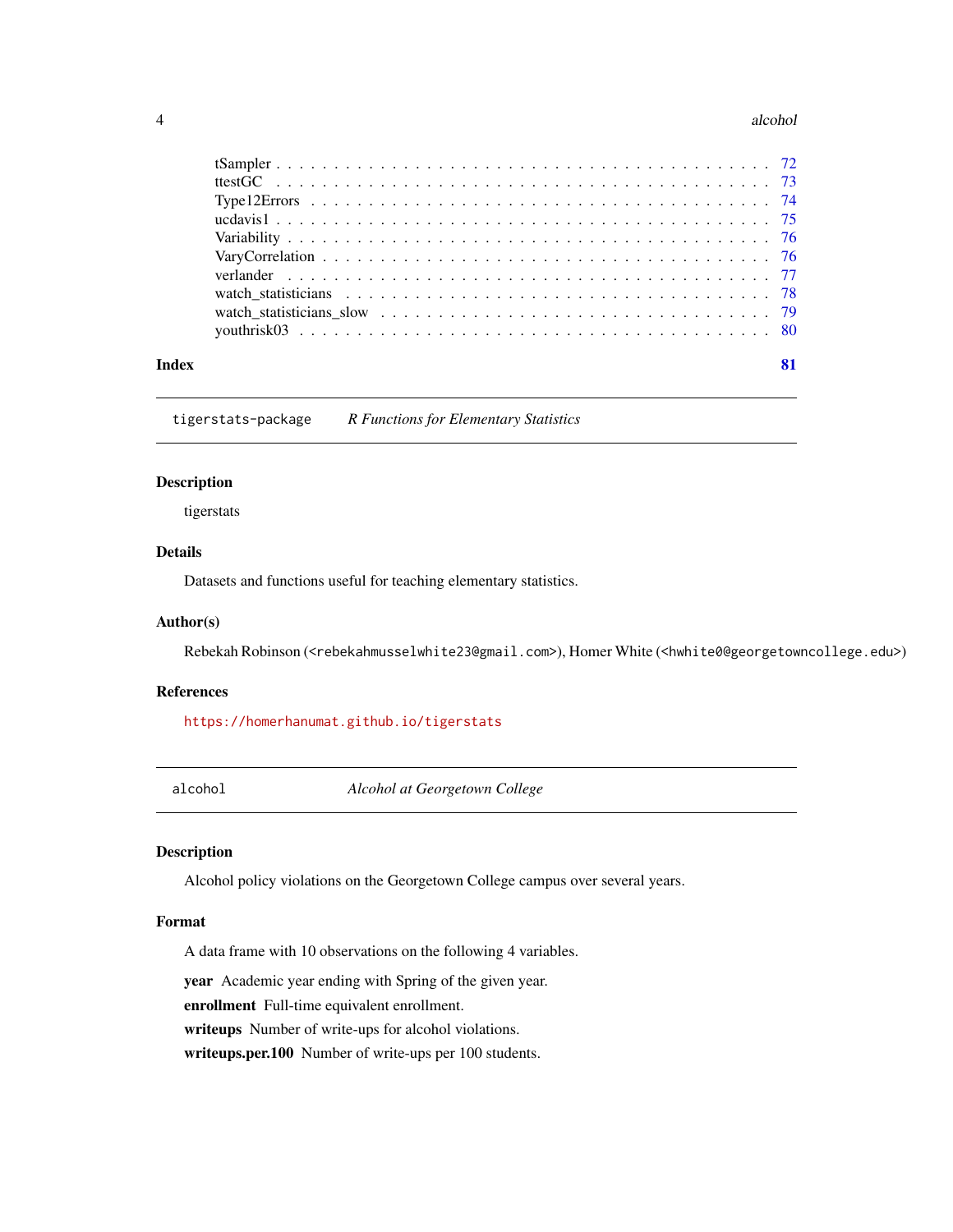#### <span id="page-4-0"></span>attitudes 5

# Source

Collected by MAT 111 students as a project.

#### attitudes *Attitudes Experiment 2001*

#### Description

Study conducted in November 2001 by students in MAT 111. Subjects were 267 Georgetown College students. Not all subjects got the same survey form.

#### Format

A data frame with 268 observations on the following 8 variables.

def.race Suggested race of the defendant in the survey form.

vic.race Suggested race of the victim in the survey form.

conc.situation Scenario described in the in the "rock concert" question on the survey form.

sentence Sentence, in years, recommended for the defendant.

conc.decision Whether or not the subject chose to buy a ticket (or buy another ticket).

year Class rank of the subject.

sex a factor with level Sex of the survey participant.

major possible values: humanities math.sci pre.prof social.sci Type of major the subject intends.

# Details

Here is a sample survey form, with variants noted.

Attitudes Survey

\_\_\_\_\_\_\_\_\_\_\_\_\_\_\_

Crime: You are on a jury for a manslaughter case in Lewistown, PA. The defendant has been found guilty, and in Pennsylvania it is part of the job of the jury to recommend a sentence to the judge. The facts of the case are as follows. The defendant, Tyrone Marcus Watson, a 35-year old native of Lewistown, was driving under the influence of alcohol on the evening of Tuesday July 17, 2001. At approximately 11:00 PM Watson drove through a red light, striking a pedestrian, Betsy Brockenheimer, a 20-year old resident of Lewistown. Brockenheimer was taken unconscious to the hospital and died of her injuries about one hour later. Watson did not flee the scene, nor did he resist arrest.

The prior police record for Mr. Watson is as follows: two minor traffic violations, and one previous arrest, five years ago, for DUI. No one was hurt in that incident.

Watson has now been convicted of DUI and manslaughter. The minimum jail term for this combination of offenses is two years; the maximum term is fifty years. In the blank below, write a number from 2 to 50 as your recommended length of sentence for Tyrone Marcus Watson.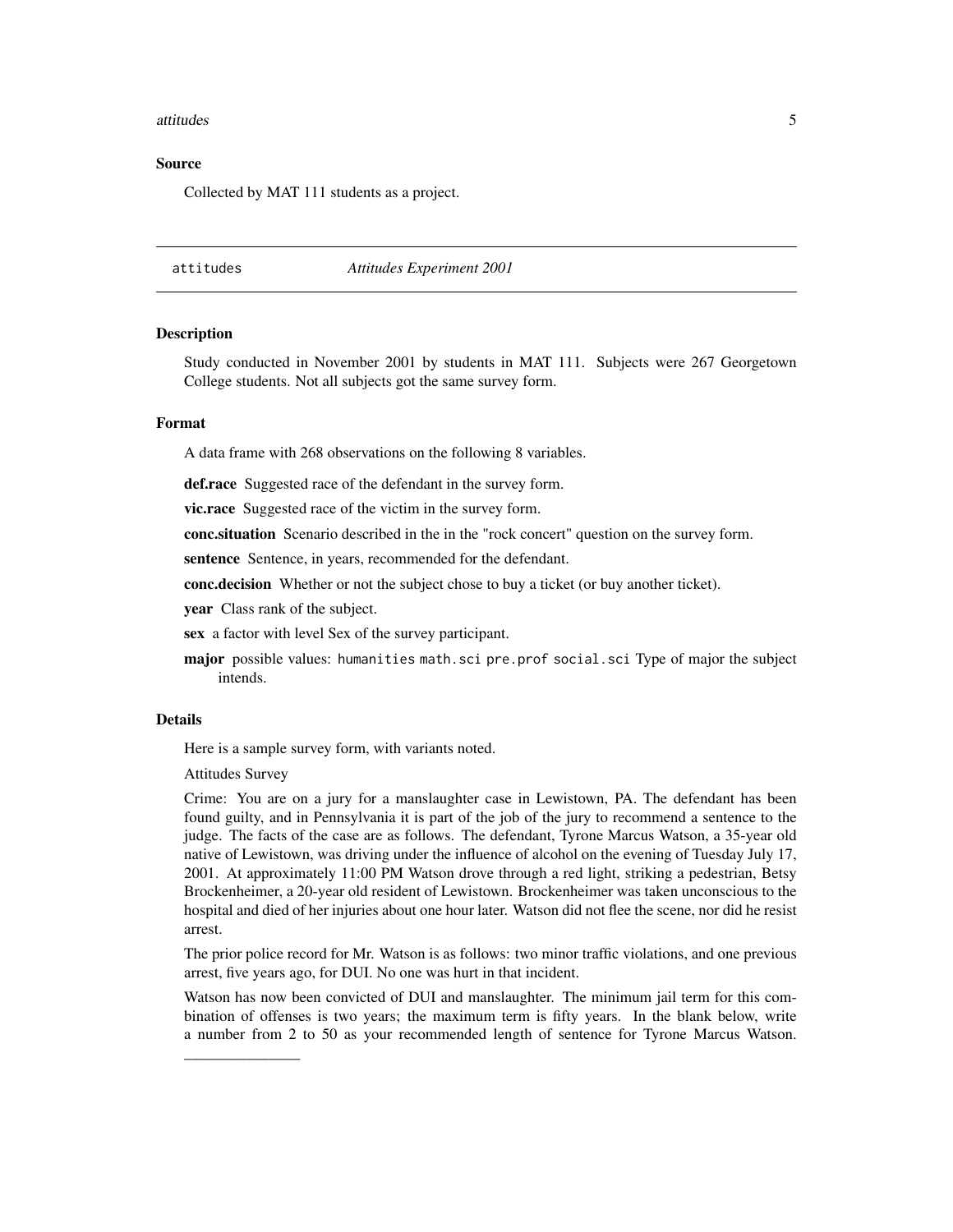<span id="page-5-0"></span>[In the question above, name of defendant could vary: either William Shane Winchester or Tyrone Marcus Watson. The name of the victim could also vary: either Betsy Brockenheimer or Latisha Dawes.]

Spending Habits

You have purchased a \$30 ticket to see a rock concert in Rupp Arena. When you arrive at the Arena on the night of the performance, you find that you have lost the ticket. You have no receipt, so it will not be possible to see the concert unless you purchase another ticket. Would you purchase another ticket? Circle below.

#### YES NO

[In other forms, the question above could have been: You plan to see a rock concert in Rupp Arena. Tickets for the performance are \$30. When you arrive at the Arena on the night of the performance, you find that you have lost two bills from your purse or wallet: a ten and a twenty. Would you buy the ticket anyway?]

Respondent Data

I am (circle one): freshman sophomore junior senior

I am (circle one) male female

(Optional) My intended major is:

#### Source

Georgetown College

barchartGC *Easy Bar Charts*

# Description

Wrapper for [barchart](#page-0-0) in package lattice. Creates a bar chart from raw data using formula-data syntax similar to that of [xtabs](#page-0-0), or from a table. Defaults to a "standard" bar chart in which the bars are vertical and un-stacked. Supports percentage bar charts.

#### Usage

```
barchartGC(x,data=parent.frame(),type="frequency",flat=FALSE,auto.key=TRUE,
                       horizontal=FALSE, stack=FALSE,...)
```
#### Arguments

| $\mathsf{X}$ | Either a formula or an object that can be coerced to a table. If formula, it must<br>be of the form $\sim$ var or $\sim$ var1+var2.      |
|--------------|------------------------------------------------------------------------------------------------------------------------------------------|
| data         | Usually a data frame that supplies the variables in x. Variables not in the data<br>argument are searched for in the parent environment. |
| type         | Possible values are "frequency" and "percent".                                                                                           |
| flat         | If set to TRUE, will produce bar chart that resembles the layout of xtabs                                                                |
|              |                                                                                                                                          |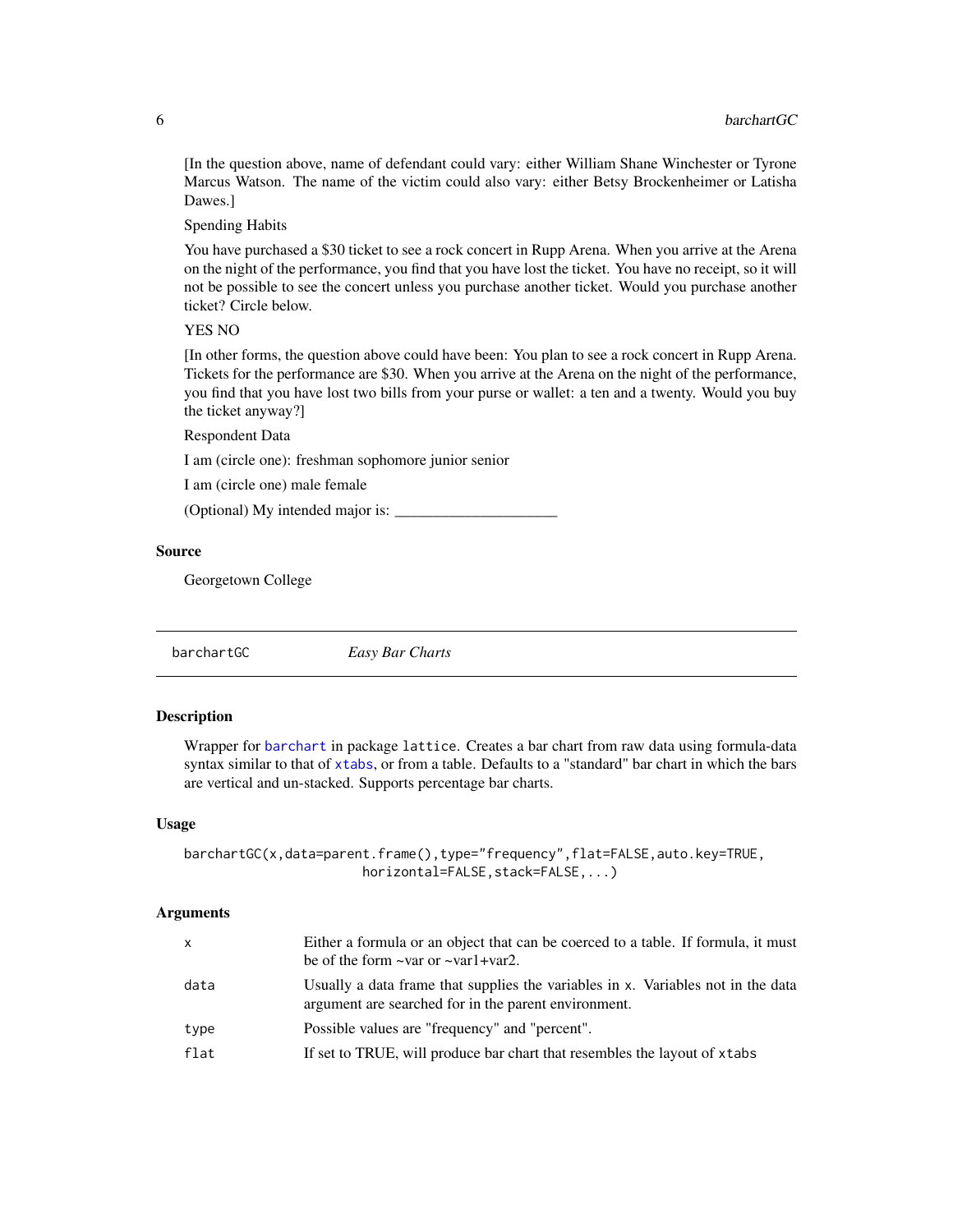#### barchartGC 7 and 2008 7 and 2008 7 and 2008 7 and 2008 7 and 2008 7 and 2008 7 and 2008 7 and 2008 7 and 2008 7 and 2008 7 and 2008 7 and 2008 7 and 2008 7 and 2008 7 and 2008 7 and 2008 7 and 2008 7 and 2008 7 and 2008 7

| auto.kev   | Provides a simple key                                                                                                                                                                                                                                                                                              |
|------------|--------------------------------------------------------------------------------------------------------------------------------------------------------------------------------------------------------------------------------------------------------------------------------------------------------------------|
| horizontal | Determines orientation of the bars (overridden by flat)                                                                                                                                                                                                                                                            |
| stack      | Determines whether bars for tallies are stacked on each other or placed next to<br>one another (overriden by flat)                                                                                                                                                                                                 |
| $\ddots$   | other arguments passed to barchart: these include main, sub, and xlab, which<br>are likely to be familiar to students from other lattice graphical functions. An<br>error is possible if other arguments pertaining to legends are passed (hopefully<br>anyone interested in such will have moved on to barchart). |

#### Value

A trellis object describing the bar chart.

# Author(s)

Homer White <hwhite0@georgetowncollege.edu>

# Examples

```
#bar chart of counts for one factor variable:
barchartGC(~sex,data=m111survey)
```
#bar chart with percentages and title: barchartGC(~sex,data=m111survey, type="percent", main="Distribution of Sex")

#bar chart of counts, to study the relationship between #two factor variables: barchartGC(~sex+seat,data=m111survey)

```
#percentage bar chart, two factor variables:
barchartGC(~sex+seat,data=m111survey,type="percent")
```

```
#From tabulated data:
sexseat <- xtabs(~sex+seat,data=m111survey)
barchartGC(sexseat,type="percent",main="Sex and Seating Preference")
```

```
#from tabulated data:
dieTosses <- c(one=8,two=18,three=11,four=7,five=9,six=7)
barchartGC(dieTosses,main="60 Rolls of a Die")
```

```
# a "flat" bar chart, pictorial version of xtabs()
barchartGC(~sex+seat,data=m111survey,flat=TRUE,ylab="Sex")
```

```
# a "flat" bar chart, pictorial version of xtabs()
barchartGC(~sex+seat,data=m111survey,type="percent",flat=TRUE,ylab="Sex")
```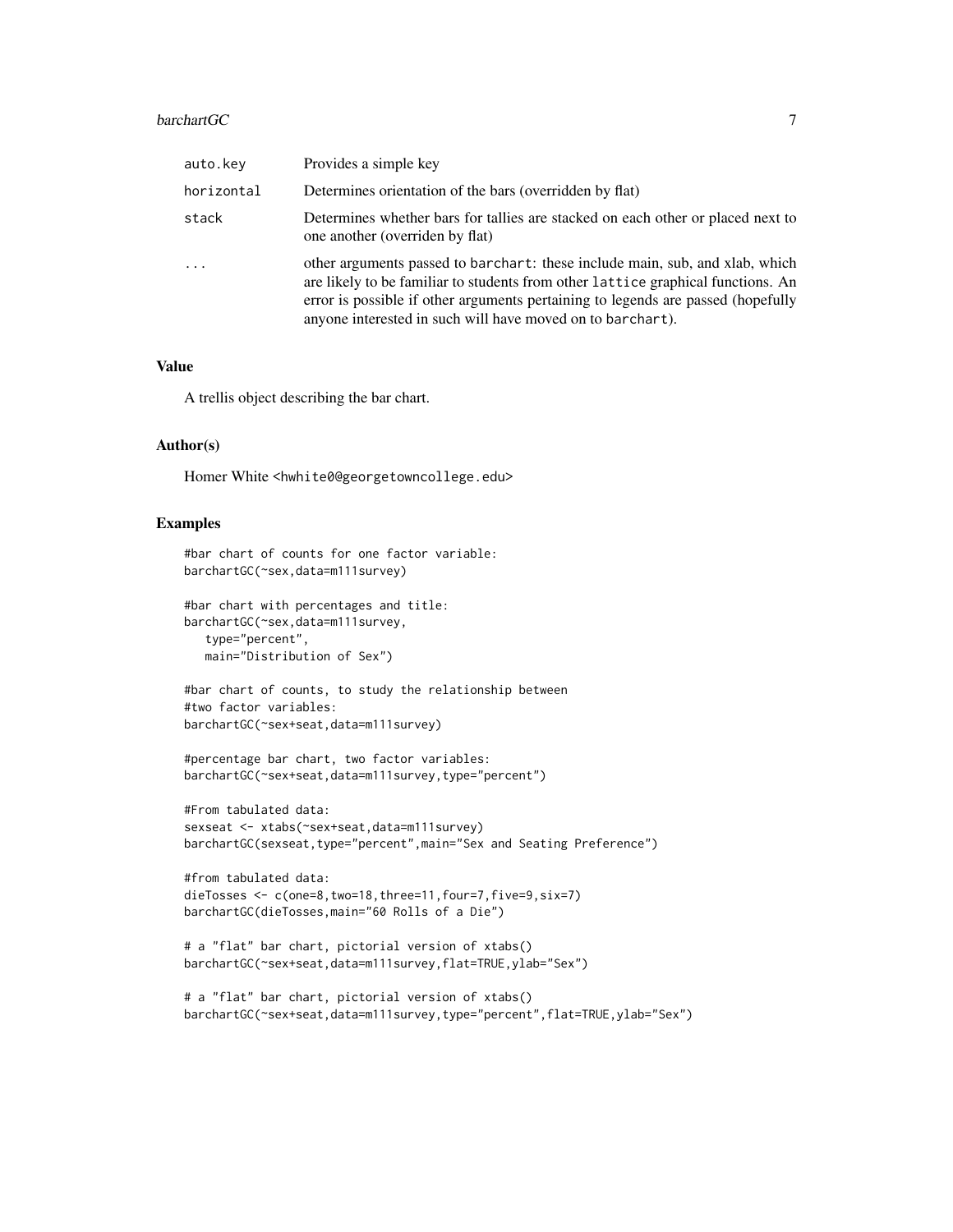#### <span id="page-7-0"></span>beans *Beans*

#### **Description**

Experiment performed at UC-Davis; fifteen students participated. Each student was asked to place as many beans into a cup as he/she could, in 15 seconds. Each student performed this task once with the dominant hand, and once with the non-dominant hand, but the order of performance was randomized. The purpose of the study was to see whether manual dexterity was better for the dominant hand. Terminology: your dominant hand is the hand you use the most.

#### Format

A data frame with 15 observations on the following 3 variables.

Dom Number of beans placed into cup with the dominant hand.

NonDom Number of beans placed with the non-dominant hand.

Diff Difference in number of beans placed (dominant hand minus non-dominant hand).

# Source

Uts and Heckard, Mind on Statistics, Fourth Edition.

BinomNorm *Binomial Distributions With Normal Approximation*

#### **Description**

An app to investigate the binomial family.

#### Usage

BinomNorm()

#### Value

no value. Graphical side-effects only.

#### Author(s)

Homer White (hwhite0@georgetowncollege.edu)

#### Examples

```
## Not run:
```
if (require(manipulate)) BinomNorm()

## End(Not run)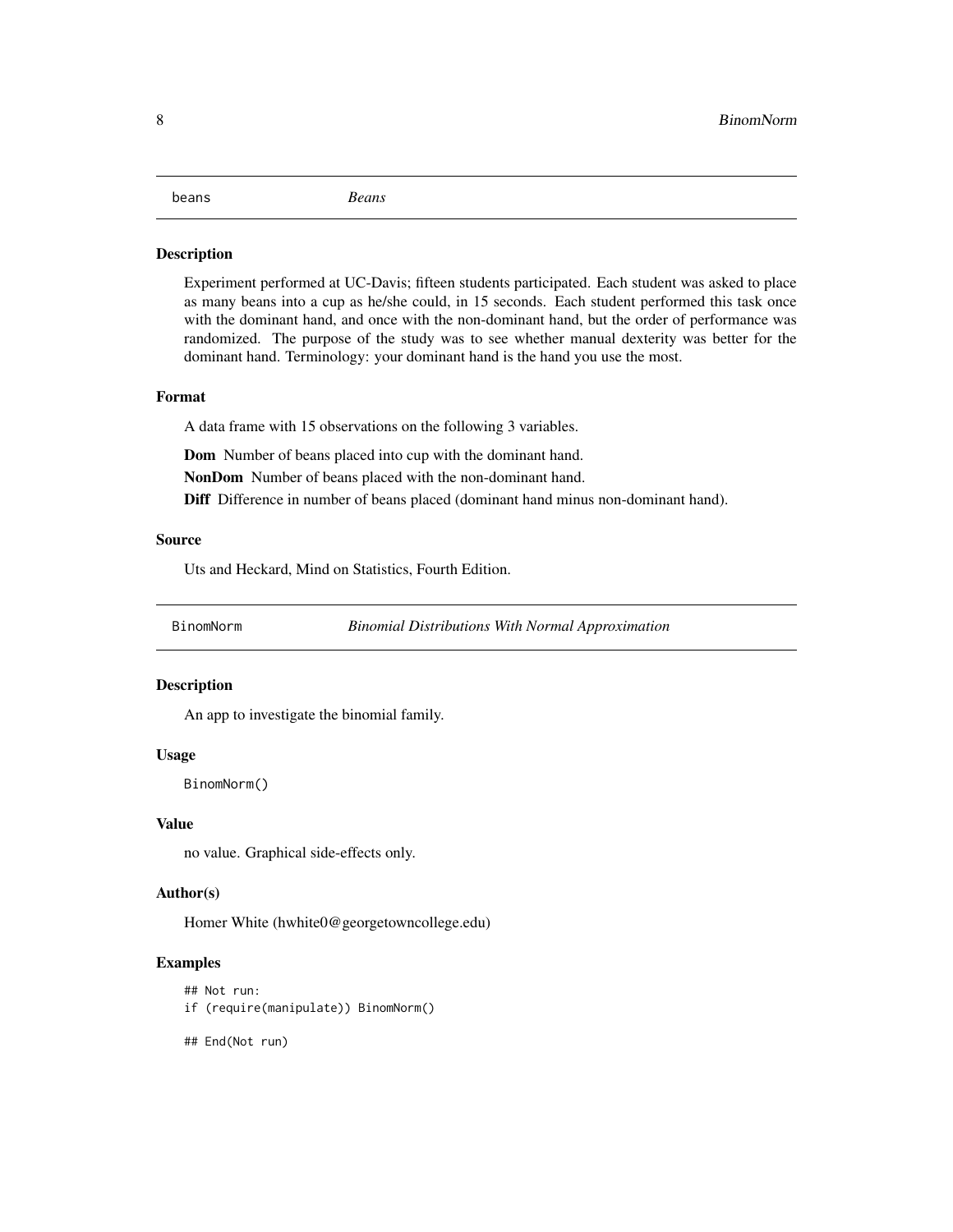<span id="page-8-0"></span>

An app to investigate how skew-ness in a binomial distribution vanishes when np is large enough. Sample size is set at  $n = 50$ , but the user can vary p with a slider.

# Usage

BinomSkew()

# Value

no value. Graphical side-effects only.

# Author(s)

Homer White (hwhite0@georgetowncollege.edu)

#### Examples

## Not run: if (require(manipulate)) BinomSkew()

## End(Not run)

binomtestGC *Exact Procedures for a Single Proportion*

# Description

Wrapper for binom.test in package stats. Employs the binomial distribution in inferential procedures for a single proportion.

#### Usage

```
binomtestGC(x,data=parent.frame(),n=numeric(),p=NULL,
                         alternative=c("two.sided","less","greater"),
                        success="yes",conf.level=0.95,graph=FALSE,verbose=TRUE)
```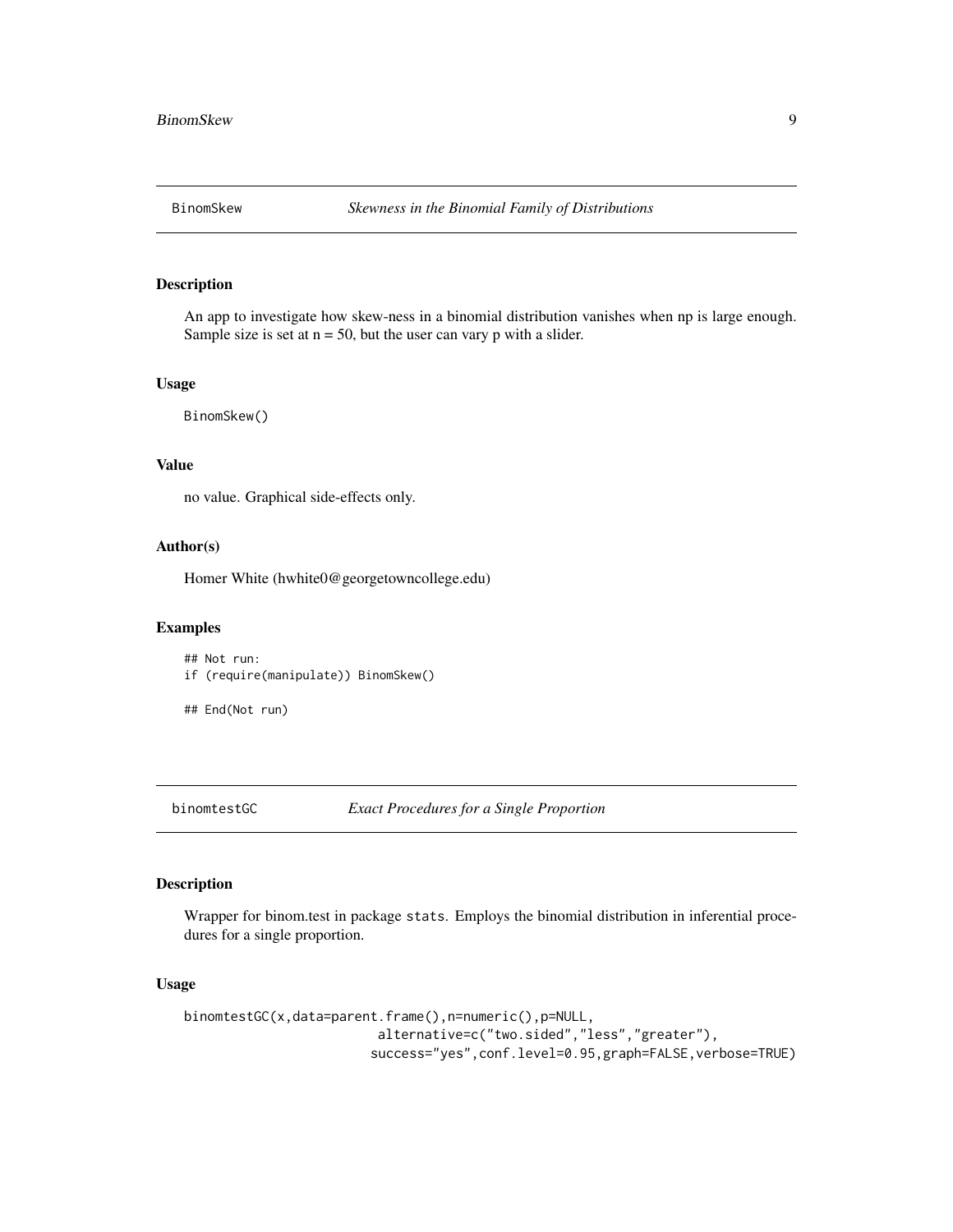# Arguments

| $\mathsf{x}$ | Either a formula or a numeric vector. If formula, it must be of the form $\sim x$<br>indicating the single variable under study. When summary data are provided, x<br>is a numeric vector of success counts.                          |
|--------------|---------------------------------------------------------------------------------------------------------------------------------------------------------------------------------------------------------------------------------------|
| data         | Data frame that supplies the variable x. If not found in data, the variable is<br>searched for in the parent environment.                                                                                                             |
| n            | When not empty, this is a numeric vector giving the size of the sample.                                                                                                                                                               |
| p            | Specifies Null Hypothesis value for population proportion. If not set, no test is<br>performed.                                                                                                                                       |
| alternative  | "two sided" requests computation of a two-sided P-value; other possible values<br>are "less" and "greater".                                                                                                                           |
| success      | When x is a formula, this argument indicates which value of variable x is being<br>counted as a success. When working with formula-data input the value of this<br>parameter MUST be set, even when the variable has only two values. |
| conf.level   | Number between 0 and 1 indicating the confidence-level of the interval supplied.                                                                                                                                                      |
| graph        | If TRUE, plot graph of P-value. Ignored if no test is performed.                                                                                                                                                                      |
| verbose      | Determines whether to return lots of information or only the basics                                                                                                                                                                   |

# Value

an object of class GCbinomtest.

#### Author(s)

Homer White <hwhite0@georgetowncollege.edu>

# Examples

```
#Confidence interval only:
binomtestGC(~sex,data=m111survey,success="female")
```
#Confidence interval and two-sided test, Null Hypothesis p = 0.5: binomtestGC(~sex,data=m111survey,success="female",p=0.5)

```
#For confidence level other than 95%, use conf.level argument.
#For 90% interval:
binomtestGC(~sex,data=m111survey,success="female",conf.level=0.90)
```

```
#For one-sided test, set alternative argument as desired:
binomtestGC(~sex,data=m111survey,p=0.50,
   success="female",alternative="greater")
```

```
#Summary data:
#In one sample, 40 successes in 100 trials. Testing whether p = 0.45.
binomtestGC(x=40,n=100,p=0.45)
```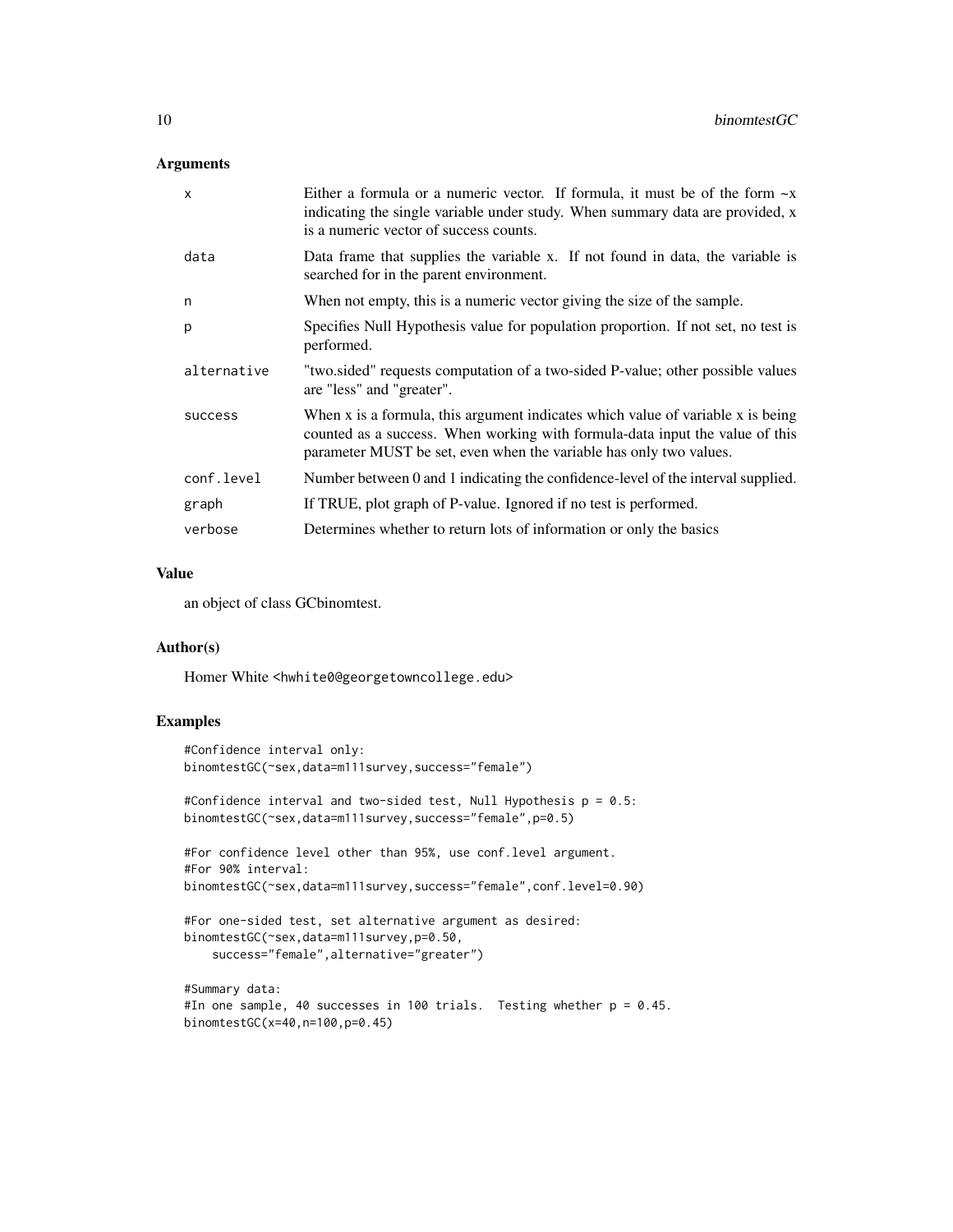<span id="page-10-0"></span>

PITCHf/x data on nine-time All-Star Miguel Cabrera, who is thought to be one of the best pure hitters in baseball. Covers seasons 2009 through 2012.

#### Format

A data frame with 6265 observations on the following 12 variables. Each observation is a pitch to Cabrera.

season The year of play

gamedate Date of the game in which the pitch was thrown

**pitch\_type** Type of pitch thrown, as determined by a computer algorithm.

balls Current ball count

strikes Current strike count

speed speed of pitch (in mph). (When crossing plate?)

px x-coordinate of pitch (in feet, measured from center of plate)

pz vertical coordinate of pitch (in feet above plate)

swung Whether or not Cabrera swung at the ball. Factor with levels "no", "yes".

hitx x-coordinate of landing point of ball (if it was hit). Relative to park.

hity y-coordinate of landing point of ball (if it was hit). Relative to park.

hit\_outcome Outcome when ball was hit. Factor with levels E (error), H (hit), O (batter out).

#### Source

Marchi and Albert: analyzing Baseball Data with R, CRC Press 2014. For more on the PITCHf/x system, see <http://en.wikipedia.org/wiki/PITCHf/x>.

ChisqSimSlow *Chi Square Resampler (One at a Time)*

#### Description

An app to illustrate use of the chi-square statistic to test for a relationship between two categorical variables. The P-value is computed by resampling, and the resamples are done one at a time. A histogram of resampled chi-square statistics is displayed after each resample, and summary information is output to the console.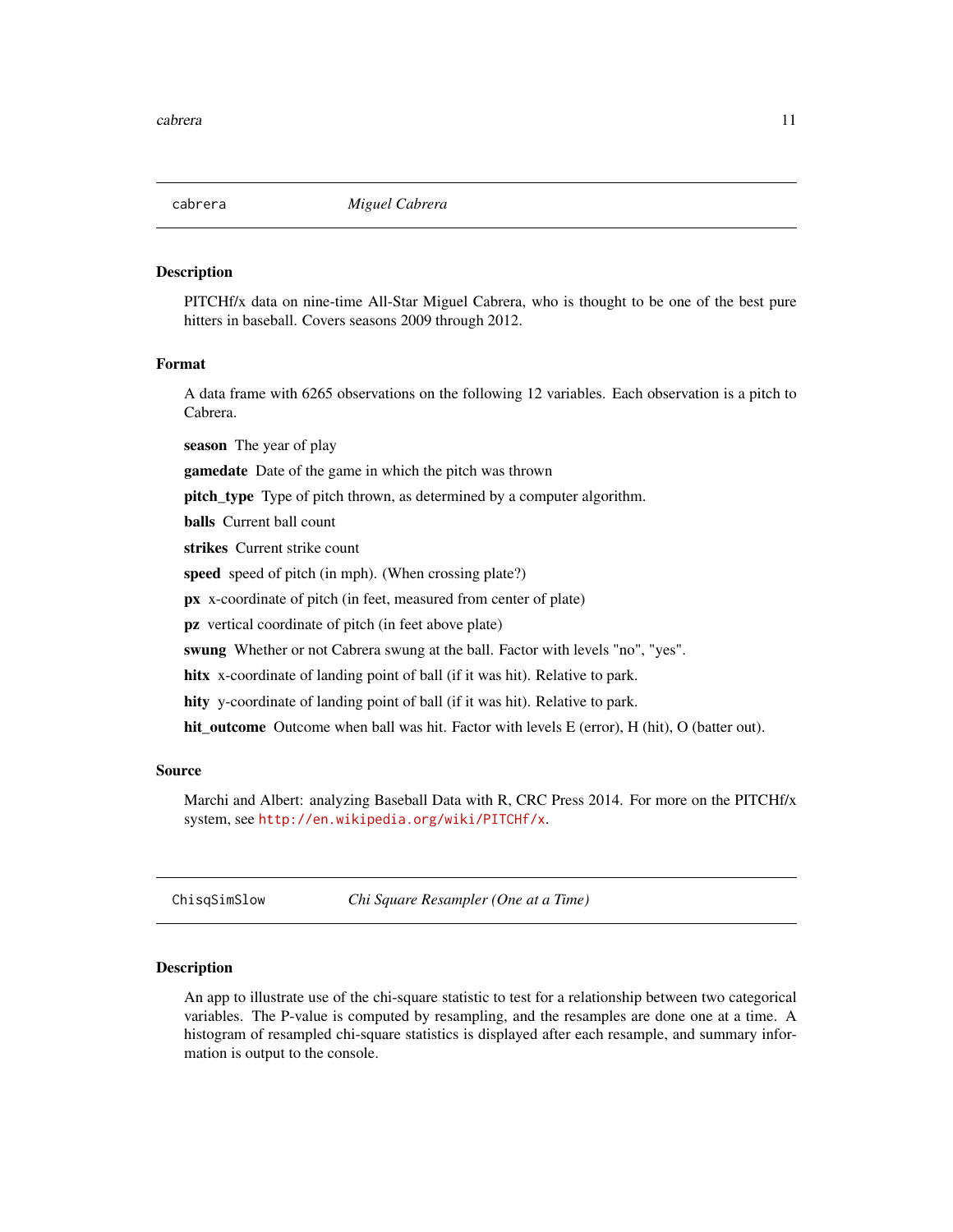# <span id="page-11-0"></span>Usage

ChisqSimSlow(form,data,effects=c("random","fixed"))

#### Arguments

| form    | a formula of the form $-x+y$ . When using fixed effects (see below for explana-<br>tion), x should be the variable that is considered the predictor variable.                                                                                                                                                                                                                                                                                                                                                                                             |
|---------|-----------------------------------------------------------------------------------------------------------------------------------------------------------------------------------------------------------------------------------------------------------------------------------------------------------------------------------------------------------------------------------------------------------------------------------------------------------------------------------------------------------------------------------------------------------|
| data    | A data frame from which x and y are drawn.                                                                                                                                                                                                                                                                                                                                                                                                                                                                                                                |
| effects | When effects="fixed", the re-sampling is performed under the condition that<br>the row sums in the re-sampled two-way table (with x for rows) are the same<br>as the row sums in the two-way table based on the original data. When ef-<br>fects="random", then both row and column sums in the re-sampled table may<br>vary: only the sum of the counts is constant. (Note: in the re-sampling pro-<br>cedure for chisq.test in the stats package of R, both row and column sums are<br>required to equal the corresponding sums for the original data.) |

#### Value

Graphical and numerical output

# Author(s)

Homer White <hwhite0@georgetowncollege.edu>

# Examples

```
## Not run:
ChisqSimSlow(~weather+crowd.behavior,data=ledgejump,effects="fixed")
```
## End(Not run)

chisqtestGC *Chi-Square Test (GC version)*

# Description

Perform chi-square test, either goodness of fit or test for association. Enter either formula-data input or a summary table. Simulation is optional.

# Usage

```
chisqtestGC(x, data = parent-frame(), p = NULL, graph = FALSE,simulate.p.value = FALSE, B = 2000, verbose = TRUE)
```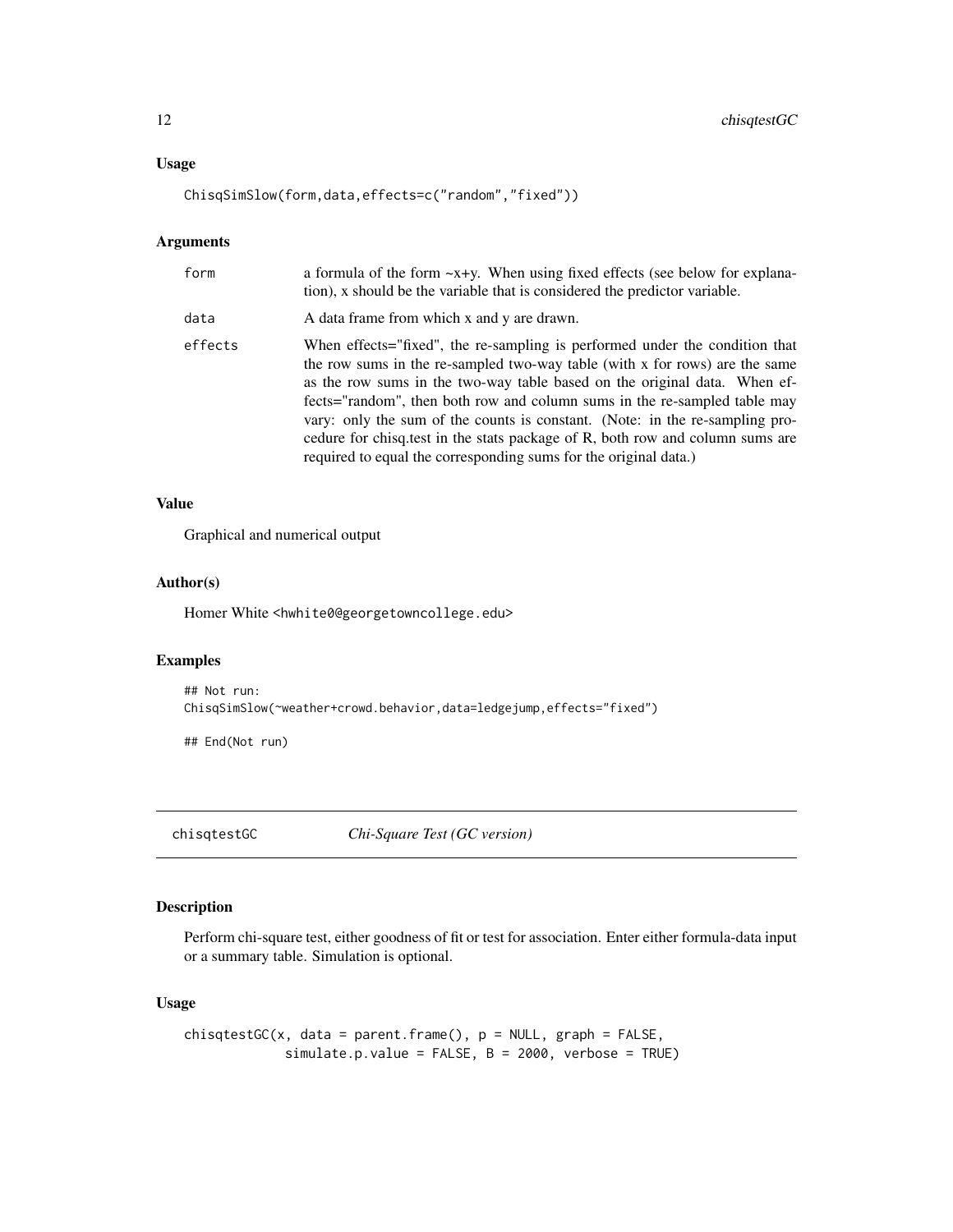# chisqtestGC 13

# Arguments

|                  | X       | Could be a formula. If so, either $\sim$ var (for goodness of fit) or $\sim$ var1+var2 (for<br>test for association). Otherwise either a table, matrix or vector of summary data.                                                                                                                                                                                                                                                                                                                                                                                                                                                                                                                                                      |
|------------------|---------|----------------------------------------------------------------------------------------------------------------------------------------------------------------------------------------------------------------------------------------------------------------------------------------------------------------------------------------------------------------------------------------------------------------------------------------------------------------------------------------------------------------------------------------------------------------------------------------------------------------------------------------------------------------------------------------------------------------------------------------|
|                  | data    | data frame supplying variables for formula x. If variables in x are not found in<br>the data, then they will be searched for in the parent environment.                                                                                                                                                                                                                                                                                                                                                                                                                                                                                                                                                                                |
|                  | p       | For goodness of fit, a vector of probabilities. This will be automatically scaled<br>so as to sum to 1. Negative elements result in an error message.                                                                                                                                                                                                                                                                                                                                                                                                                                                                                                                                                                                  |
|                  | graph   | produce relevant graph for P-value (chi-square curve or histogram of simulation<br>results).                                                                                                                                                                                                                                                                                                                                                                                                                                                                                                                                                                                                                                           |
| simulate.p.value |         |                                                                                                                                                                                                                                                                                                                                                                                                                                                                                                                                                                                                                                                                                                                                        |
|                  |         | If FALSE, use a chi-square distribution to estimate the P-value. Other possi-<br>ble values are "random" and "fixed" and TRUE. Random effects are suitable for<br>resampling when the data are a random sample from a population. Fixed ef-<br>fects assume that the values of the explanatory variable (row variable for table,<br>var1 in formula $\sim$ var1+var2) remain fixed in resampling, and values of response<br>variable are random with null distribution estimated from the data. When set<br>to TRUE, we implement an equivalent to R's routine. In our view procedure is<br>most suitable when the data come from a randomized experiment in which the<br>treatment groups are the values of the explanatory variable. |
|                  | B       | number of resamples to take.                                                                                                                                                                                                                                                                                                                                                                                                                                                                                                                                                                                                                                                                                                           |
|                  | verbose | If TRUE, include lots of information in the output.                                                                                                                                                                                                                                                                                                                                                                                                                                                                                                                                                                                                                                                                                    |

#### Value

an object of class GCchisqtest

# Author(s)

Homer White <hwhite0@georgetowncollege.edu>

# Examples

```
#Goodness of fit test for one factor variable:
chisqtestGC(~seat,data=m111survey,p=c(1/3,1/3,1/3))
```

```
#Test for relationship between two factor variables:
chisqtestGC(~sex+seat,data=m111survey)
```

```
#You can input a two-way table directly into chisqtestGC():
SexSeat <- xtabs(~sex+seat,data=m111survey)
chisqtestGC(SexSeat)
```

```
#Several types of simulation are possible, e.g.:
chisqtestGC(~weather+crowd.behavior,data=ledgejump,simulate.p.value="fixed",B=2500)
```

```
#For less ouptut, set argument verbose to FALSE:
chisqtestGC(~sex+seat,data=m111survey,verbose=FALSE)
```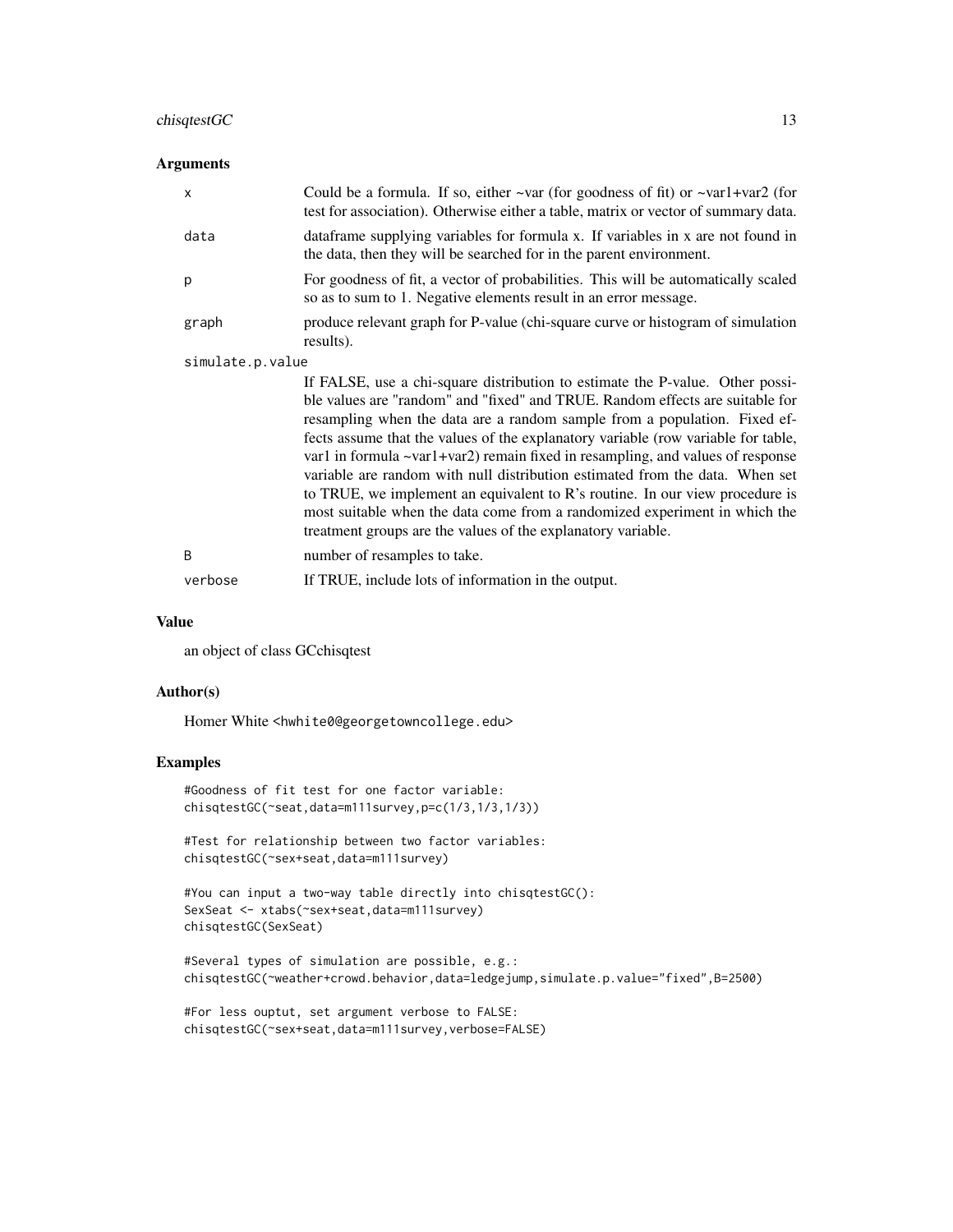<span id="page-13-0"></span>

College-aged males chugging a 12-ounce can of a certain beverage.

#### Format

A data frame with 13 observations on the following 2 variables.

Weight Weight of the subject (in pounds).

ChugTime How long (in seconds) the subject requires to drink the beverage.

# Source

Utts and Heckard, Mind on Statistics, Fourth Edition.

CIMean *Confidence Intervals (for one population mean)*

#### **Description**

An app to investigate how sample size and confidence level affect the width of a confidence interval. A sample is drawn from the input population and a confidence interval for the population mean is calculated. The kernel density plot for the population and the histogram for each new sample are plotted, along with the confidence interval. Summary information is output to the console to tally the number of times the computed confidence interval covers the true population mean and how many times it misses. There is an option to draw 100 or 1000 samples at a time.

# Usage

CIMean(form,data)

#### Arguments

| form | a formula of the form ~var.           |
|------|---------------------------------------|
| data | A data frame from which var is drawn. |

# Value

Graphical and numerical output

# Author(s)

Rebekah Robinson <rebekah\_robinson@georgetowncollege.edu>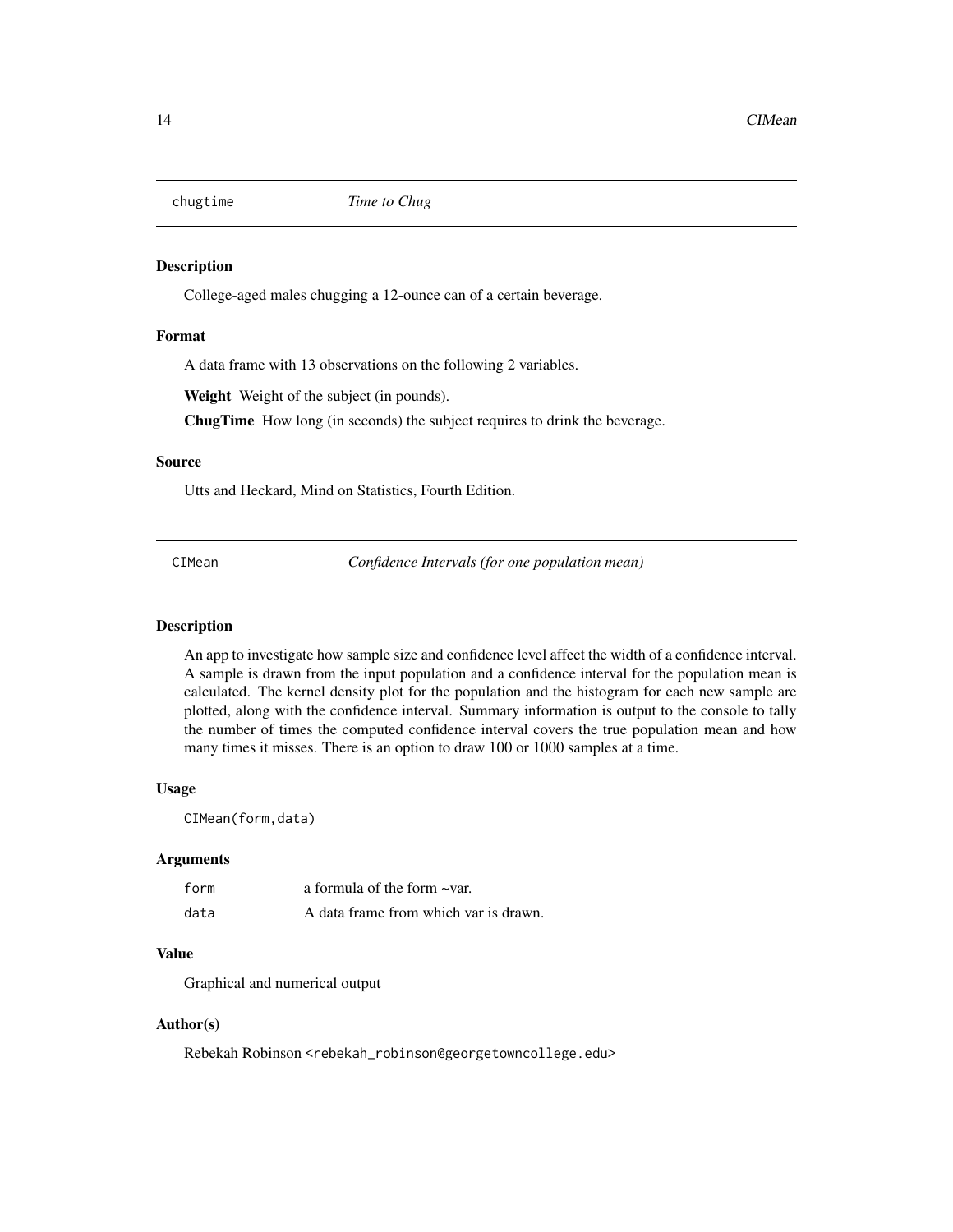#### <span id="page-14-0"></span>CIProp 2.15

# Examples

```
## Not run:
if (require(manipulate)) CIMean(~height,data=imagpop)
## End(Not run)
```
CIProp *Confidence Intervals (for one population proportion)*

# Description

An app to investigate how many times a confidence interval for one population proportion captures the true population parameter. The true population proportion is plotted as a vertical red line and the user can visually see how changes to the sample, population proportion, sample size, and confidence level affect the width of the confidence interval. Summary information is output to the console to tally the number of times the computed confidence interval covers the true population mean and how many times it misses.

# Usage

CIProp()

# Value

Graphical and numerical output

# Note

Uses manipulate from R Studio

## Author(s)

Rebekah Robinson <rebekah\_robinson@georgetowncollege.edu>

# Examples

```
## Not run:
if (require(manipulate)) CIProp()
```
- 
- ## End(Not run)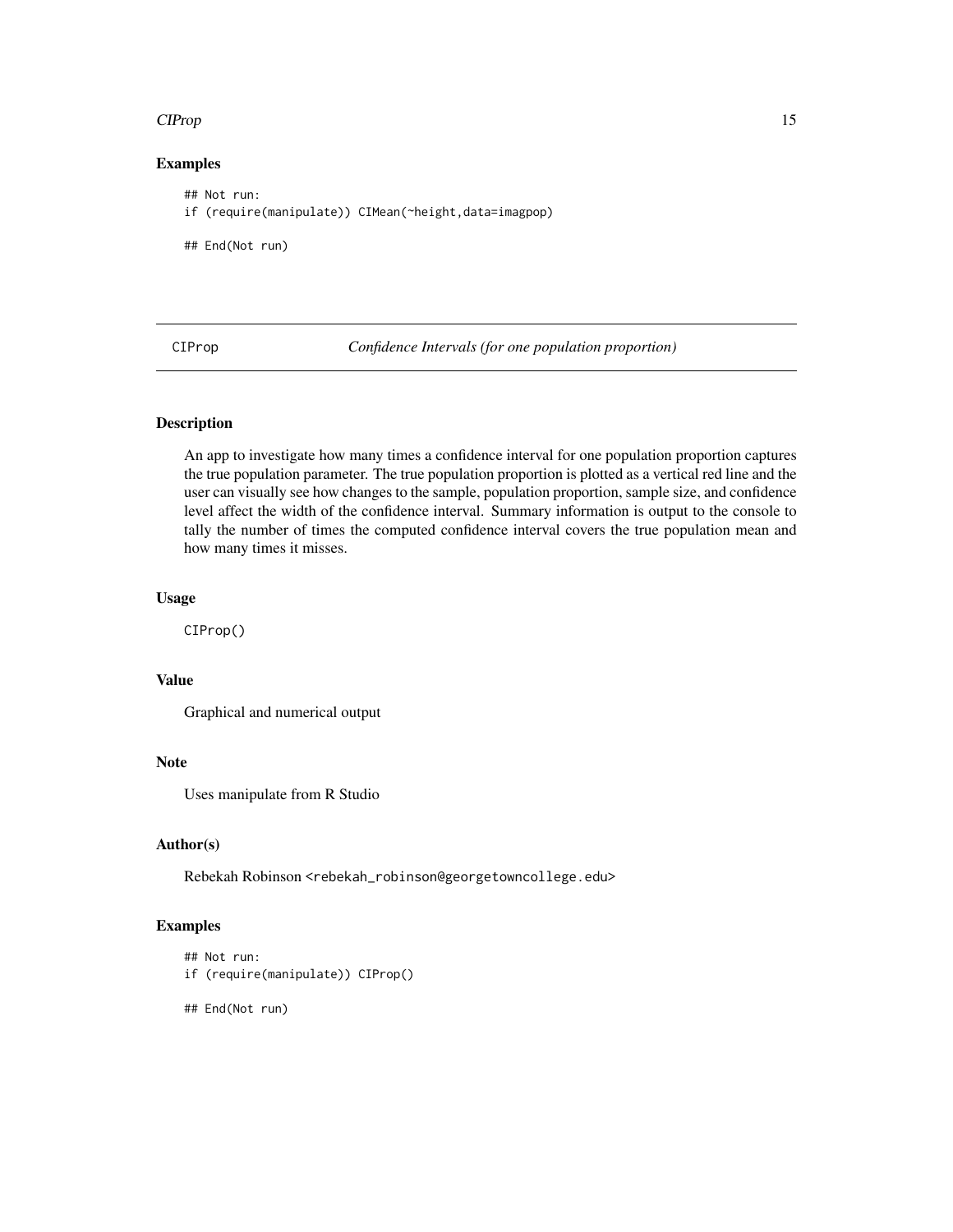<span id="page-15-0"></span>

Computes column percentages for a given two-way table.

# Usage

colPerc(tab)

# Arguments

tab A two way table, e.g., the result of xtabs(~var1+var2,data=DataFrame).

#### Value

An object of class table, giving column percentages for the input table.

# Author(s)

Homer White <hwhite0@georgetowncollege.edu>

# Examples

MyTable <- xtabs(~weather+crowd.behavior,data=ledgejump) colPerc(MyTable)

deathpen *The Death Penalty and Race*

# Description

A dataset recreated from summary data that describes relationships between race of defendant, race of victim, and outcome of trial in a number of capital cases in Florida in 1976-1977.

#### Format

A data frame with 326 rows and 3 variables

defrace Race of the defendant in the capital case vicrace Race of the victim death Whether or not the defendant in the case received the death penalty

#### Source

Michael J. Radelet: "Racial Characteristics and the Imposition of the Death Penalty", *American Sociological Review*, 46 (1981).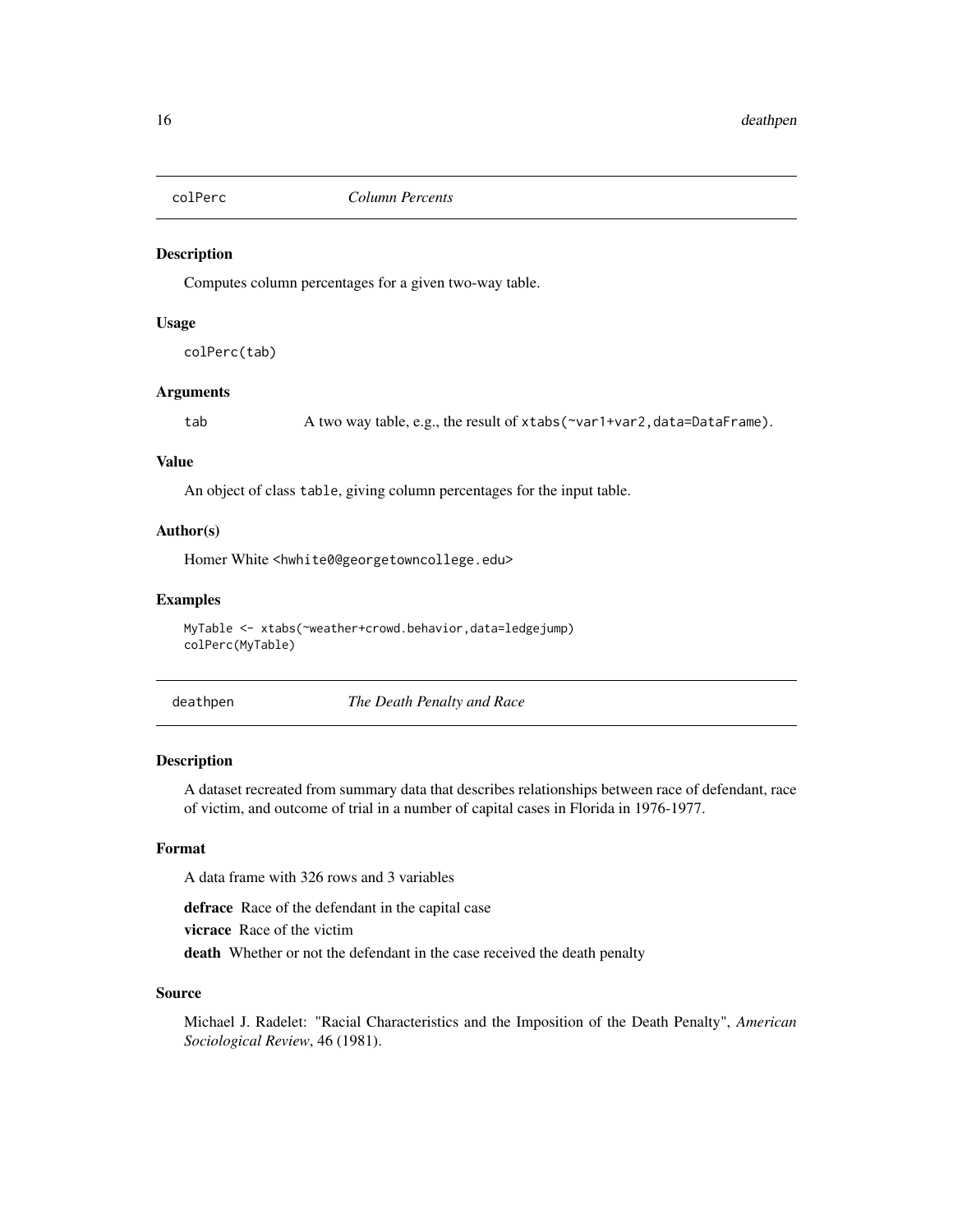<span id="page-16-0"></span>

A manipulative app that facilitates exploration of the distribution of a single numerical variable, conditioned upon the values of either a numerical variable or a factor.

#### Usage

```
DtrellHist(form,data)
```
# Arguments

| form | a formula of the form ~var cond. var must be numeric; cond may be either<br>numeric or factor. |
|------|------------------------------------------------------------------------------------------------|
| data | A data frame from var and cond are drawn.                                                      |

# Value

Graphical output.

# Author(s)

Homer White <hwhite0@georgetowncollege.edu>

# Examples

```
## Not run:
```

```
if (require(manipulate)) DtrellHist(~dist|speed,data=cars)
```
## End(Not run)

DtrellScat *Dynamic Trellising (Scatterplot)*

# Description

An app to facilitate exploration of the relationship between two numerical variables, conditional upon the values of a third variable.

#### Usage

DtrellScat(form,data)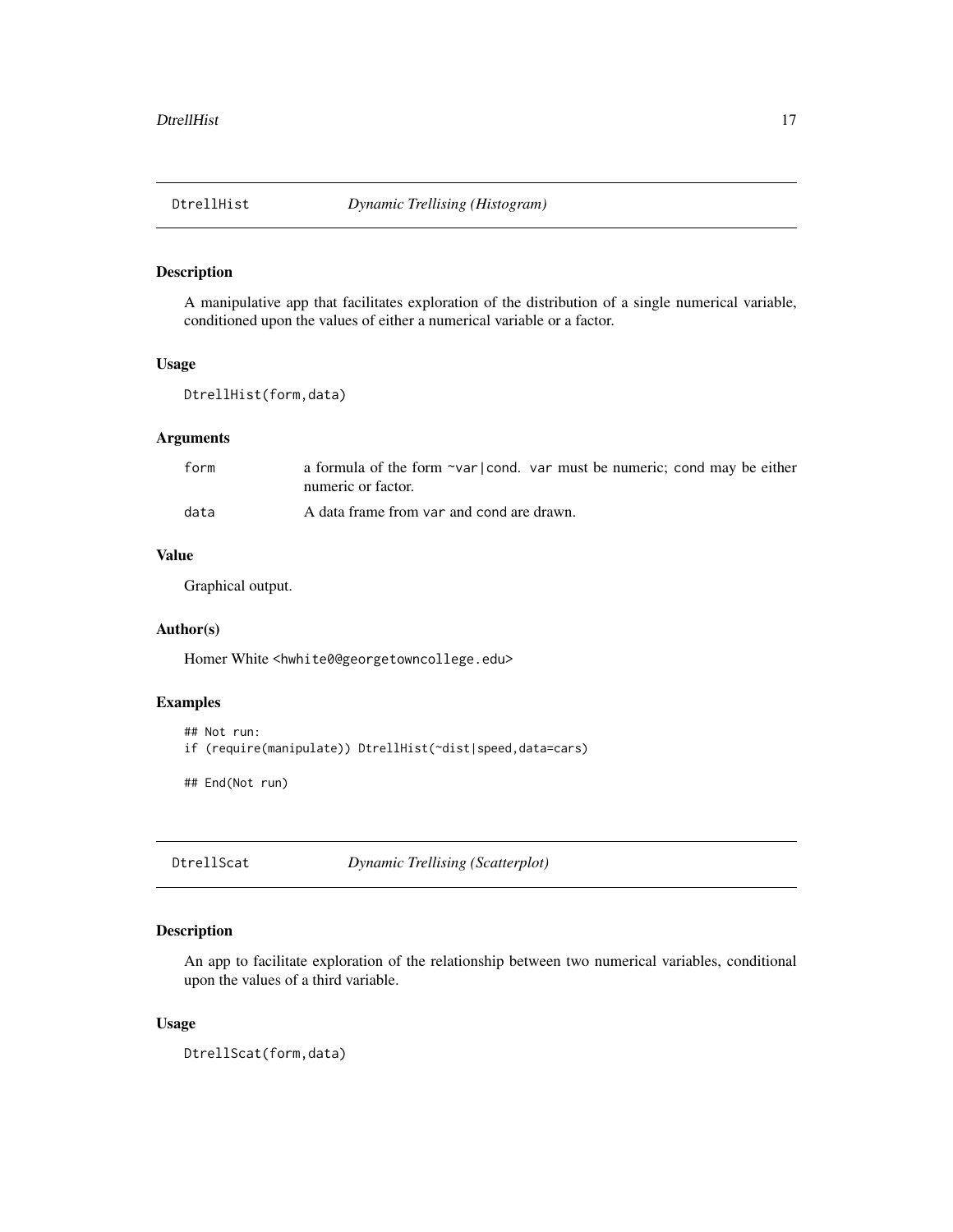#### <span id="page-17-0"></span>Arguments

| form | A formula of the form $y \sim x$   c. All three variables in the formula should be from |
|------|-----------------------------------------------------------------------------------------|
|      | the data frame data. c May be a factor or numerical.                                    |
| data | A data frame.                                                                           |

# Value

Graphical and numerical output.

# Author(s)

Homer White <hwhite0@georgetowncollege.edu>

## Examples

```
## Not run:
if (require(manipulate)) DtrellScat(sat~salary|frac,data=sat)
```
## End(Not run)

EmpRule *Empirical Rule*

#### Description

An app to investigate how the Empirical Rule applies to symmetric data and skewed data. The user can select is they want to view a histogram of symmetric data or skewed data. Vertical bars are also plotted to signify one, two, and three standard deviations from the mean. Summary data is output to the console giving the proportion of the histogram that falls within one, two, and three standard deviations of the mean.

# Usage

EmpRule()

#### Value

Graphical and numerical output

# Author(s)

Rebekah Robinson <rebekah\_robinson@georgetowncollege.edu>

# Examples

```
## Not run:
if (require(manipulate)) EmpRule()
```
## End(Not run)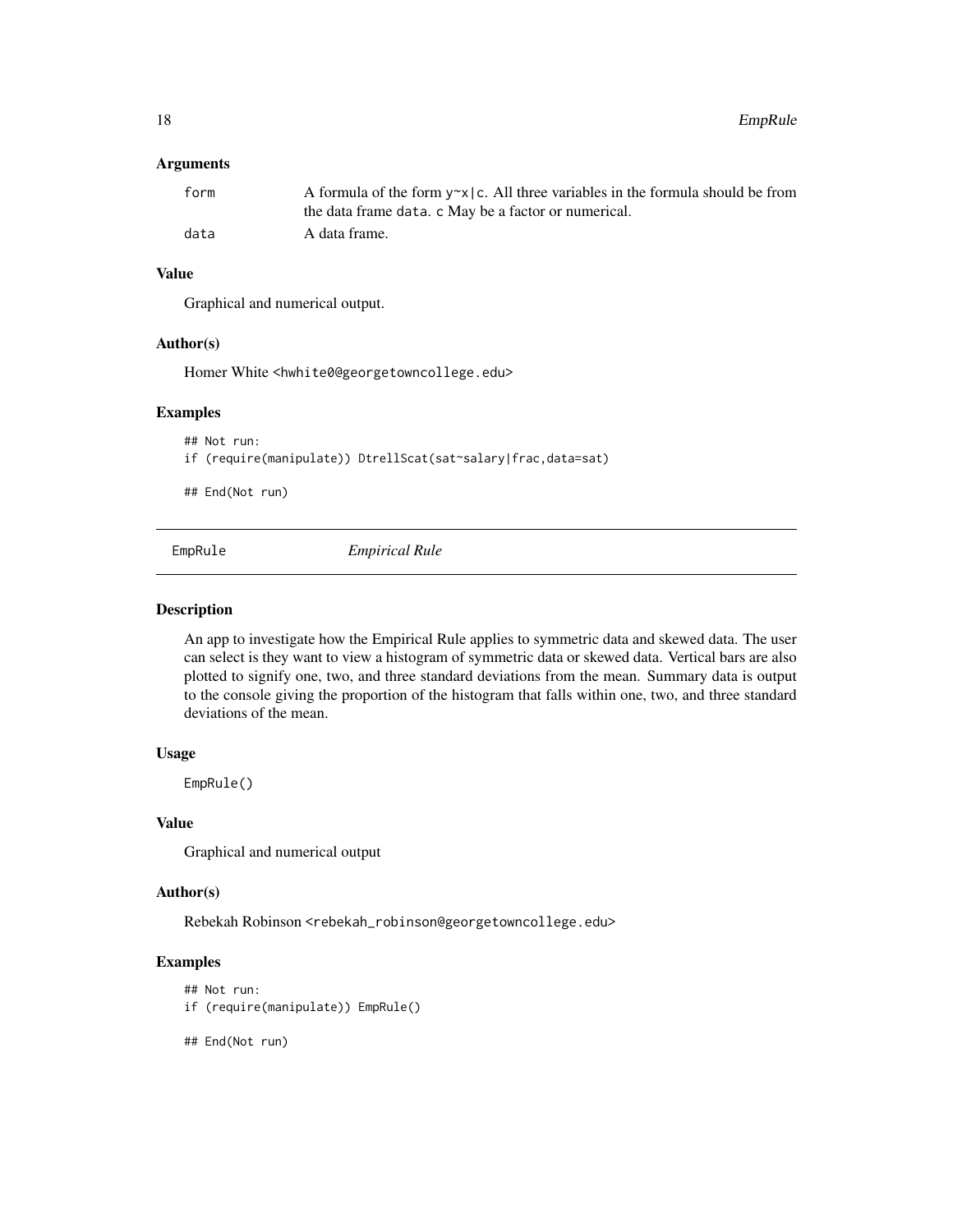<span id="page-18-0"></span>

An app to facilitate visual understanding of Empirical Rule approximations of probabilities, percentages.

# Usage

EmpRuleGC(mean=0,sd=1,xlab="x")

# Arguments

| mean | Mean of the distribution               |
|------|----------------------------------------|
| sd   | Standard deviation of the distribution |
| xlab | x-axis label                           |

# Value

Returns no value. Used for the plotting side-effects.

# Note

Uses manipulate in R Studio

# Author(s)

Homer White <hwhite0@georgetowncollege.edu>

# Examples

```
## Not run:
if(require(manipulate)) EmpRuleGC(mean=70,sd=3,xlab="Height (inches)")
```
## End(Not run)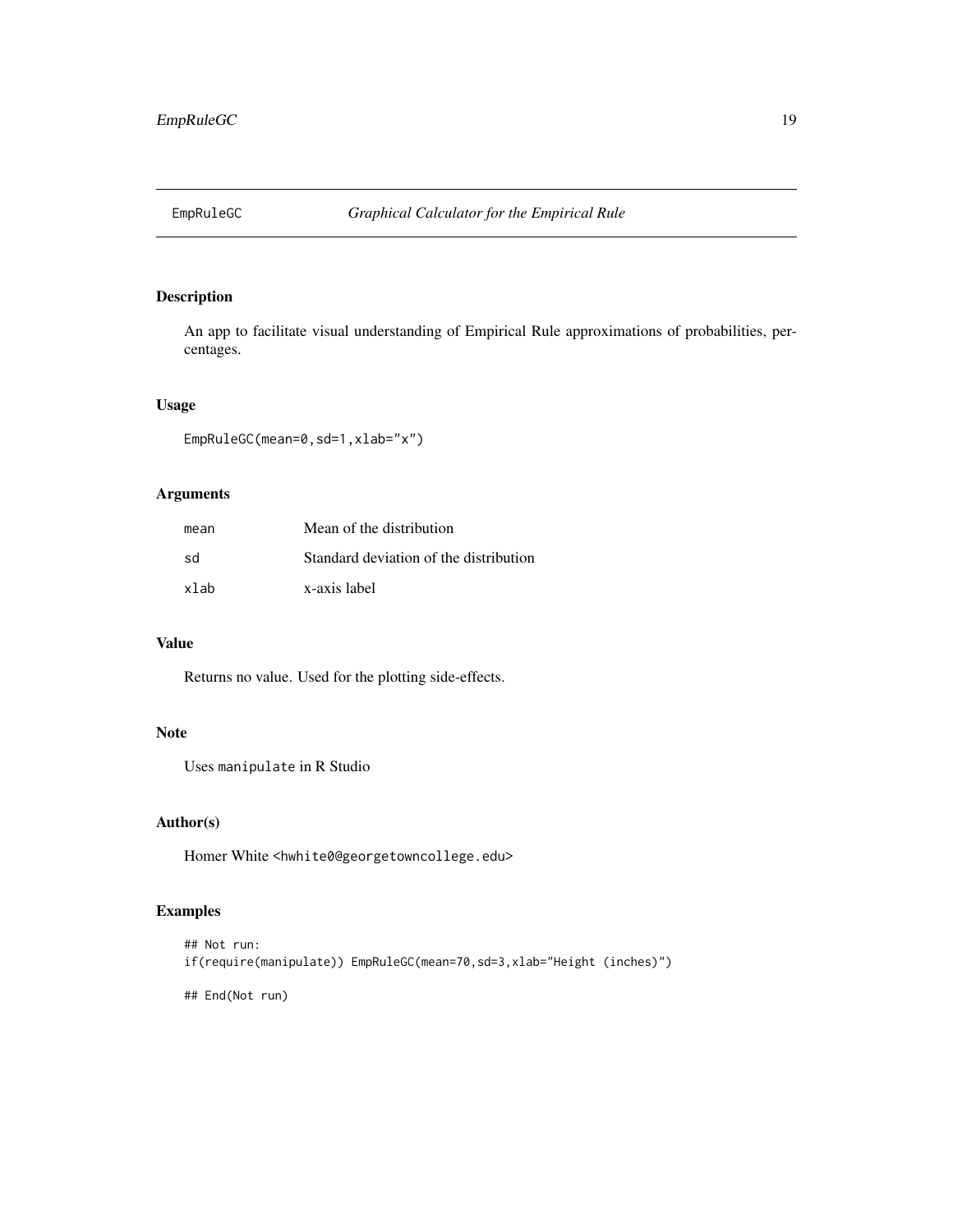<span id="page-19-0"></span>

Simple instructional function to compute expected cell counts from a table of observed counts.

# Usage

expCounts(tab)

# Arguments

tab A table with two dimensions, or an object that can be coerced to one.

#### Author(s)

Homer White <hwhite0@georgetowncollege.edu>

FakeSchool *An Imaginary School*

# Description

Hypothetical school, used for illustrative purposes

#### Format

A data frame with 28 observations on the following 5 variables.

Students Name of each student

Sex sex of the student

class class rank of the student

GPA grade poitn average

Honors whether or not he student is in the Honors Program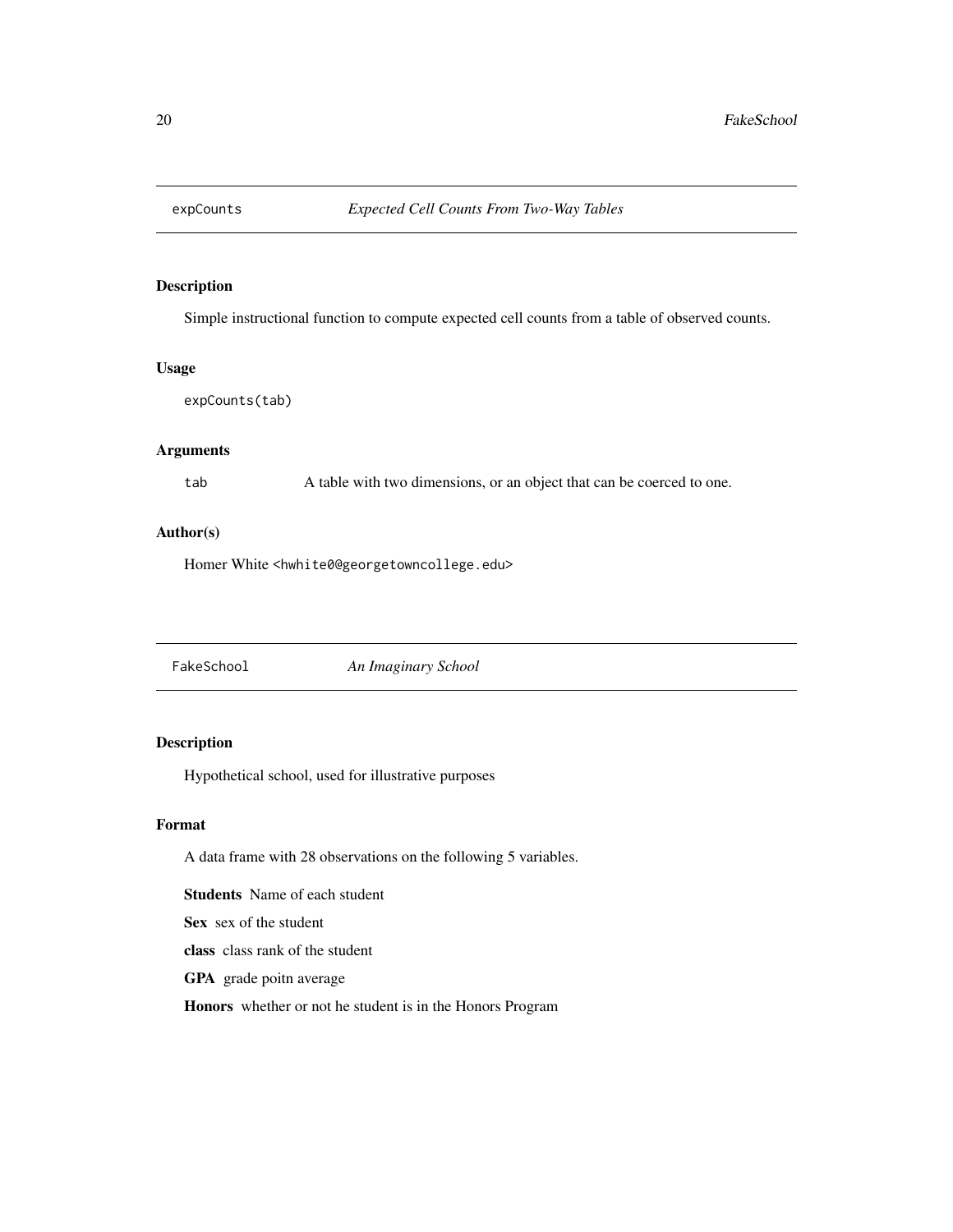<span id="page-20-0"></span>

The regression minimizes the residual sum of squares (RSS). In this game, the player chooses slope and y-intercept of a line so as to approximate the regression line. The move-able line is set initially as a horizontal line with height equal to the mean of the y-coordinates of the scatter plot, so initially the residual sum of squares equals the total sum of squares (TSS). The player's score is the sum of the number of turns taken and the difference between the current RSS and the regression line's RSS (as a percentage of TSS-RSS for regression line). The aim is to lower one's score.

#### Usage

FindRegLine

# Value

Graphical and numerical output.

#### Note

Requires package manipulate, available only in R Studio.

#### Author(s)

Homer White <hwhite0@georgetowncollege.edu>

# Examples

```
## Not run:
if (require(manipulate)) FindRegLine()
```
## End(Not run)

fuel *Speed and Fuel Efficiency (British Ford Escort)*

# Description

A British Ford Escort was driven along a prescribed course. Each drive was done at a different speed, and the fuel efficiency was recorded for each drive.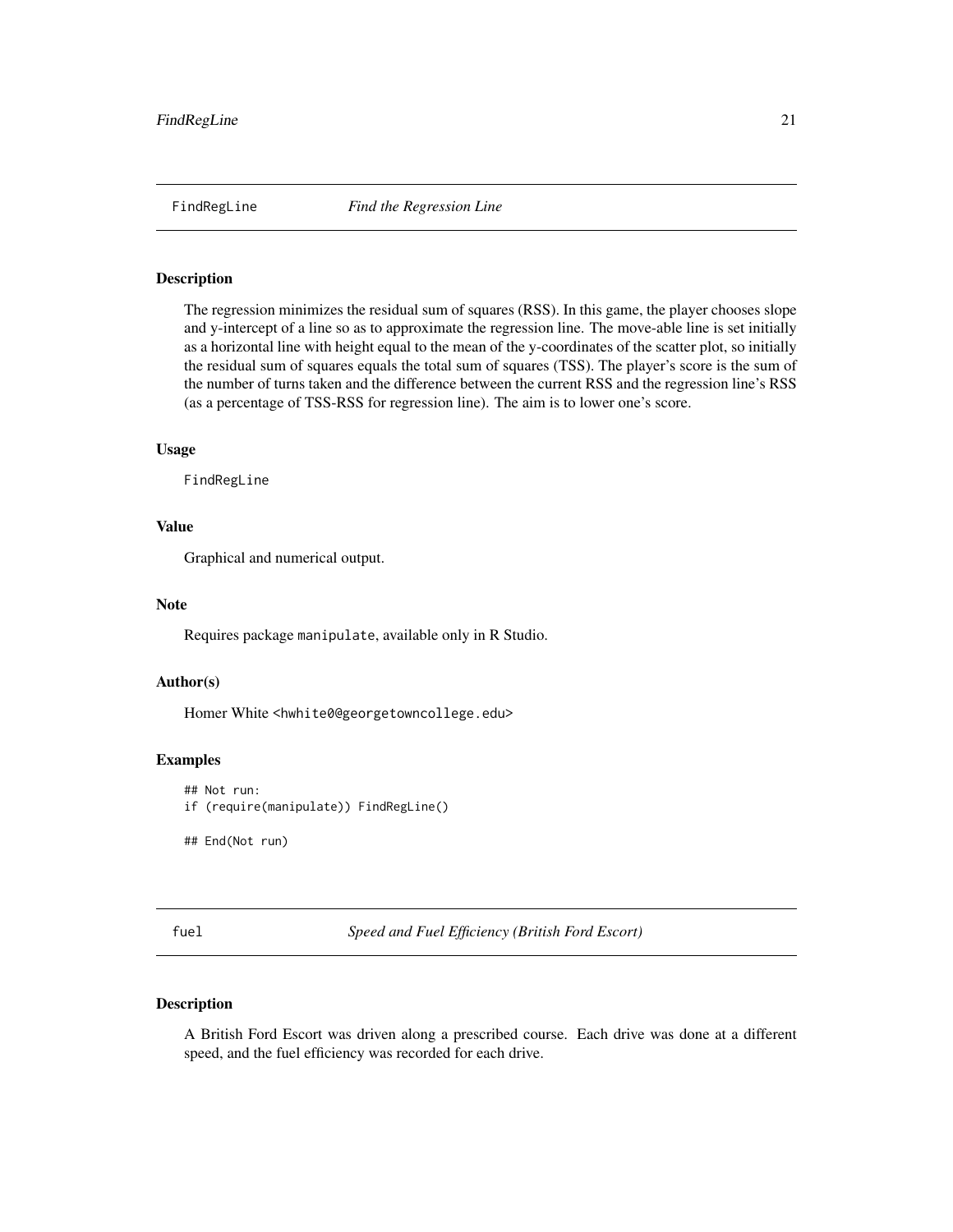#### <span id="page-21-0"></span>Format

A data frame with 15 observations on the following 2 variables.

speed in kilometers per hour.

efficiency fuel efficiency, measured in liters of fuel required to travel 100 kilometers.

#### Source

The Basic Practice of Statistics, by Moore and McCabe.

galton *Galton's Father-Son Data*

# Description

Data on father-son pairs. Collected in 1885 by Francis Galton.

# Format

A data frame with 1078 observations on the following 2 variables.

fheight Height of the father, in inches.

sheight Height of the son, in inches.

gcfeeling *Feelings About Georgetown College*

#### Description

Results of a survey conducted by Georgetown College students on 47 Georgetown College upperclass students.

#### Format

A data frame with 47 observations on the following 6 variables.

rating.fresh how happy the subjects remembers being as a first-year student, on a scale of 1 to 10.

rating. is how happy the subjects feels now, on a scale of 1 to 10.

greek whether or not the subject belongs to a greek organization.

athlete whether or not the subject is a varsity athlete

rating.diff upper-level happiness rating minus remembered first-year rating

happier whether or not subject feels happier now than as a first-year student

# Source

MAT 111 at Georgetown College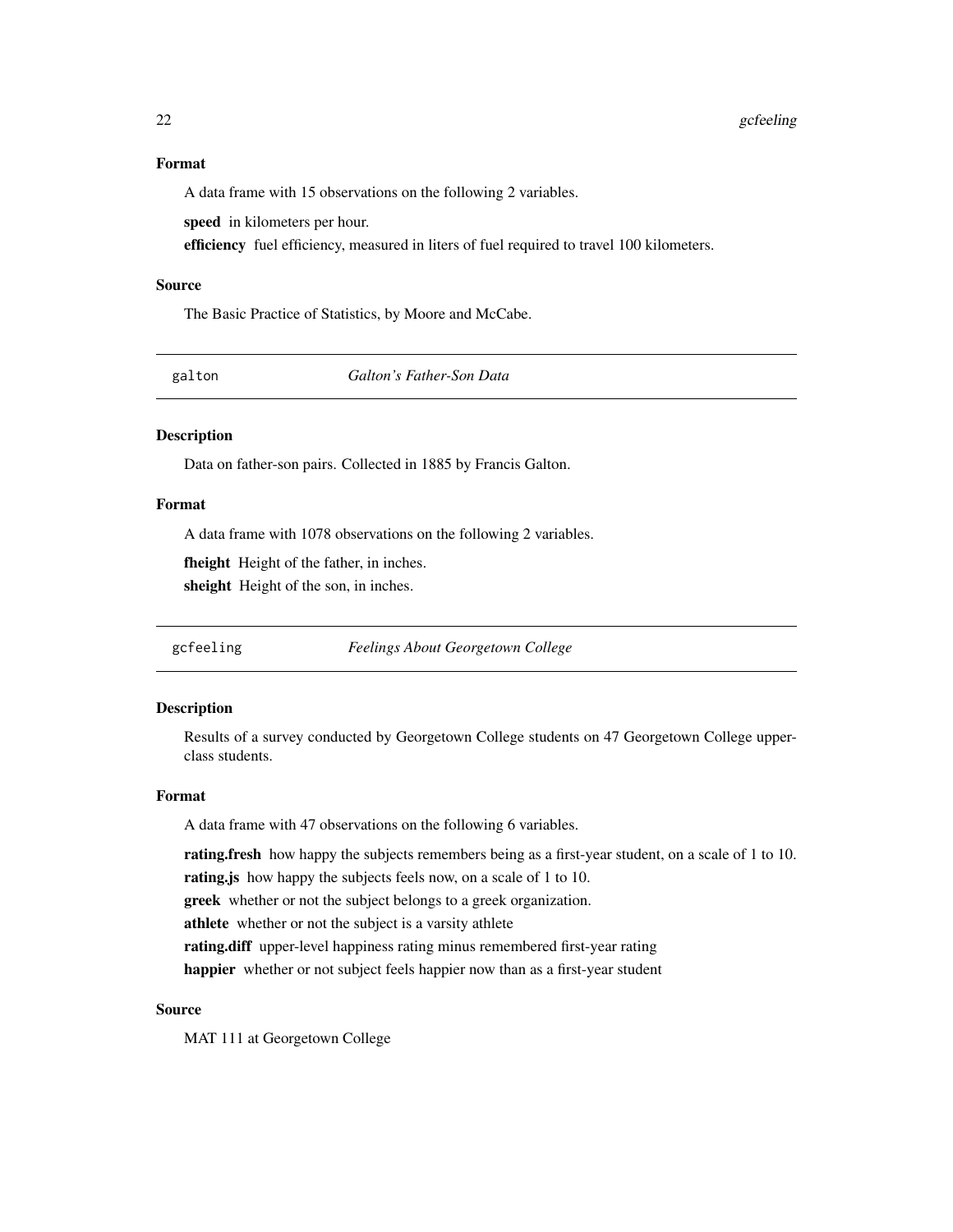<span id="page-22-0"></span>

Data collected by GC students.

#### Format

A data frame with 62 observations on the following 4 variables.

height height of the survey participant, in inches GPA grade-point average enough\_Sleep Does the participant feel that he/she gets enough sleep? sex sex of the survey participant

# Source

MAT 111 at Georgetown College

gss02 *General Social Survey, 2002*

#### Description

The General Social Survey (GSS) is a nationwide poll that has been conducted since 1972 (semiannually since 1994). Most interviews are done face-to-face. For further information, see below.

# Format

A data frame with 2765 observations on the following 13 variables.

sex a factor with levels Female Male

race a factor with levels AfrAm Hispanic Other White

degree a factor with levels Bachelor Graduate HighSchool JunColl NotHs

relig a factor with levels Catholic Jewish Other Protestant

polparty a factor with levels Democrat Independent Other Republican

cappun a factor with levels Favor Oppose Whether or not the subject favors capital punishment.

tvhours the subject estimates number of hours per day he or she watches TV.

marijuan a factor with levels Legal NotLegal Whether or not subject believes that marijuana should be legalized.

owngun a factor with levels No Yes. Does the subject own a gun?

gunlaw a factor with levels Favor Oppose Whether or not the subject favors stricter gunlaws.

age age of the subject

chldidel the ideal number of children the subject would like to have.

emailtime estimated number of hours per week subject spends using email.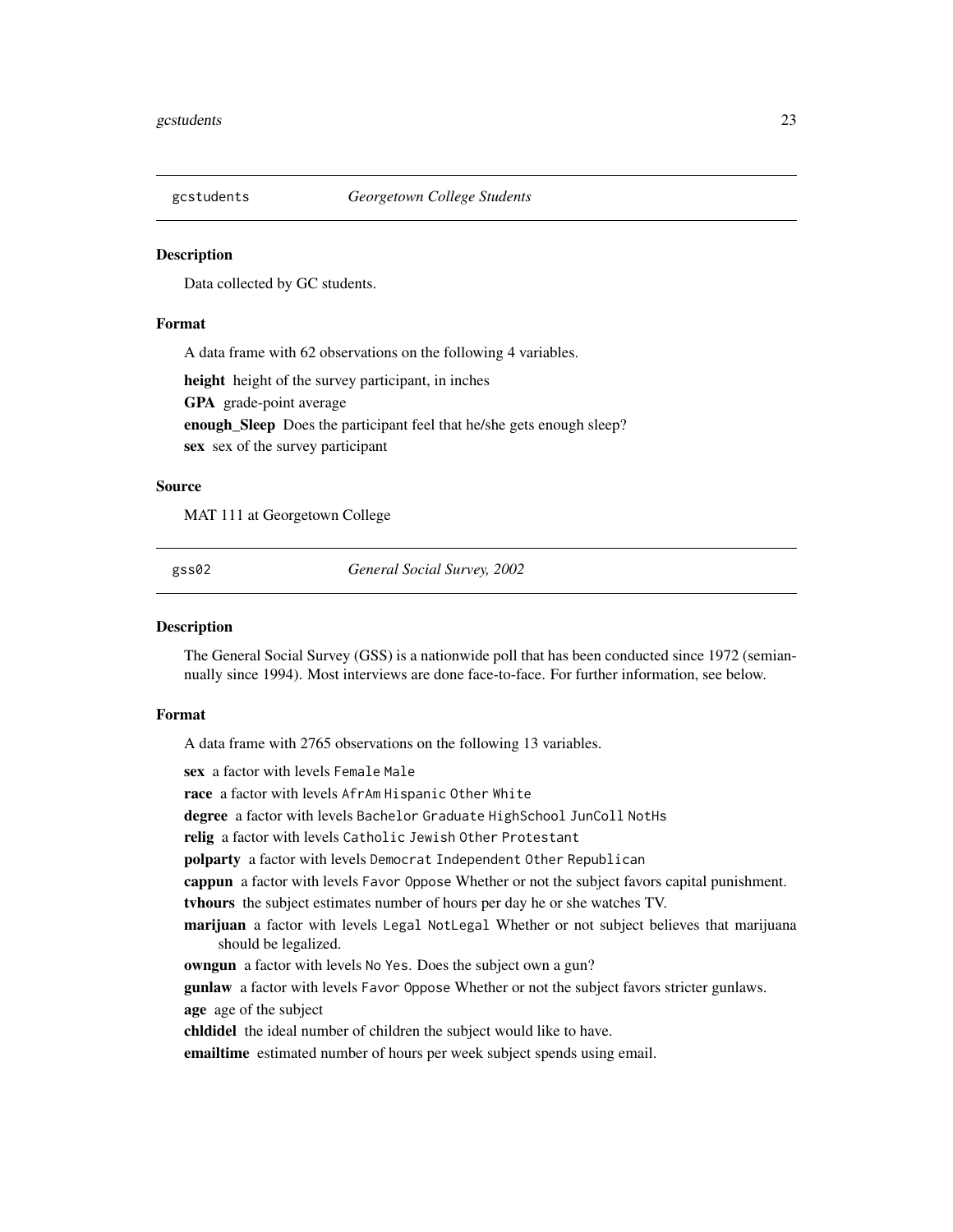#### <span id="page-23-0"></span>Source

National Opinion Research Center: <http://www3.norc.org/gss+website/>. Found in Uts and Heckard: Mind on Statistics, Fourth Edition.

# gss08 *General Social Survey, 2008*

# Description

General Social Survey, 2008

#### Format

A data frame with 2023 observations on the following 12 variables.

sex a factor with levels Female Male race a factor with levels AfrAm Other White degree a factor with levels Bachelor Graduate HighSchool JunColl NotHs relig a factor with levels Catholic Jewish None Other Protestant polparty a factor with levels Democrat Independent Other Republican cappun a factor with levels Favor Oppose tvhours a numeric vector marijuan a factor with levels Legal NotLegal owngun a factor with levels No Yes gunlaw a factor with levels Favor Oppose age a numeric vector chldidel a numeric vector

# Source

National Opinion Research Center: <http://www3.norc.org/gss+website/>. Found in Uts and Heckard: Mind on Statistics, Fourth Edition.

### References

For more information see gss02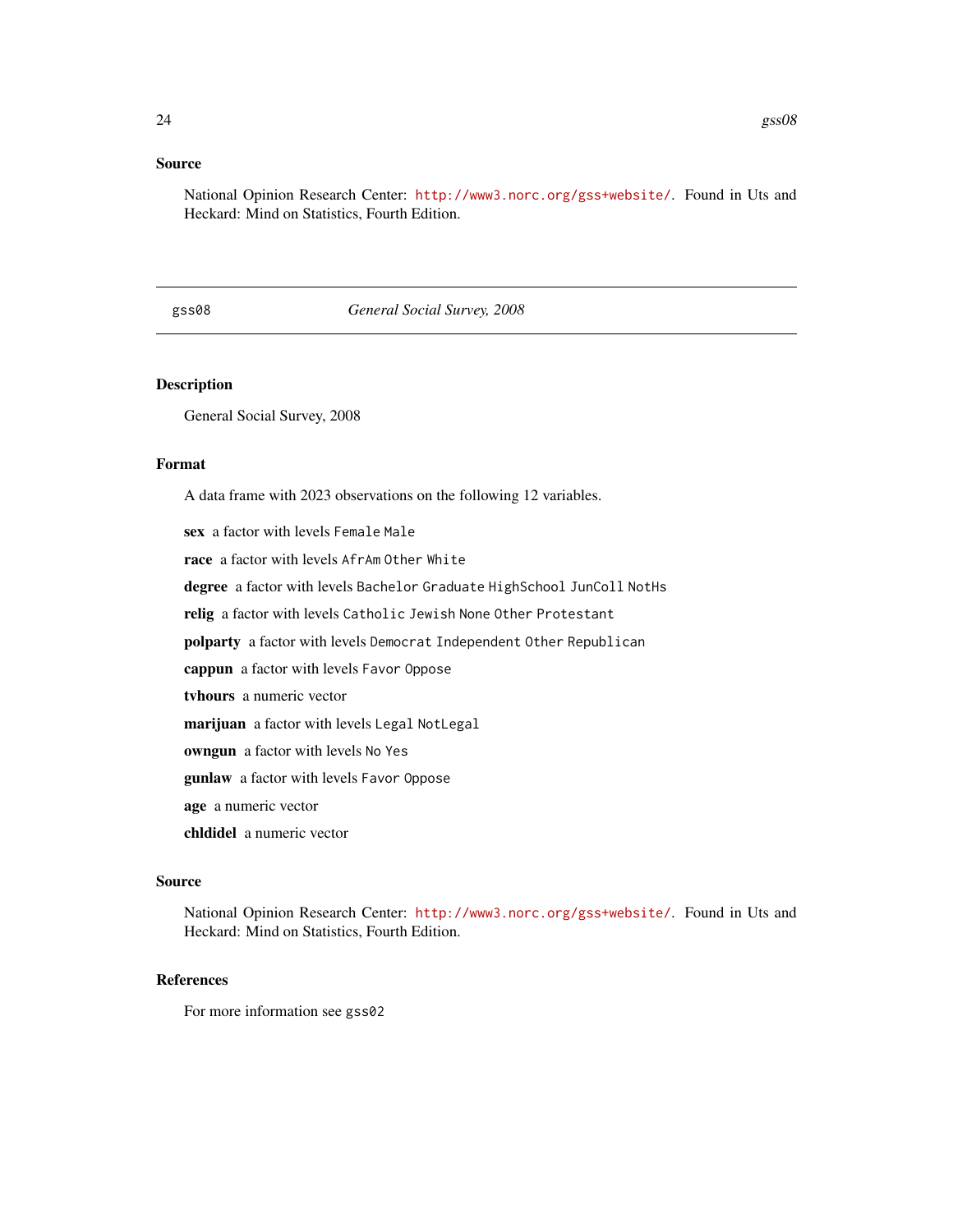<span id="page-24-0"></span>

A selection of variables from the 2012 General Social Survey. The variables are as follows:

- age. Age of the subject.
- sex. Sex of the subject.
- race. Race of the subject.
- polviews. Subject's political views.
- relig. Religion of the subject.
- cappun. Opinion on capital punishment.
- owngun. Whether or not one owns a gun.
- emailhr. Number of hours per week spent on email.
- bigbang. Whether or not subject believes the Big Bang theory is true.
- premarsx. Opinion on premarital sex.
- pornlaw. Should pornography be legal?
- zodiac. Sign of the Zodiac under which the subject was born.

#### Format

A data frame with 1976 rows and 12 variables

#### Source

<http://www3.norc.org/gss+website/>.

hair\_and\_act *Hair Color and ACT Score*

#### Description

A study performed by MAT 111 students at Georgetown College.

# Format

A data frame with 100 observations on the following 3 variables.

sex a factor with levels female male hair.color a factor with levels dark light act composite ACT score of subject.

#### Source

MAT 111 at Georgetown College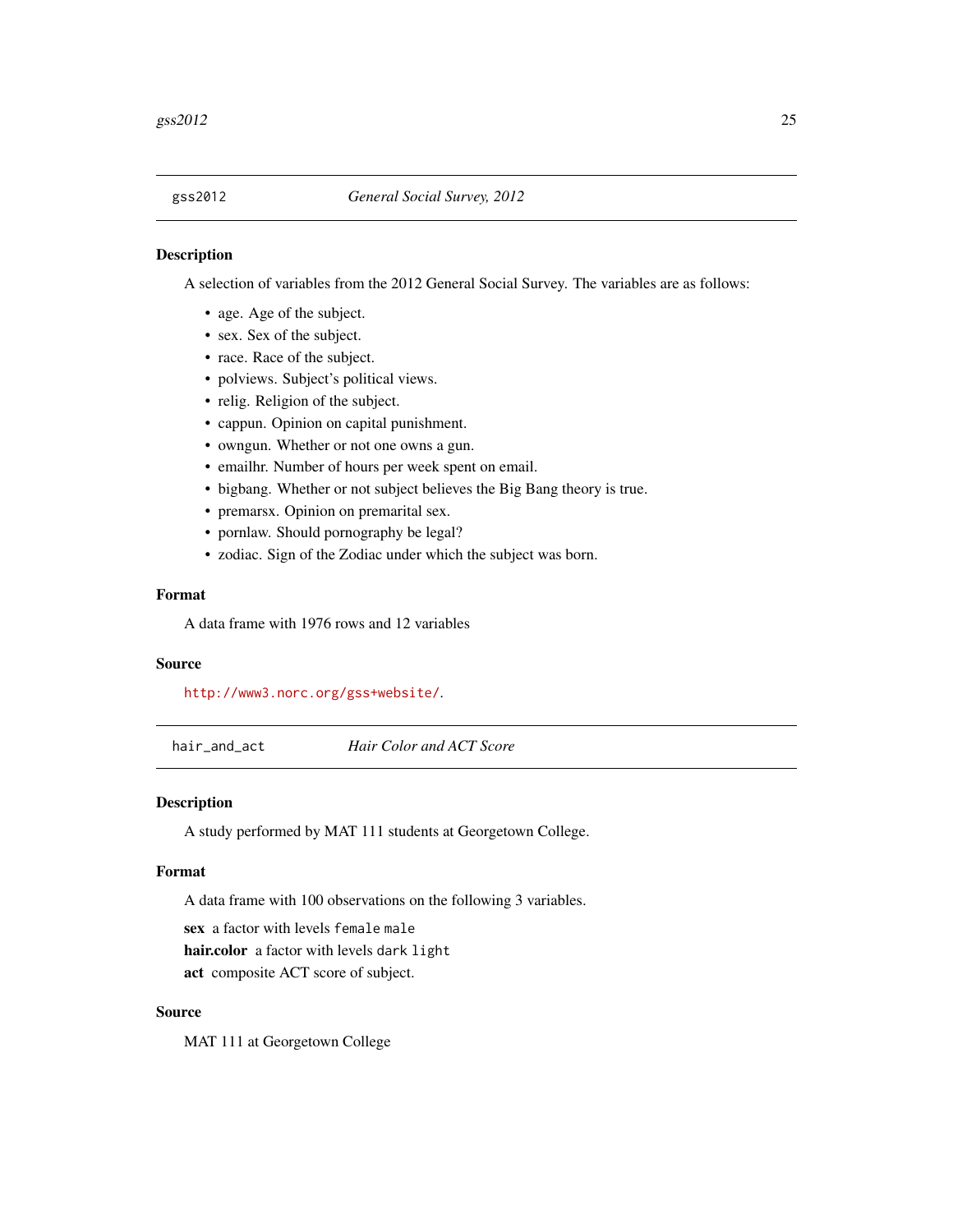<span id="page-25-0"></span>

Height and handspan of a few subjects.

#### Format

A data frame with 167 observations on the following 3 variables.

Sex a factor with levels Female Male

Height height of subject, in inches.

HandSpan handspan of subject, in centimeters.

# Source

Uts and Heckard, Mind on Statistics, Fourth Edition.

# <span id="page-25-1"></span>hanford1 *Hanford Weather Station, 1984-2010*

# Description

The station is located in Hanford, WA.

# Format

A data frame with 27 observations on the following 2 variables.

year calendar year

temp average high temperature for that year.

#### Source

For more on the Hanford station, see <http://www.hanford.gov/page.cfm/HMS>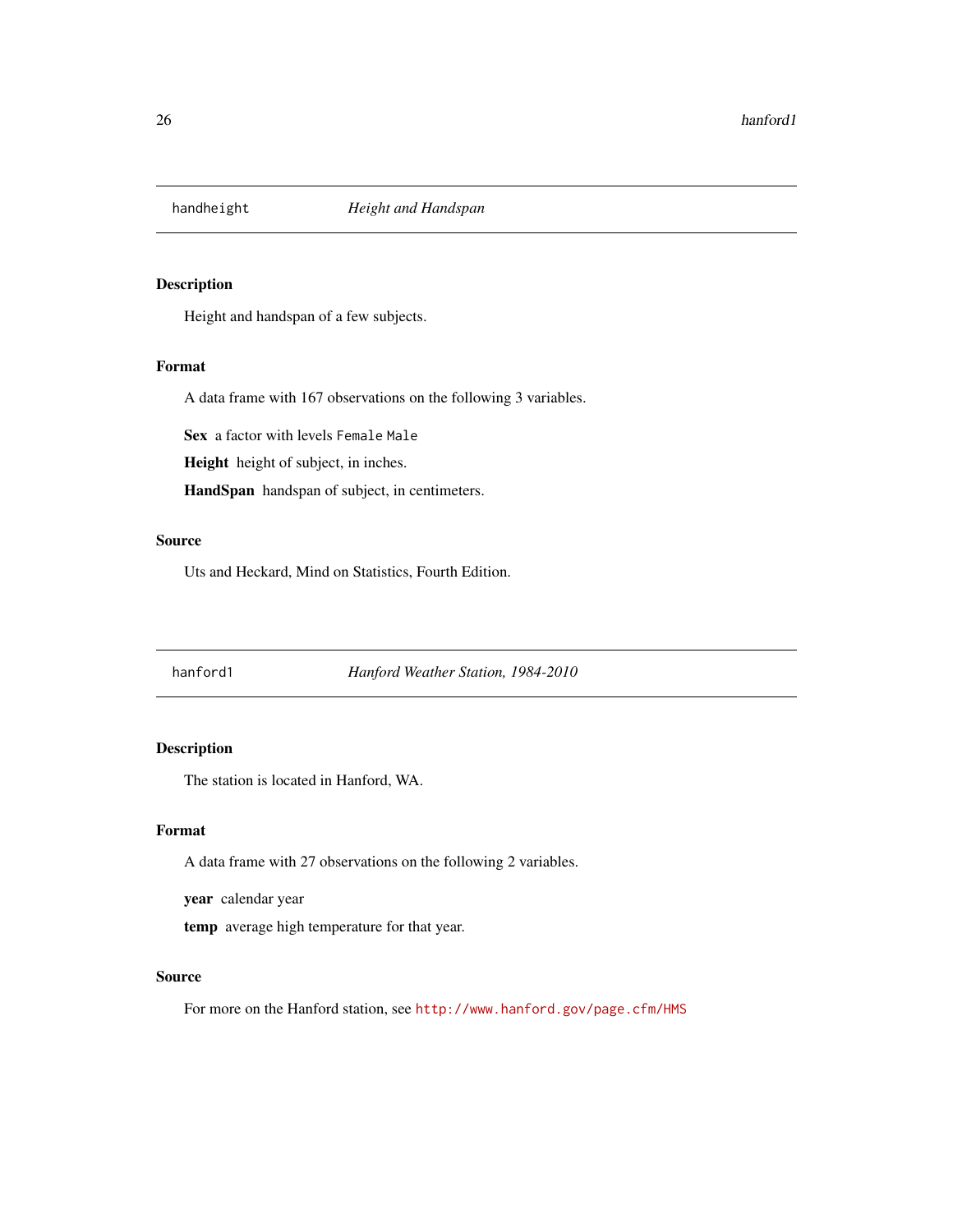<span id="page-26-0"></span>

The weather station is located in Hanford, WA. Note that this dataset is more complete than [hanford1](#page-25-1)

#### Format

A data frame with 66 observations on the following 2 variables.

year calendar year

temp average high temperature for that year.

# Source

For more on the Hanford station, see <http://www.hanford.gov/page.cfm/HMS>

helpGC *Extensive Help Via Vignettes*

#### Description

A convenience function to show vignettes associated with package tigerstats. Vignette will open in the user's default browser.

#### Usage

helpGC(topic)

# Arguments

topic filename of the vignette, exclusive of the .html extension

# Value

side effects

# Author(s)

Homer White (hwhite0@georgetowncollege.edu)

# Examples

## Not run: helpGC(lmGC)

## End(Not run)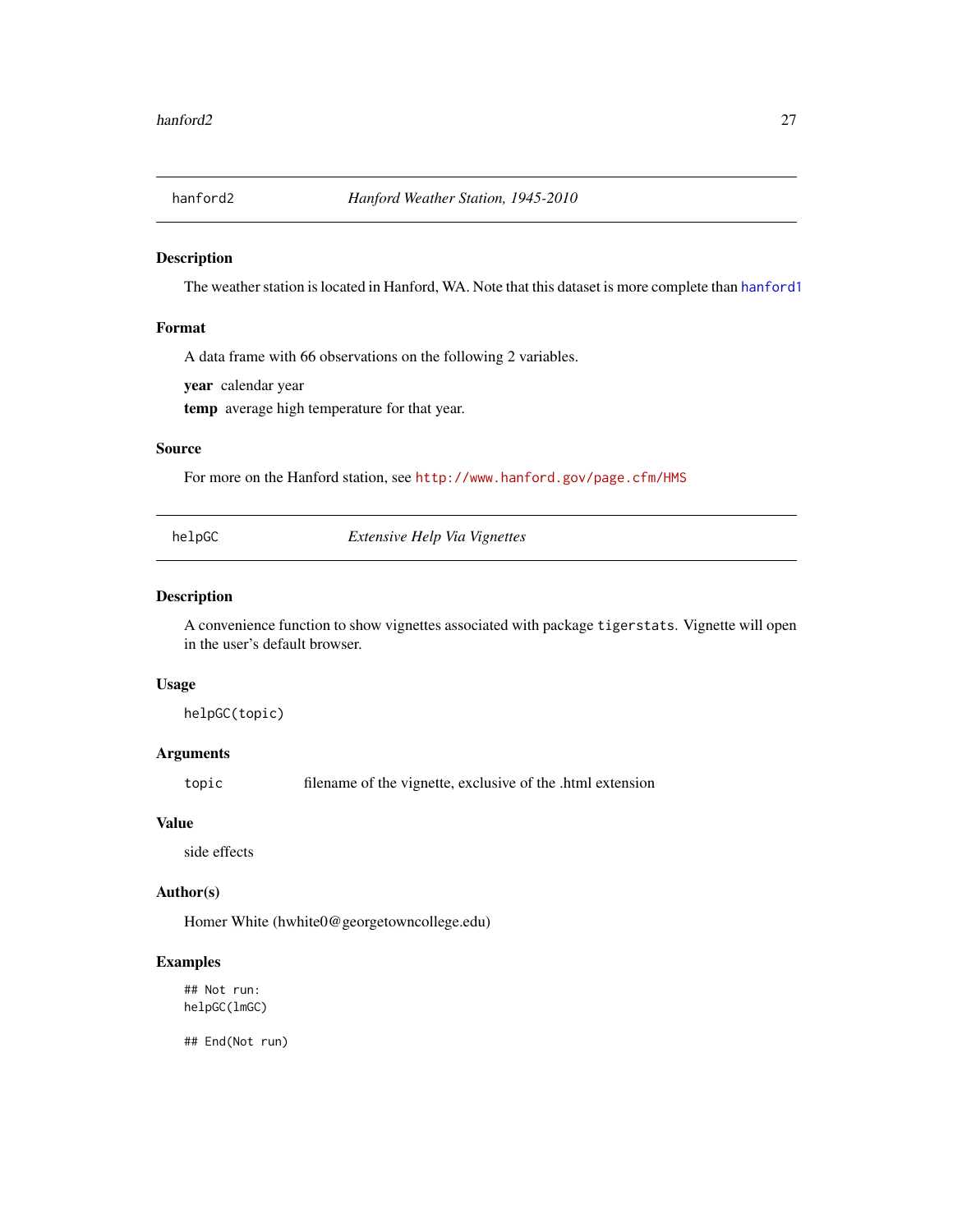<span id="page-27-0"></span>

Various year-by-year statistics for the Major League player Ricky Henderson

#### Format

A data frame with 23 observations on the following 18 variables.

Season season

- TM team played for
- G number of games played in
- AB number of at-bats

R runs scored

- H number of base hits
- X2B doubles
- X3B triples
- HR home runs
- RBI runs batted in
- BB bases on balls
- SO number of times struck out
- SB Number of stolen bases
- CS number of times caught stealing
- AVG batting average
- OBP on-base percentage
- SLG slugging rate
- OPS on-base plus slugging

#### Source

unknown (possibly Albert: Teaching Statistics With Baseball)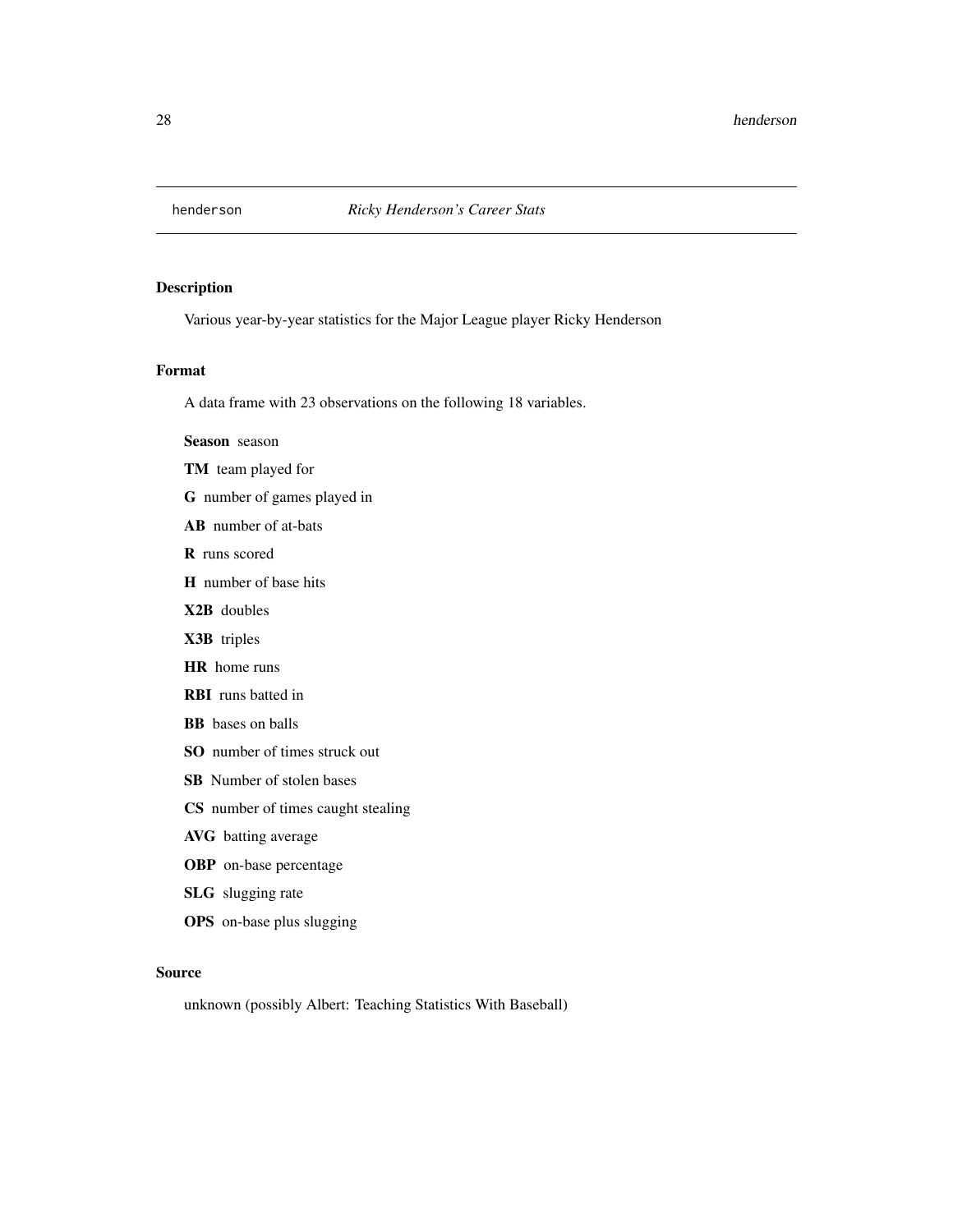<span id="page-28-0"></span>

Data on the 147 batters inducted into the Major LeagueBaseball Hall of Fame as of the year 2013.

#### Format

A data frame with 147 observations on the following 29 variables.

Name Player name

Rk Unknown

Inducted Year inducted into Hall of Fame

Yrs Number of years planed in the Majors

From First year in the Majors

To Last year in the Majors

MidCareer Middle year of player's career

Era Era of Baseball history in which the player was (for the most part) active. Values are: 19th century (before 1900), Dead Ball (1900-1919), Lively Ball (1920-1940), Integration, (1941- 1959), Expansion (1960-1975), Free Agency (1976-1992), Long Ball (1993 +).

ASG Number of All-Star games played

WAR.pos Wins above replacement (WAR), as defined for a position player

G Games played

PA Number of plate appearances

AB Number of times at bat

R Runs scored

H Base hits

X2B Doubles

X3B Triples

Triple.Rate Number of triples divided by number of times at bat

HR Home runs

HR.Rate Number of home runs divided by number of times at bat

RBI Runs batted in

SB Number of successful stolen base attempts

CS Number of times thrown out while attempting to steal a base

BB Base on Balls (number of times "walked")

SO Number of times struck out

BA Batting average

**OBP** On base percentage

SLG Slugging average

OPS OBP plus SLG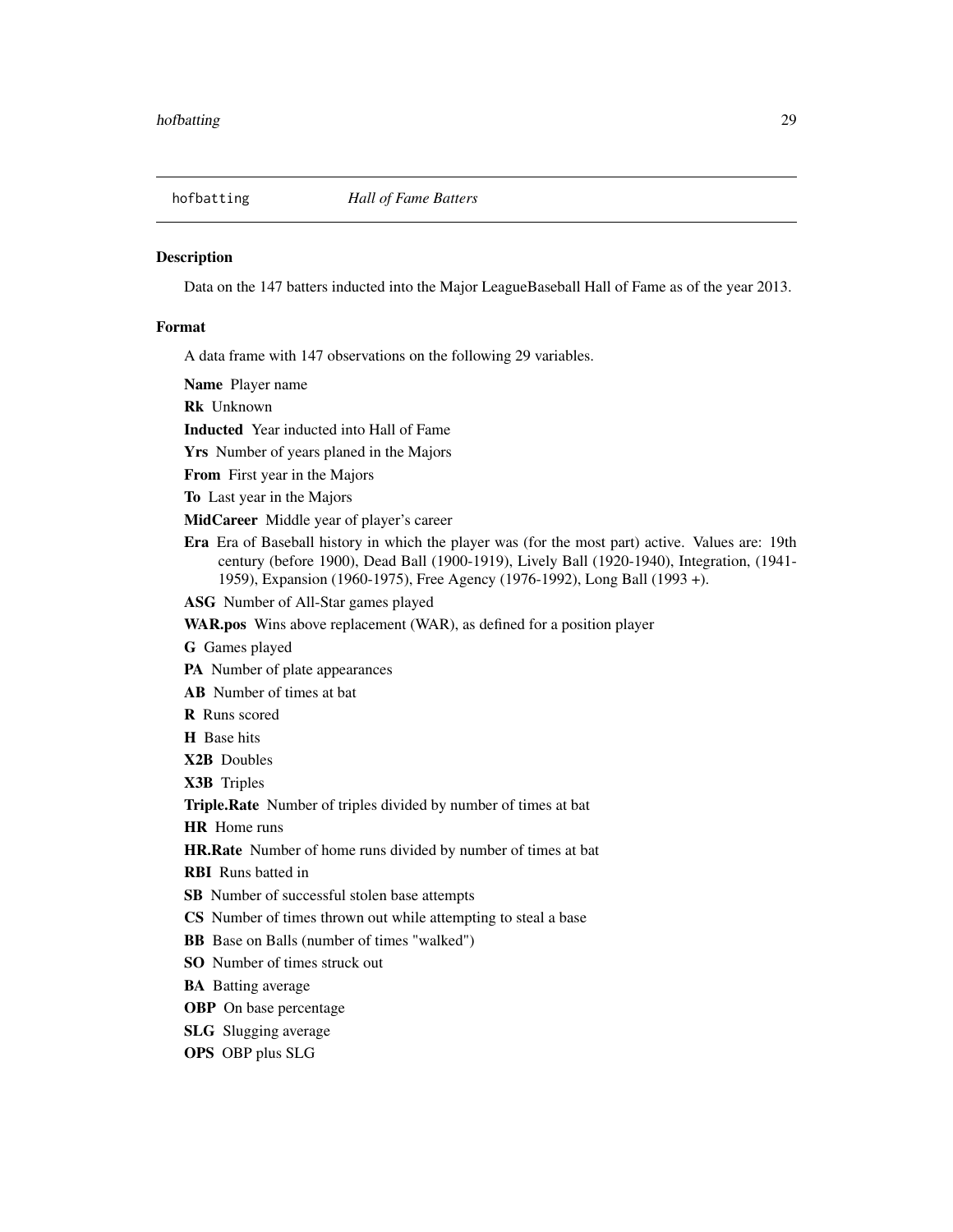#### <span id="page-29-0"></span>Source

Modified from Marchi and Albert: analyzing Baseball Data with R, CRC Press 2014.

hofpitching *Hall of Fame Pitchers*

#### Description

Data on the 70 pitchers inducted into the Major League Baseball Hall of Fame as of the year 2013.

#### Format

A data frame with 147 observations on the following 32 variables.

Name Player name

Rk Unknown

Inducted Year inducted into Hall of Fame

Yrs Number of years planed in the Majors

From First year in the Majors

To Last year in the Majors

MidCareer Middle year of player's career

Era Era of Baseball history in which the player was (for the most part) active. Values are: 19th century (before 1900), Dead Ball (1900-1919), Lively Ball (1920-1940), Integration, (1941- 1959), Expansion (1960-1975), Free Agency (1976-1992), Long Ball (1993 +).

ASG Number of All-Star games played

WAR Wins above replacement

W Games won

L Games lost

W.L. proportion of games won

ERA Earned run average

G Games played

GS Games started

GF Games finished

CG Complete games

SHO Shut-outs

SV Saves

IP Innings pitched

H Hits allowed

R Runs allowed

ER Earned Runs allowed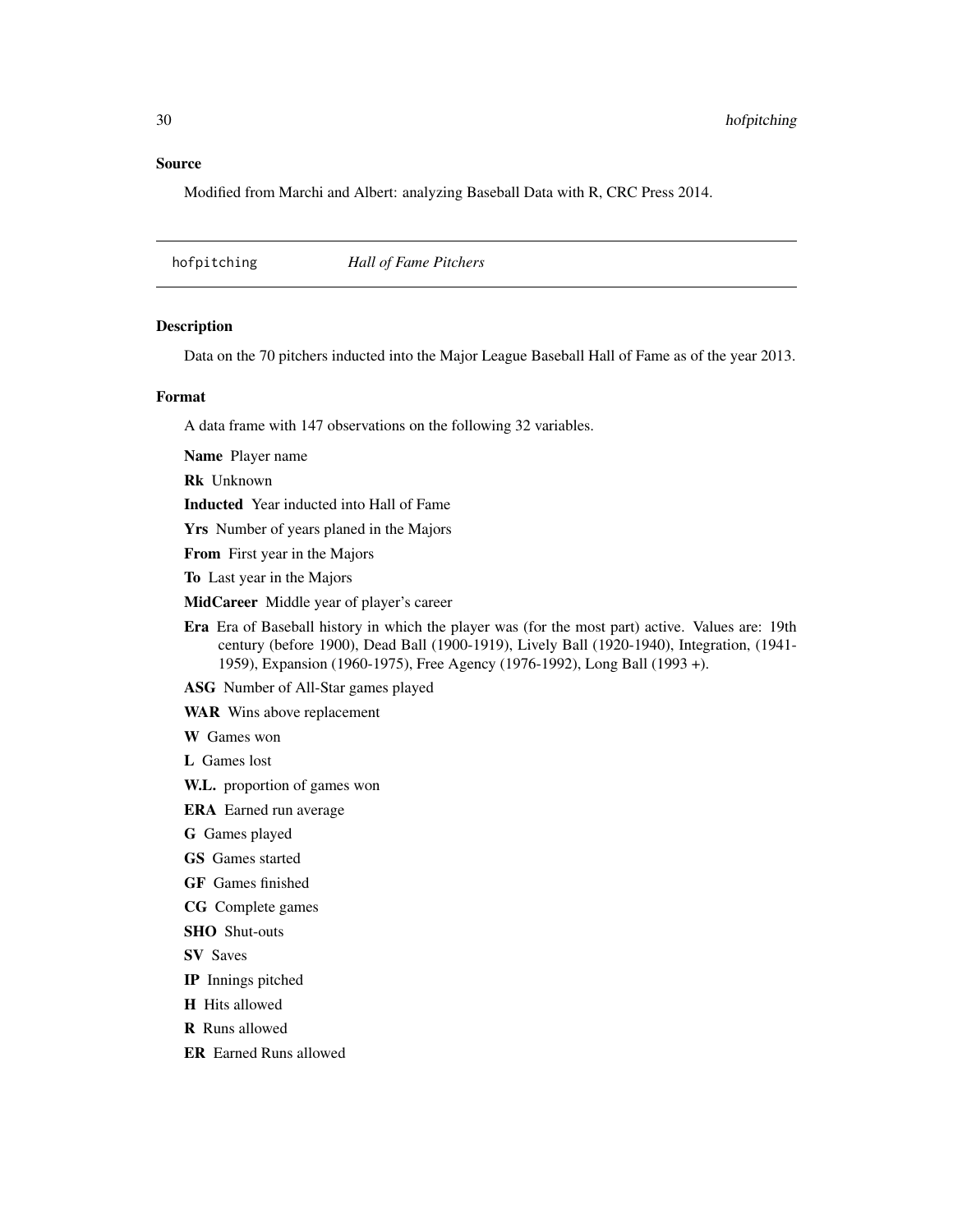#### <span id="page-30-0"></span>imagpop 31

HR Home Runs allowed BB Bases on Balls (number of "walks") IBB Intentional walks SO Strikeouts HBP Hit batter with pitch (?) BK Balks WP Wild Pitches BF Total batters faced

#### Source

Modified from Marchi and Albert: analyzing Baseball Data with R, CRC Press 2014.

imagpop *An Imaginary Population*

# Description

An imaginary population, used for instructional purposes. The variables are as follows:

- sex. (male, female).
- math. Whether or not you were a mathematics major.
- income. Your annual income, rounded to the nearest \$100.
- cappun. Opinion about the death penalty (favor, oppose).
- height. Height in inches.
- idealheight. The height you would like to be, in inches.
- diff. ideal height actual height.
- kkardashtemp. Your feelings about Kim Kardashian on a 0-100 scale (0=very cold, 100=very warm).

# Format

A data frame with 10000 rows and 8 variables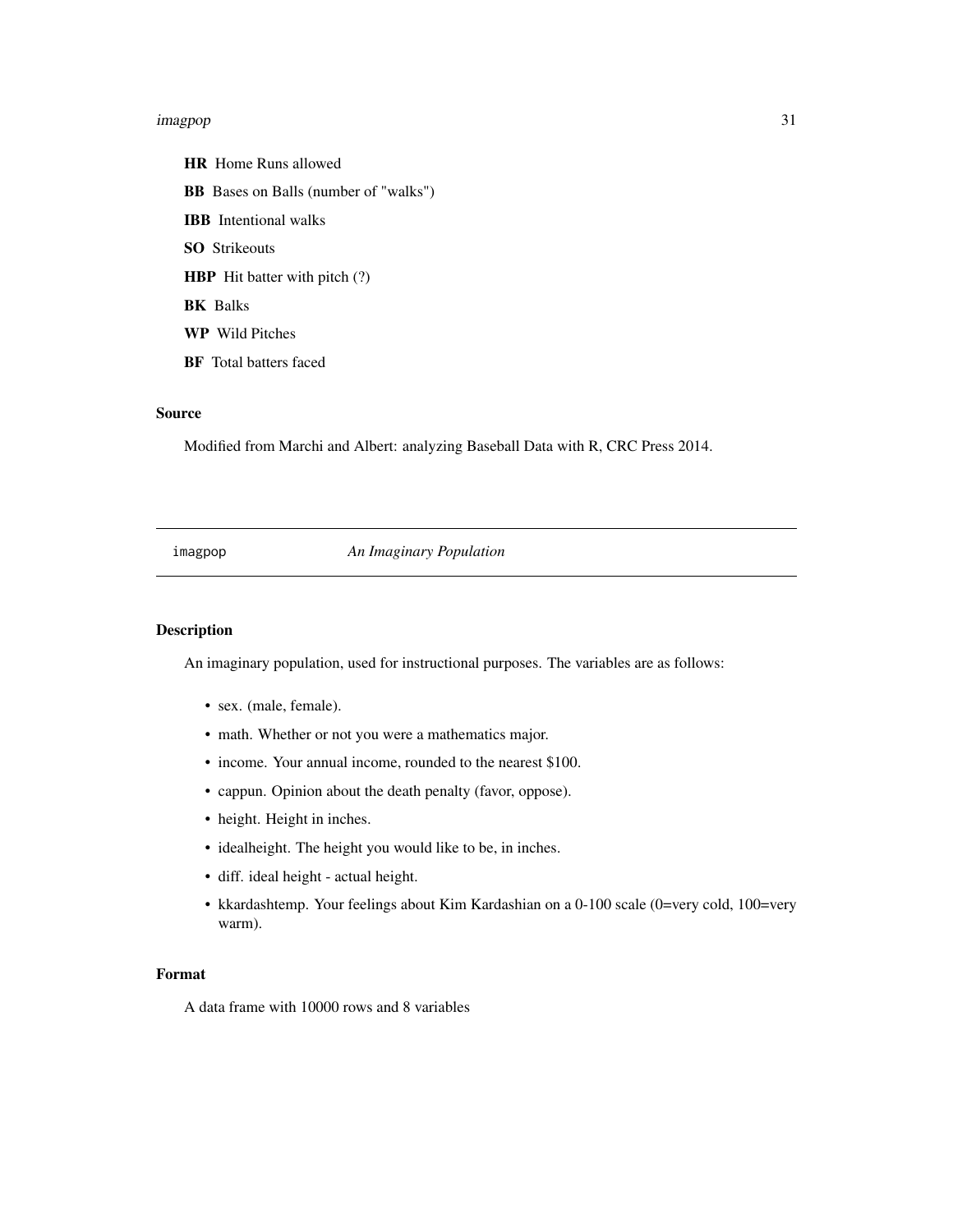<span id="page-31-0"></span>

IQs of pairs of siblings.

#### Format

A data frame with 80 observations on the following 2 variables.

First IQ of the older sibling.

Second IQ of the younger sibling.

#### Source

William Harris, Georgetown College

knifeorgunblock *Knife or Gun?*

## Description

What will make you yell louder: being killed with a knife or being killed with a gun? Results of an entirely imaginary experiment performed on very strange volunteers. Members of the Knife group are killed by a knife, and members of the Gun group are killed by a gun. The volume of the screams of each subject during slaying is recorded. In order to ensure that the two groups are similar with respect to how loud they can yell in the first place, subjects are blocked by whether or not they have participated in hog-hollering contests. After blocking, subjects are randomly assigned to groups.

#### Format

A data frame with 20 observations on the following 3 variables.

hoghollerer a factor with levels no yes whether or not the subject competes in hog-hollering contests

means a factor with levels gun knife means by which subject is slain

volume volume of expiring subject's cries.

#### Source

A morbid imagination.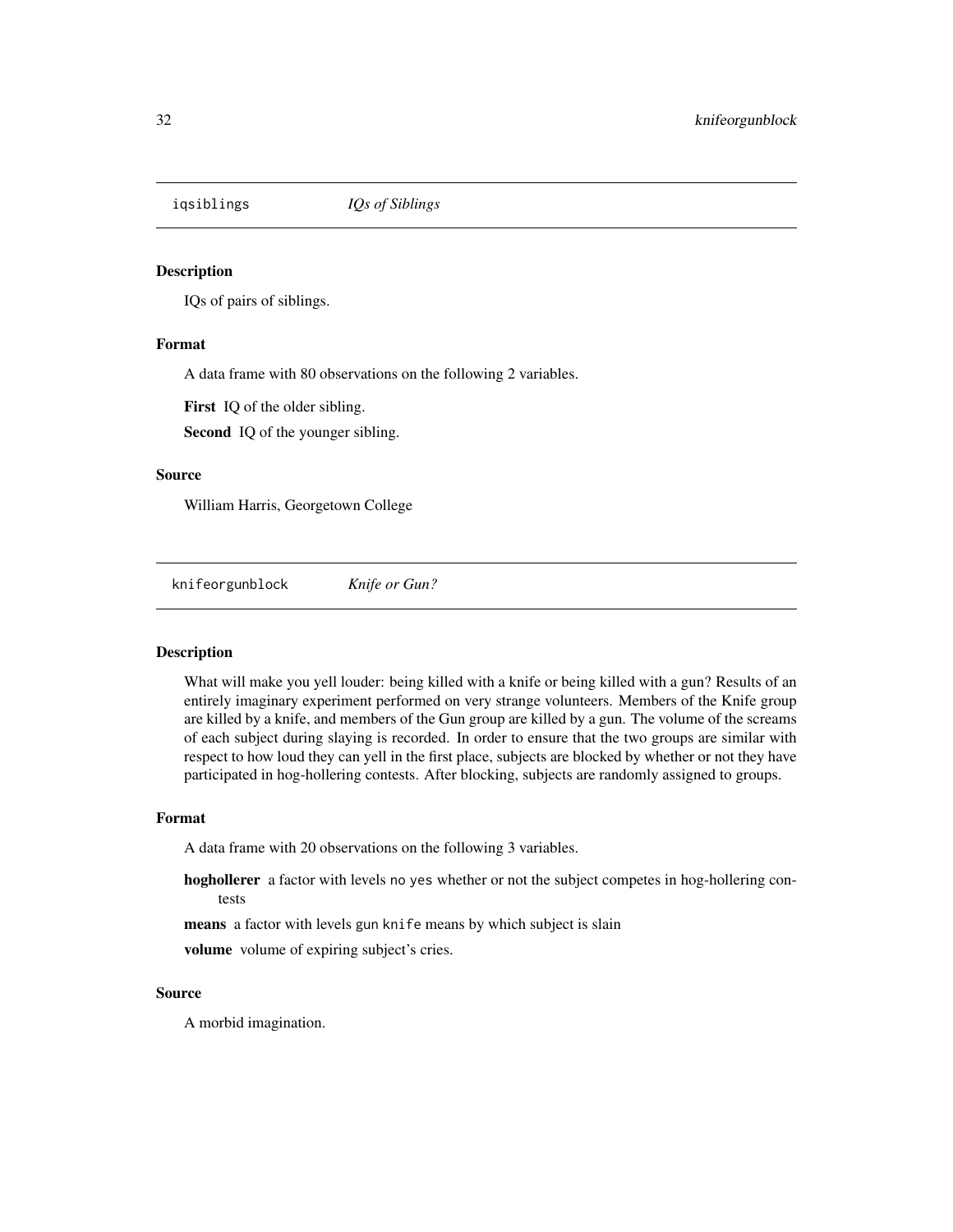<span id="page-32-0"></span>

Students in MAT 111 performed an experiment to see whether the perception of the quality of peanut butter was affected by the labeling on the peanut butter jar. Each subject tasted from two jars, one of which was labeled Jiff, and the other of which was labeled Great Value (a cheaper brand). Unknown to the subjects, both jars contained Great Value peanut butter. Each subject rated the quality of the peanut butter on a scale of 1 to 10.

# Format

A data frame with 30 observations on the following 3 variables.

jiffrating rating subject gave to the PB in the jar with the Jiff label

greatvaluerating rating subject gave to the PB in the jar with the Great Value label

sex a factor with levels female male

#### Source

MAT 111 at Georgetown College

ledgejump *Crowd Behavior at Ledge-Jumping Incidents*

#### Description

A dataset recreated from summary data describing the relationship between weather and crowd behavior during 21 recorded incidents in England, in which a (suicidal) person was contemplating jumping from a ledge or other high structure and a crowd gathered to watch. The variables are as follows:

- weather. Warm or cool, based on the time of year when the incident occurred.
- crowd.behavior. The crowd either baited the would-be jumper, or was polite.

# Format

A data frame with 21 rows and 2 variables

#### Source

"The baiting crowd in episodes of threatened suicide", *Journal of Personality and Social Psychology*, 41, 703-709. See also dataset 59 in *A Handbook of Small Datasets* by Hand et al. See also <http://www.ncbi.nlm.nih.gov/pubmed/7288565>.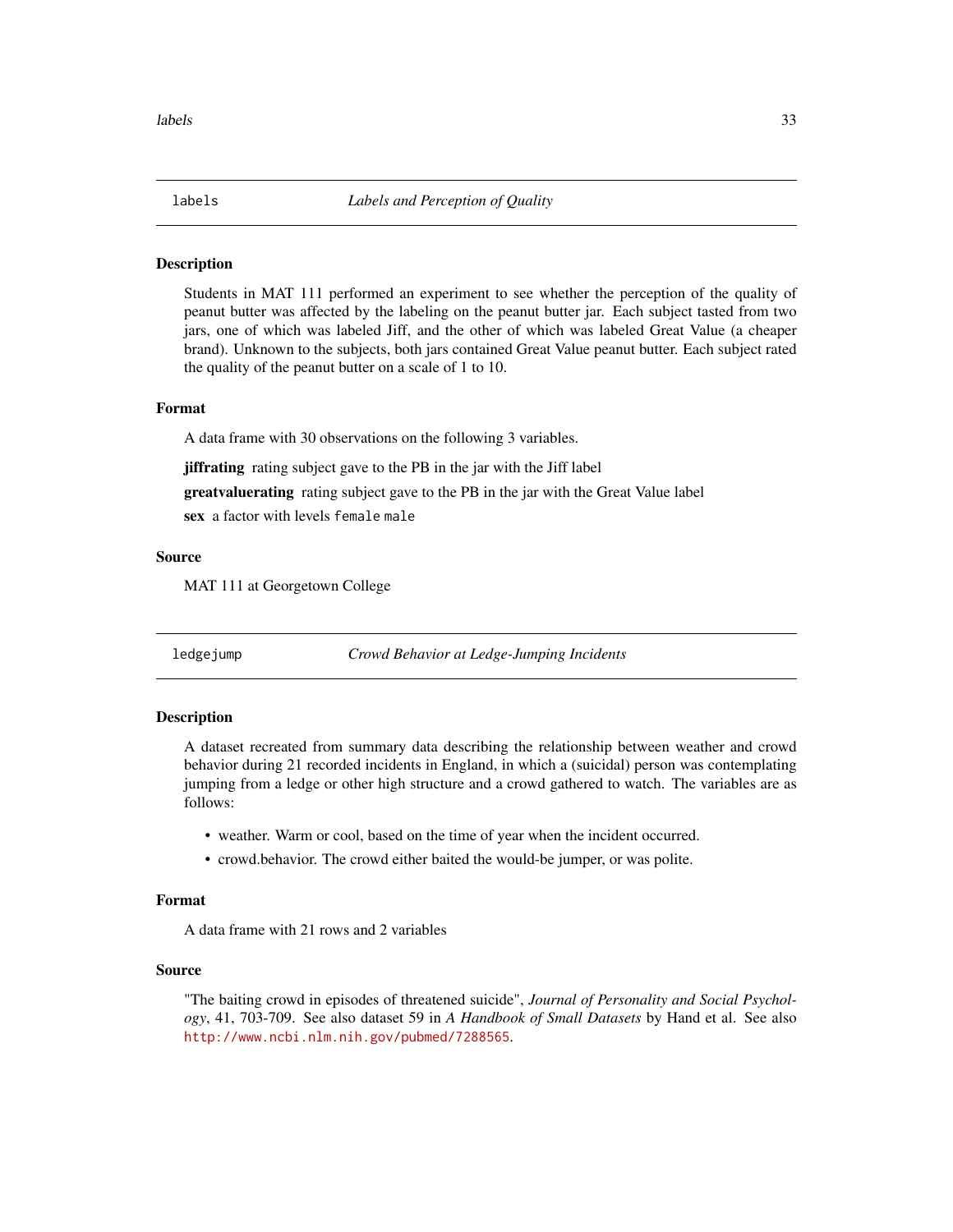<span id="page-33-0"></span>

Regression analysis (one numerical predictor variable) with simplified output. Wrapper function for lm in package stats.

# Usage

lmGC(form,data=parent.frame(),graph=FALSE,check=FALSE)

# Arguments

| form  | formula of form $y \sim x$ , both variables numeric                                                                                              |
|-------|--------------------------------------------------------------------------------------------------------------------------------------------------|
| data  | data data supplying y and x above. If one or more of the variables is not in data,<br>then they will be searched for in the parent environment.  |
| graph | Produce scatterplot with fitted polynomial, together with prediction standard<br>error bands                                                     |
| check | Asks to produce a lowess or gam curve with approximate 95 fitted line wanders<br>outside the band, then perhaps a linear fit is not appropriate. |

# Value

A list of class "GClm". Elements that may be queried include "slope", "intercept", "s" (residual standard error), "R^2" (unadjusted).

# Author(s)

Homer White <hwhite0@georgetowncollege.edu>

# Examples

#To study the relationship between two numerical variables: lmGC(fastest~GPA,data=m111survey,graph=TRUE)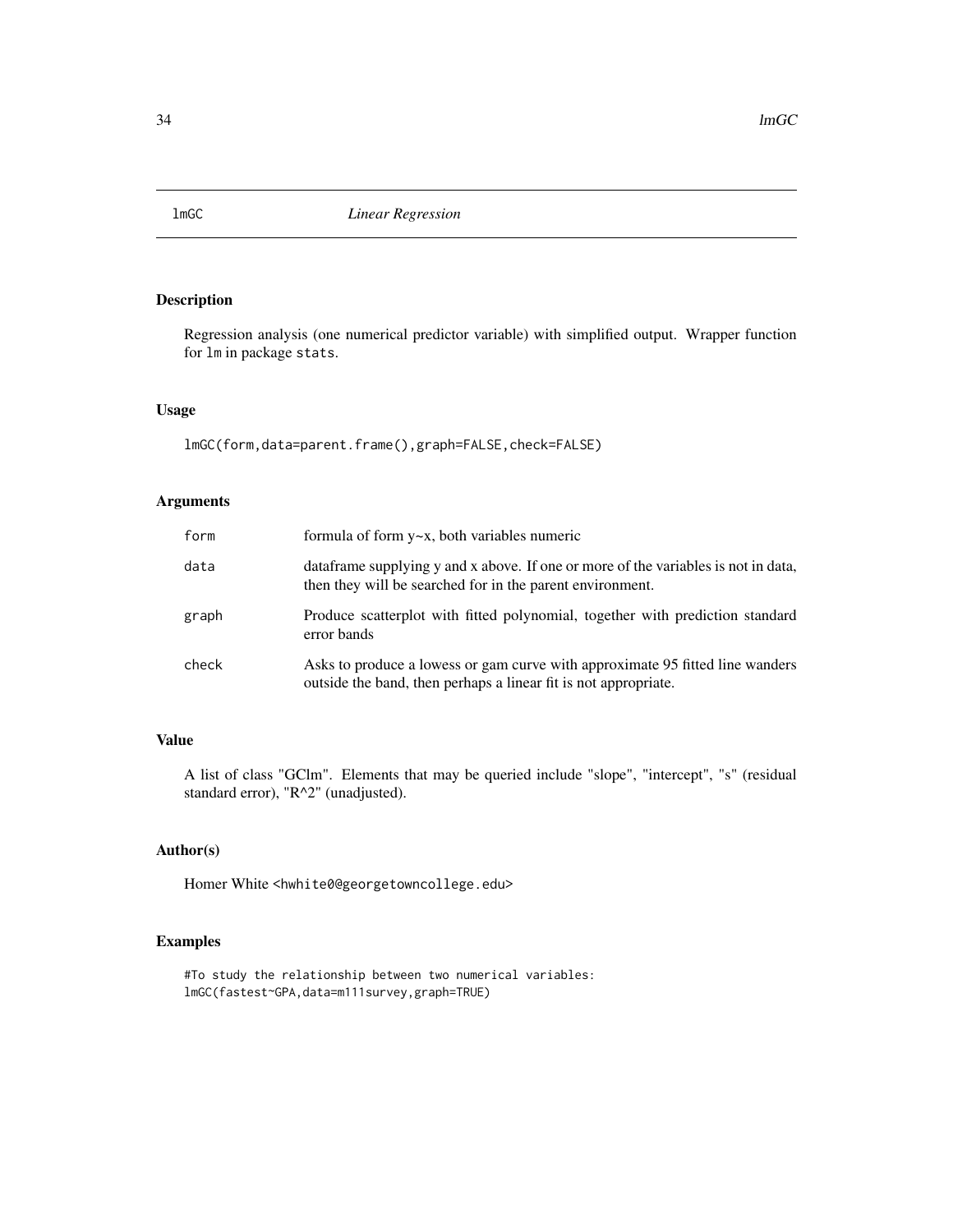<span id="page-34-0"></span>

Results of a survey of MAT 111 students at Georgetown College.

- height How tall are you, in inches?
- ideal\_ht A numeric vector How tall would you LIKE to be, in inches?
- sleep How much sleep did you get last night?
- fastest What is the highest speed at which you have ever driven a car?
- weight\_feel How do you feel about your weight?
- love\_first Do you believe in love at first sight?
- extra\_life Do you believe in extraterrestrial life?
- seat When you have a choice, where do you prefer to sit in a classroom?
- GPA What is your college GPA?
- enough\_Sleep Do you think you get enough sleep?
- sex What sex are you?
- diff.ideal.act. Your ideal height minus your actual height.

#### Format

A data frame with 71 rows and 12 variables

# Source

Georgetown College, MAT 111.

m111surveyfa12 *MAT 111 Survey, Fall 2012*

# Description

Results of a survey given at beginning of semester, to all students in MAT 111.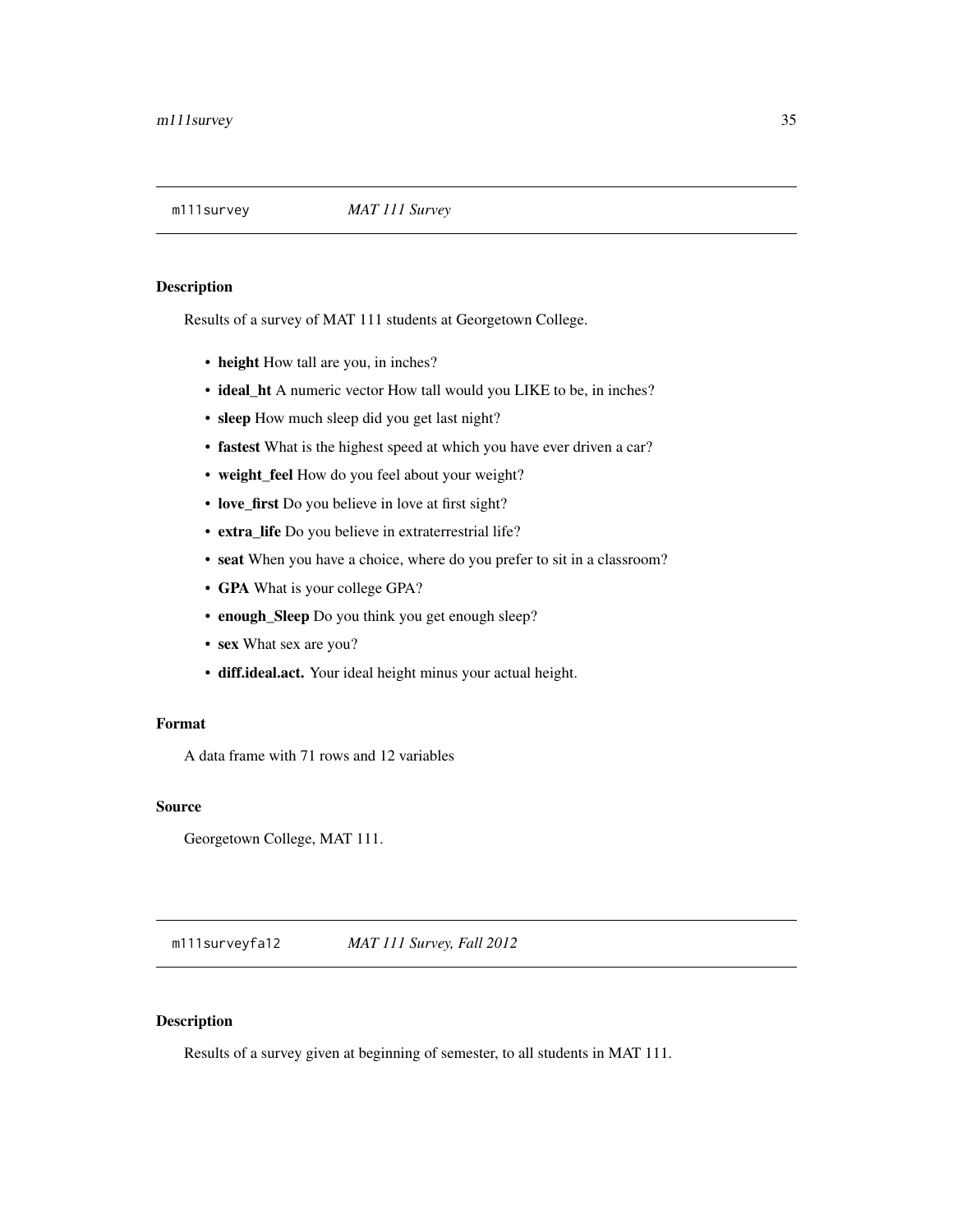# <span id="page-35-0"></span>Format

A data frame with 89 observations on the following 14 variables.

height Your height in inches.

ideal\_ht How tall you would LIKE to be, in inches.

sleep How much sleep you got last night, in hours.

fastest What is the highest speed at which you have ever driven a car (in mph)?

wt\_feel a factor with levels 1\_underweight 2\_about\_right 3\_overweight How do you feel about your weight?

love\_first a factor with levels no yes Do you believe in love at first sight?

et\_life a factor with levels no yes Do you believe in life on other planets?

seat a factor with levels 1\_front 2\_middle 3\_back When you have a choice, where do you prefer to sit in a classroom?

GPA What is your current GPA?

engh\_slp a factor with levels no yes Do you think you get enough sleep?

sex a factor with levels female male What sex are you?

- anchor a factor with levels australia united\_states (Anchor for the next question.) For the next question, either Australia or the US, along with its population, was given in the leadup information to the question. The "anchor" variable records which version of the question you were given.
- canada "The population of country XXX is YYY million. About what is the population of Canada, in millions?" XXX was either the U.S. or Australia.

diff.ih.ah. Your ideal height minus your actual height.

# Source

MAT 111 at Georgetown College

m111surveyfa13 *MAT 111 Survey, Fall 2013*

#### Description

Results of a survey given at beginning of semester, to all students in MAT 111.

#### Format

A data frame with 85 observations on the following 14 variables.

height Your height in inches.

ideal\_ht How tall you would LIKE to be, in inches.

sleep How much sleep you got last night, in hours.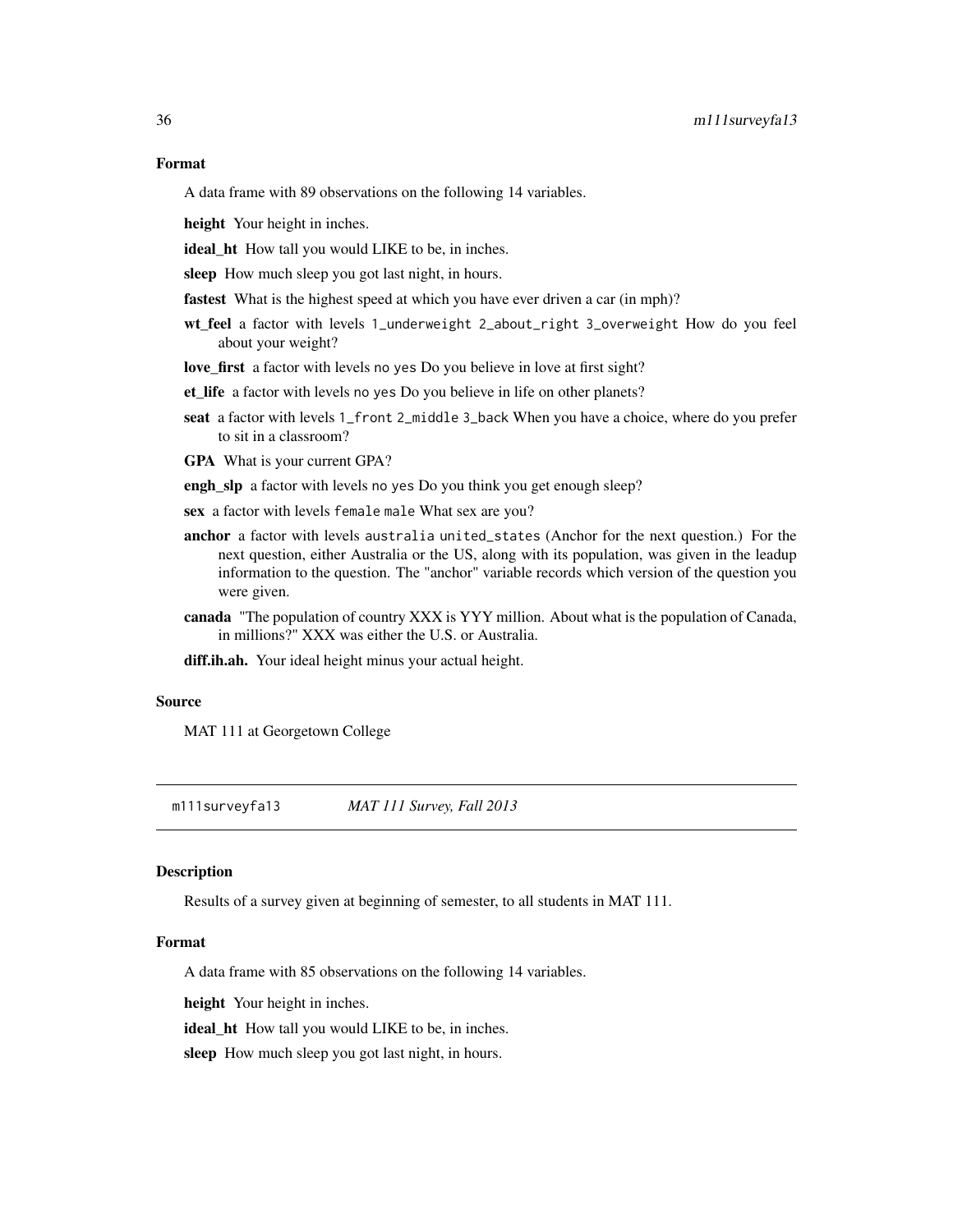make\_game 37

- fastest What is the highest speed at which you have ever driven a car (in mph)?
- weight\_feel a factor with levels 1\_underweight 2\_about\_right 3\_overweight How do you feel about your weight?
- love\_first a factor with levels no yes Do you believe in love at first sight?
- extra\_life a factor with levels no yes Do you believe in life on other planets?
- seat a factor with levels 1\_front 2\_middle 3\_back When you have a choice, where do you prefer to sit in a classroom?
- GPA What is your current GPA?
- enough\_Sleep a factor with levels no yes Do you think you get enough sleep?
- sex a factor with levels female male What sex are you?
- diff ideal height minus actual height
- symbol a factor with levels a b (Anchor for the next question.) For the next question, either Australia or the US, along with its population, was given in the leadup information to the question. The "anchor" variable records which version of the question you were given. If "a", the population of Australia was given. If "b", the U.S. population was given.
- pop\_Canada "The population of country XXX is YYY million. About what is the population of Canada, in millions?" XXX was either the U.S. or Australia.

#### Source

MAT 111 at Georgetown College

make\_game *Play with a Discrete Random Variable*

# Description

Makes a function that simulates a game based where your winnings are the sum of a specified number of plays of a discrete random variable with a specified distribution.

#### Usage

make\_game(outcomes, probs, plays)

#### Arguments

| outcomes | numerical vector of possible values of the random variable |
|----------|------------------------------------------------------------|
| probs    | numerical vector giving the probability distribution       |
| plays    | number of times the random variable is simulated           |

#### Value

a function of a single parameter n, with default value 1. n is the number of times you simulate the net winnings.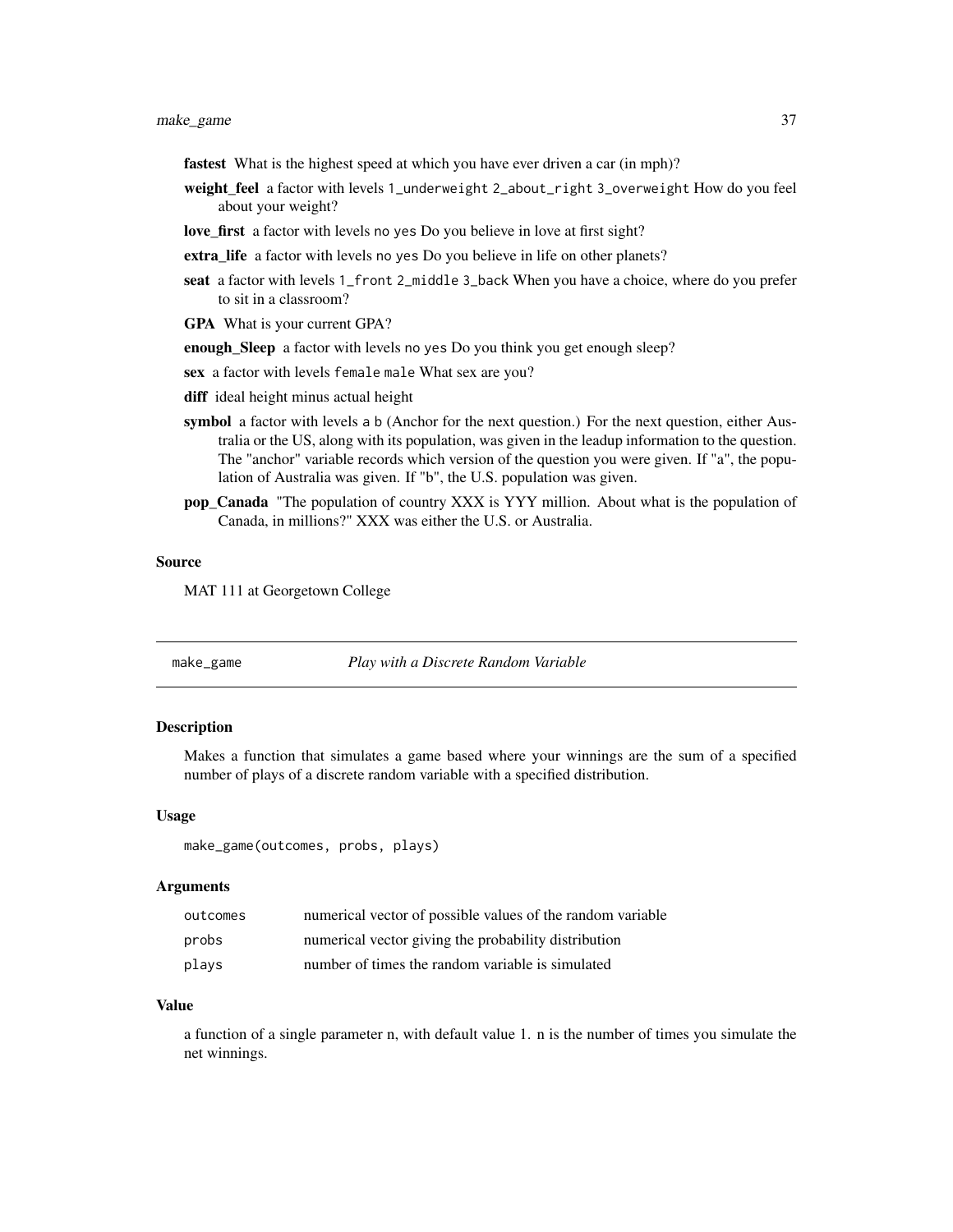#### Author(s)

Homer White <hwhite0@georgetowncollege.edu>

#### Examples

```
## Not run:
play_game <- make_gmae(
  outcomes = c(-1, 0, 5)probs = c(0.4, 0.5, 0.1)plays = 2000
)
## Play "plays" times, get net winnings:
sampler()
## Play "plays" times again:
sampler()
## Play "plays" times, a third time:
sampler()
## 1000 more simulations of the net winnings:
sampler(n = 1000)
## End(Not run)
```
MeanSampler *Repeated Sampling for a Mean (Slow)*

# Description

An app to explore the sampling distribution of the sample mean. The user takes one sample at a time from a given population. Output to the console describes relevant features of the sample, and graphical output updates the empirical distribution of the sample mean.

## Usage

MeanSampler(form,data,max.sample.size=30,show.sample=FALSE)

## Arguments

| form            | an object of class formula, of the form $-x$ , where x is a numeric variable from<br>the data frame supplied by: |
|-----------------|------------------------------------------------------------------------------------------------------------------|
| data            | A data frame, representing the imaginary population.                                                             |
| max.sample.size |                                                                                                                  |
|                 | Maximum sample size on the slider.                                                                               |
| show.sample     | If TRUE, the complete sample will be output to the console, in addition to the<br>summary information.           |

# Value

Graphical and numerical output.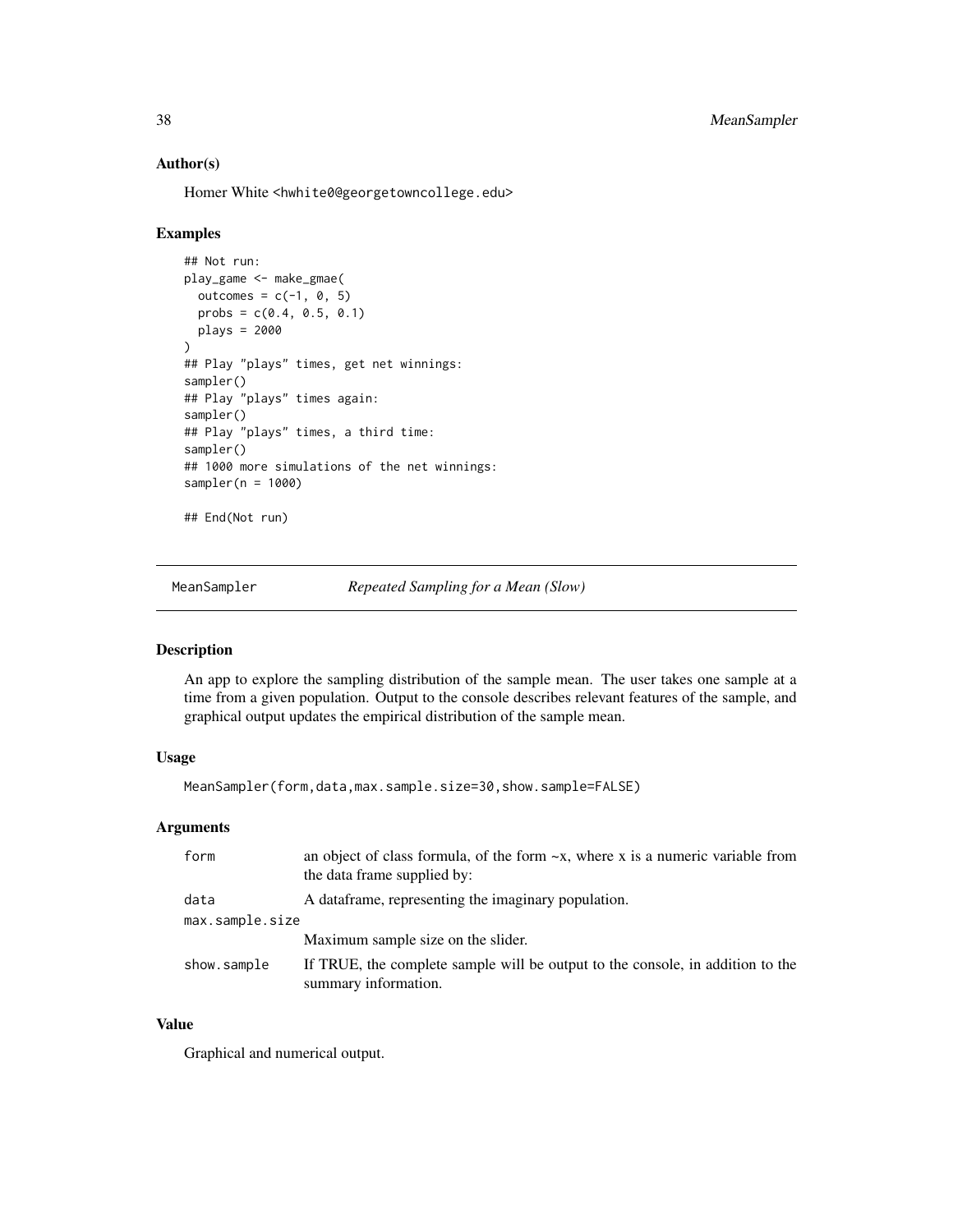music 39

# Note

Uses manipulate.

# Author(s)

Homer White <hwhite0@georgetowncollege.edu>

# Examples

```
## Not run:
data(imagpop)
if (require(manipulate)) MeanSampler(~income,data=imagpop)
## End(Not run)
```
music *Music and Reading Comprehension*

## Description

An experiment performed by a student at Georgetown College. Forty-four subjects were randomized into four groups. All subjects read an article; one group read in a silent environment, while the other three groups heard each three different genres of music. Each subject took a reading comprehension test afterward.

- sex a factor with levels Female Male
- year class rank of subject
- type type of music subject listened to while reading
- score number of questions correct on reading comprehension test

#### Format

A data frame with 44 observations on 4 variables.

## Source

Matt Doolin, MAT 111 at Georgetown College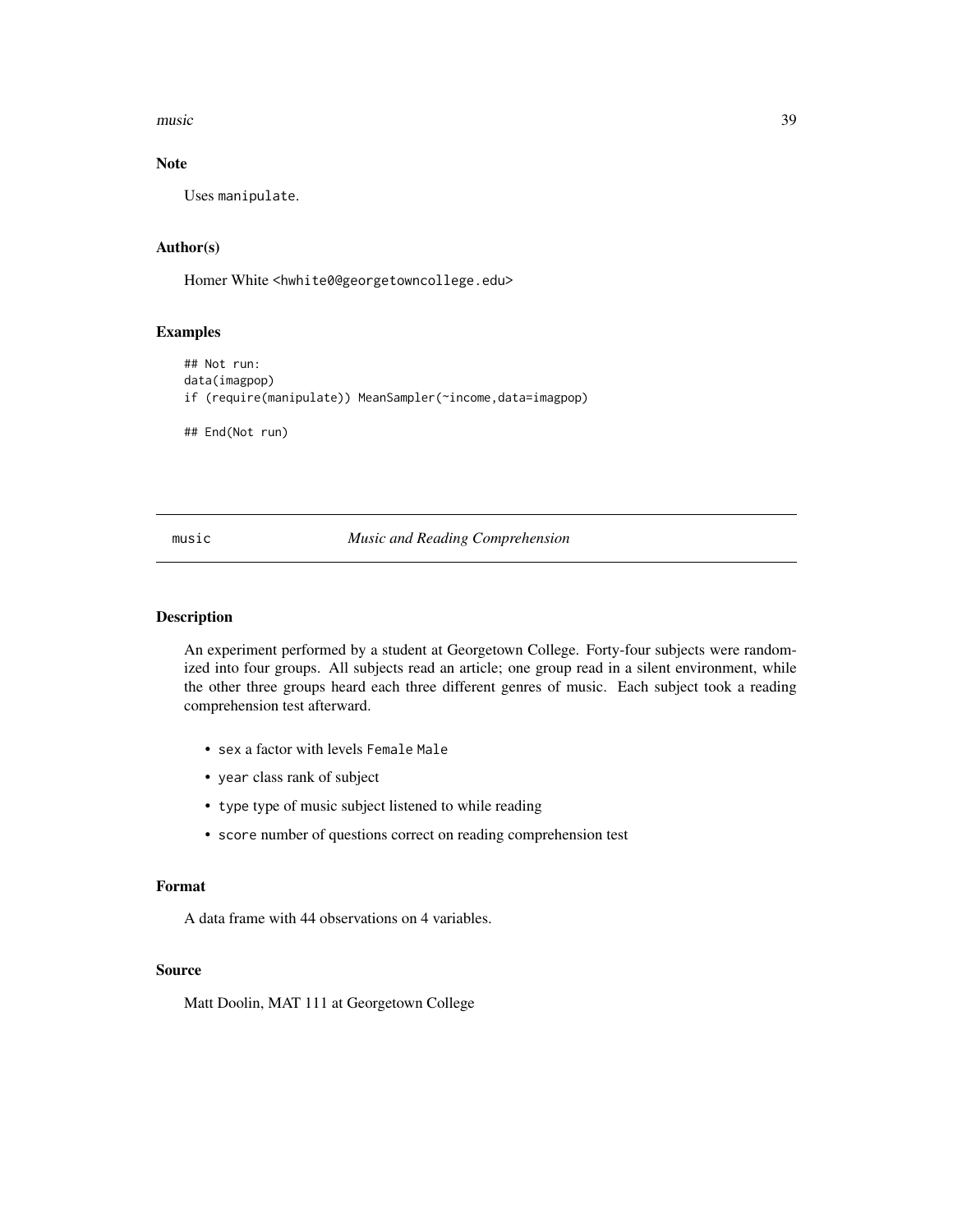Students at GC observed their fellow students in the Cafe at lunch.

## Format

A data frame with 86 observations on the following 2 variables.

napkins number of napkins used by the subject during the meal.

sex a factor with levels female male Sex of the person being observed

#### Source

MAT 111 at Georgetown College

nonresponse *Non-Response to Surveys*

#### Description

Results of a study on non-response to a mail survey. Subjects were residents of Denmark.

#### Format

A data frame with 4229 observations on the following 3 variables.

residence where the subject resides: either in Copenhagen, a city outside of Copenhagen, or in the countryside

gender sex of the subject

response Whether or not the subject responded to the mail survey

## Source

Rebuilt from a contingency table in E. B. Andersen (1991), The Statistical Analysis of Categorical Data, Second Edition. Springer-Verlag, Berlin. Table found in package vcd.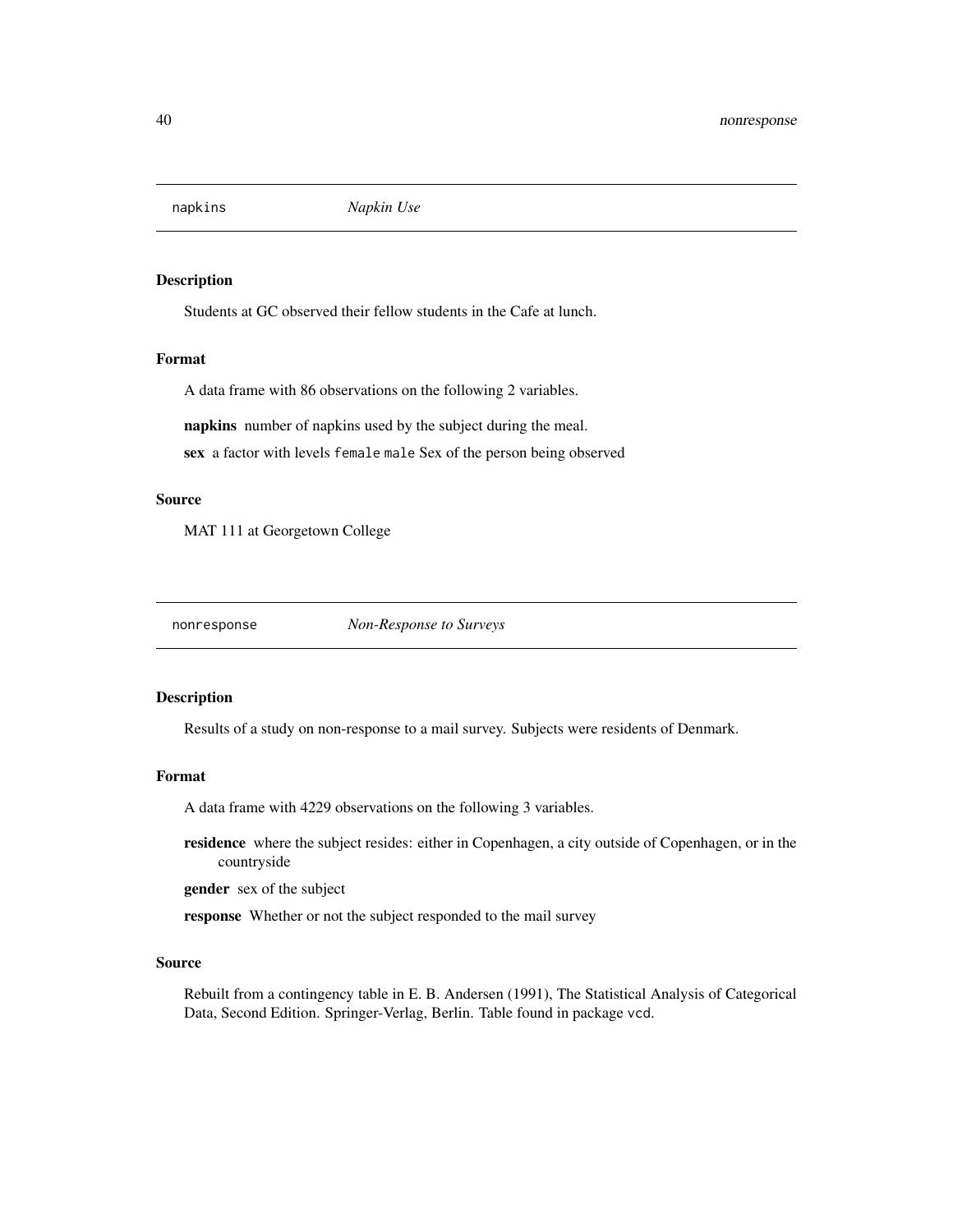Results of study conducted in Great Britain to see if nicotine withdrawal increases the risk of an accident.

#### Format

A data frame with 10 observations on the following 3 variables.

year calendar year

Injuries.before.NSD number of injury accidents on the day one week prior to National No Smoke Day in the United Kingdom

Injuries.on.NSD number of injury accidents on National No Smoke Day in the United Kingdom

#### Source

J. Knowles, "Nicotine withdrawal and road accidents", Science, 400, 128, (8 July 1999). Found in Whitlock and Schluter, The Analysis of Biological Data.

oldfaithful *Old Faithful*

# Description

Old faithful geyser at Yellowstone Park.

## Format

A data frame with 299 observations on the following 2 variables.

Duration duration of eruption, in minutes

TimeNext time until the next eruption, in minutes

# Source

Unknown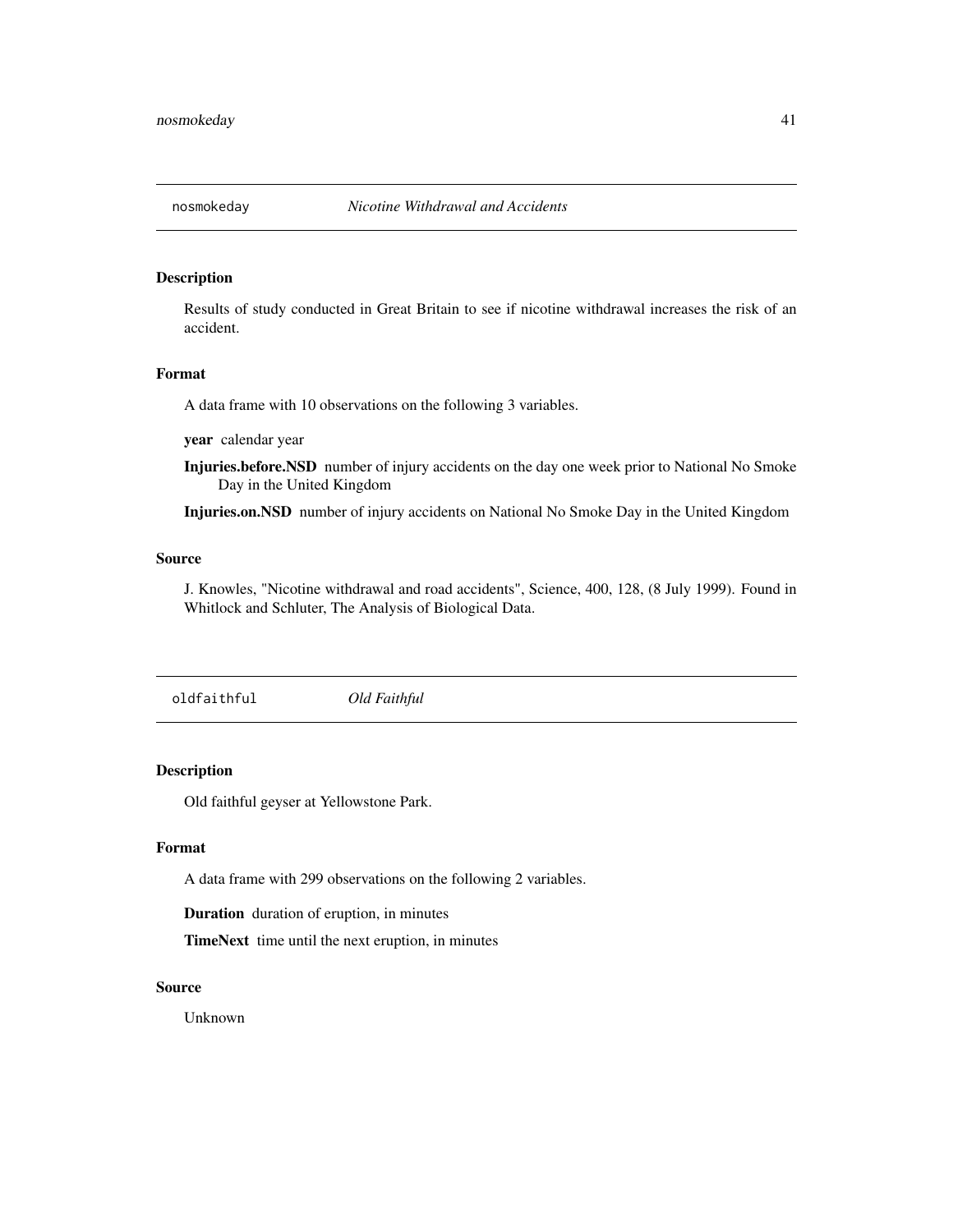Results of a retrospective study, conducted in 1973, on 299 women who been surgically treated for ovarian cancer 10 years before.

## Format

A data frame with 299 observations on the following 4 variables.

stage factor indicating the stage of the cancer at the time of operation (early, advanced) operation factor indicating the amount of tissue removed during surgery (radical,limited) survival whether or not the subject was still alive after ten years (yes,no) xray factor indicating whether or not the subject also received x-ray treatments (yes,no)

## Source

Rebuilt from a contingency table in E. B. Andersen (1991), The Statistical Analysis of Categorical Data. 2nd edition. Springer-Verlag, Berlin. Table found in package vcd.

pbinomGC *Graphical Calculator for Binomial Curve Probabilities*

## Description

Shades desired areas under rectangles of probability histogram for binomial, returns numerical value of the area.

#### Usage

pbinomGC(bound,region="below",size=100,prob=0.5,graph=FALSE)

#### **Arguments**

| bound  | A numerical vector of length 1 or 2, range of shaded rectangles                                                                                                                                    |
|--------|----------------------------------------------------------------------------------------------------------------------------------------------------------------------------------------------------|
| region | A character string. Default is "below". Possible values are "between" (when<br>boundary consists of two numbers), "below", "above", and "outside" (again<br>when boundary consists of two numbers) |
| size   | Number of trials                                                                                                                                                                                   |
| prob   | Probability of success                                                                                                                                                                             |
| graph  | produce graph?                                                                                                                                                                                     |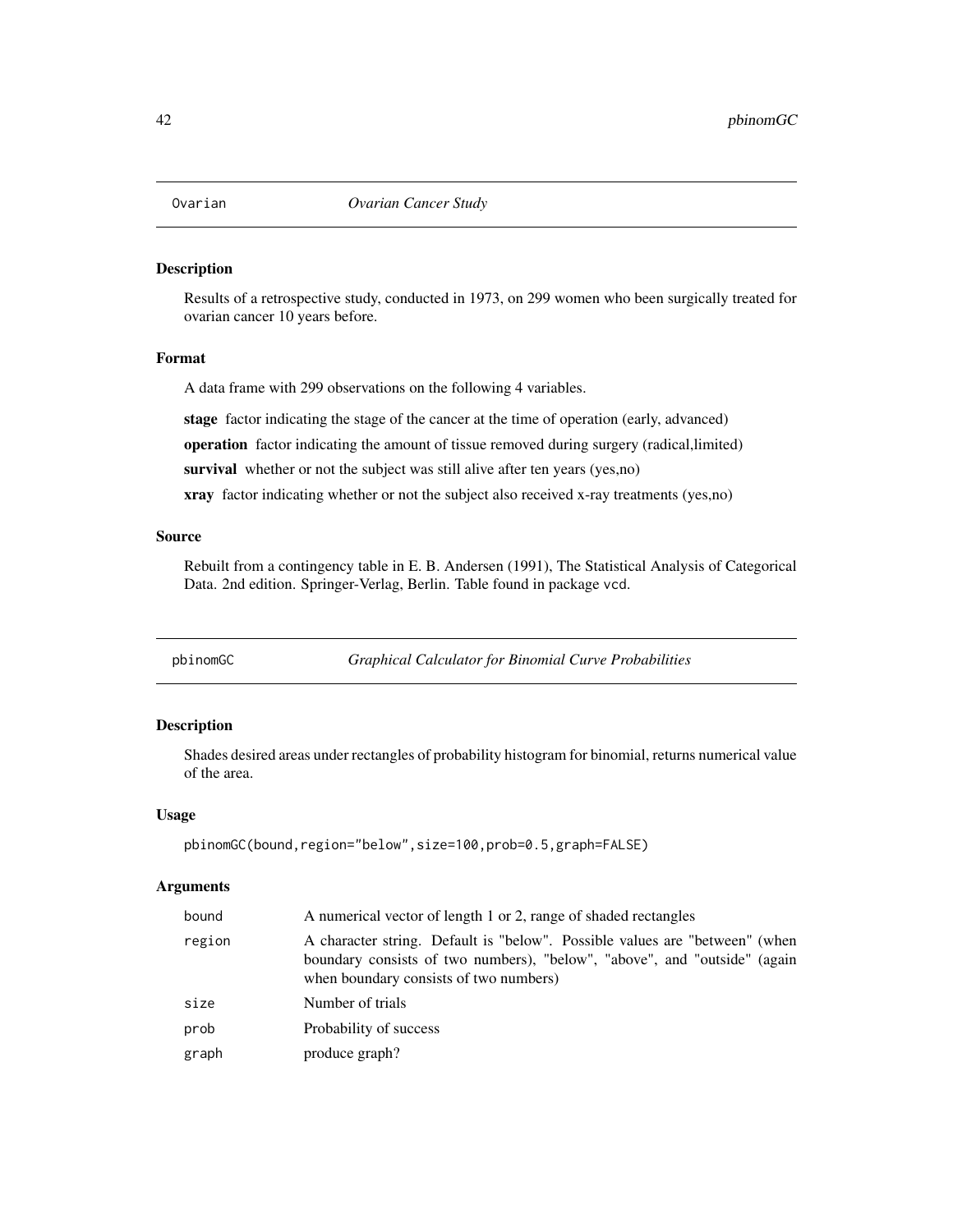#### pchisqGC 43

# Value

Numerical value of probability.

## Author(s)

Homer White <hwhite0@georgetowncollege.edu>

## Examples

```
#This gives P(X <= 6) for binom X with 10 trials, chance of success 0.70 on each trial:
pbinomGC(6,region="below",size=10,prob=0.70)
#This gives P(45 \leq X \leq 55), where X is binom with 100 trials,
#chance of success on each trial p = 0.50:
pbinomGC(c(45,55),region="between",size=100,prob=0.50)
#This gives P(X \ge 7) = P(X > 6), for binom X with 10 trials,
```
#70% chance of success on each trial pbinomGC(6,region="above",size=10,prob=0.7)

pchisqGC *Graphical Calculator for Chi-Square Probabilities*

#### Description

Shades desired areas under a specified chi-square curve, returns numerical value of the area.

#### Usage

```
pchisqGC(bound,region="above",df=NA,xlab="chi_square_statistic",graph=FALSE)
```
# Arguments

| bound  | A numerical vector of length 1, indicating boundary of shaded region on hori-<br>zontal axis |
|--------|----------------------------------------------------------------------------------------------|
| region | A character string. Possible values are "below" and "above"                                  |
| df     | Degrees of freedom of the chi-square distribution                                            |
| xlab   | Label for the horizontal axis                                                                |
| graph  | produce graph?                                                                               |

## Value

Numerical value of area under curve over region. Also plots the chi-square curve with the shaded area.

# Author(s)

Homer White <hwhite0@georgetowncollege.edu>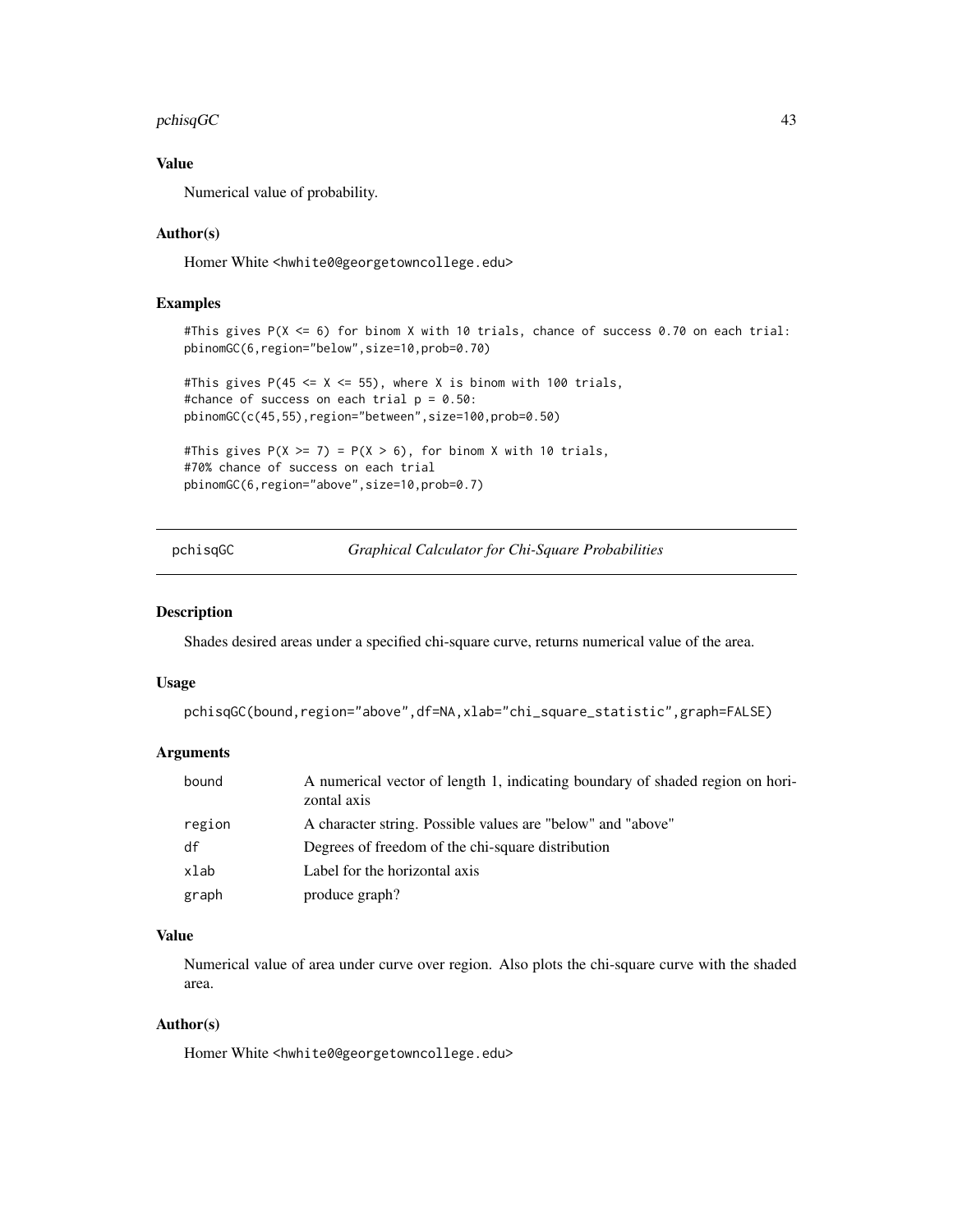## Examples

```
#This gives P(X < 6.8) where X is chisq with 3 degrees of freedom:
pchisqGC(6.8,df=3,region="below")
```

```
#This gives P(X \ge 6.8), where X is chisq with 3 degrees of freedom
pchisqGC(6.8,df=3,region="above")
```
pennstate1 *Penn State #1*

# Description

A study of students at Penn State University.

## Format

A data frame with 190 observations on the following 9 variables.

Sex a factor with levels F M

HrsSleep how many hours of sleep the subject gets per night

**SQpick** a factor with levels Q S. Each subject was presented with two letters (S and Q), and asked to pick one. This variable indicates which letter the subject picked.

Height height in inches

- RandNumb a numeric vector: Each subject was asked to choose randomly an integer from 1 to 10.
- Fastest highest speed, in mph, at which subject has ever driven a car

RtSpan span of the right hand, in centimeters.

LftSpan span of the left hand, in centimeters.

Form a factor with levels QorS SorQ. The order of presentation of the S and Q options to the subject varied from one survey form to another. This variable indicates which letter was presented first on the form.

#### Source

Uts and Heckard, Mind on Statistics, Fourth Edition.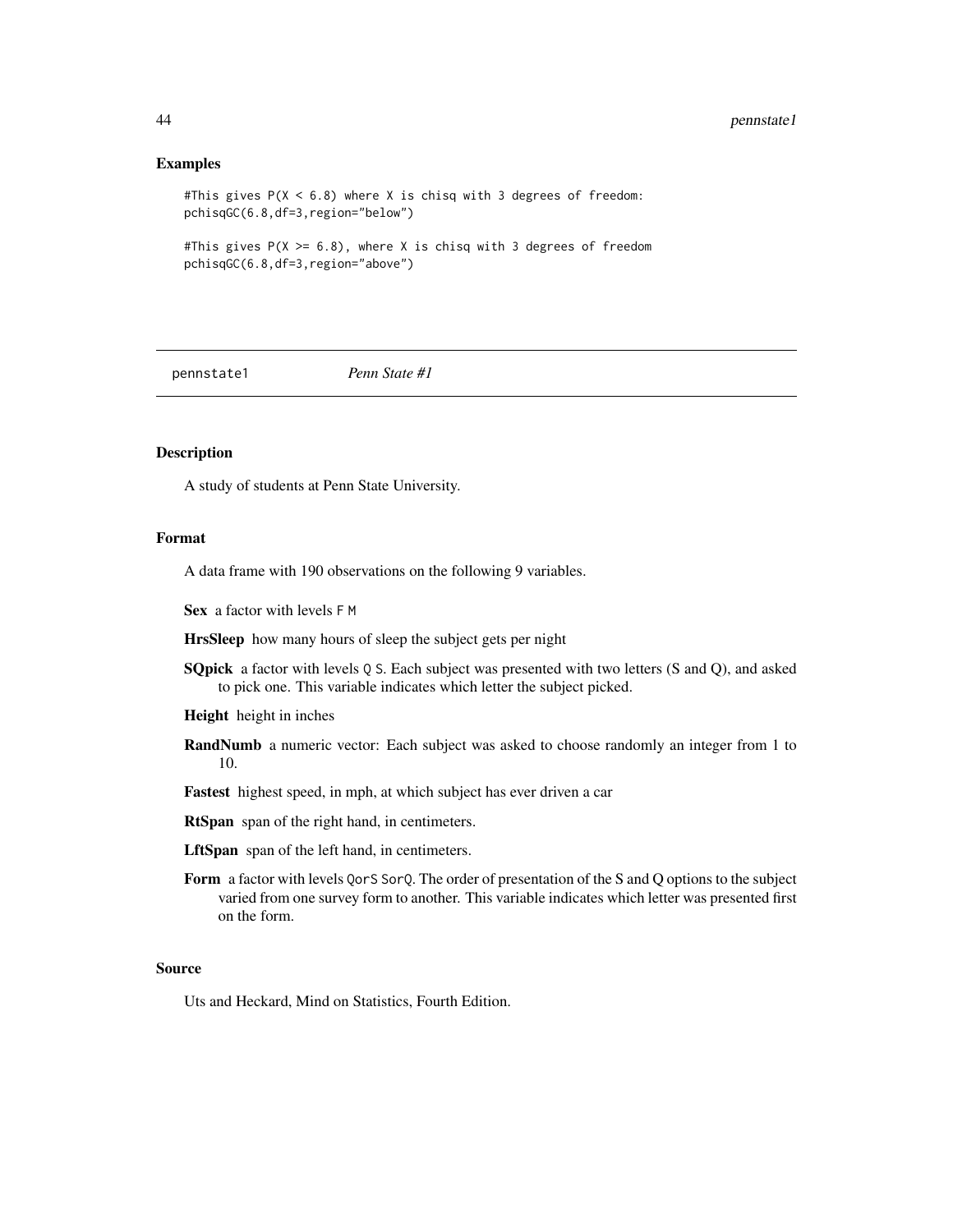Used by generic plot function

# Usage

## S3 method for class 'GClm' plot(x,...)

# Arguments

|          | An object of class GClm |
|----------|-------------------------|
| $\cdots$ | ignored                 |

# Value

two diagnostic plots

# Author(s)

Homer White <hwhite0@georgetowncollege.edu>

# Examples

SpeedModel <- lmGC(fastest~GPA,data=m111survey) plot(SpeedModel)

plot.polyGC *Diagnostic Plots for GC Polynomial Regression*

# Description

Used by generic plot function

#### Usage

## S3 method for class 'polyGC'  $plot(x,...)$ 

# Arguments

|   | An object of class polyGC |
|---|---------------------------|
| . | ignored                   |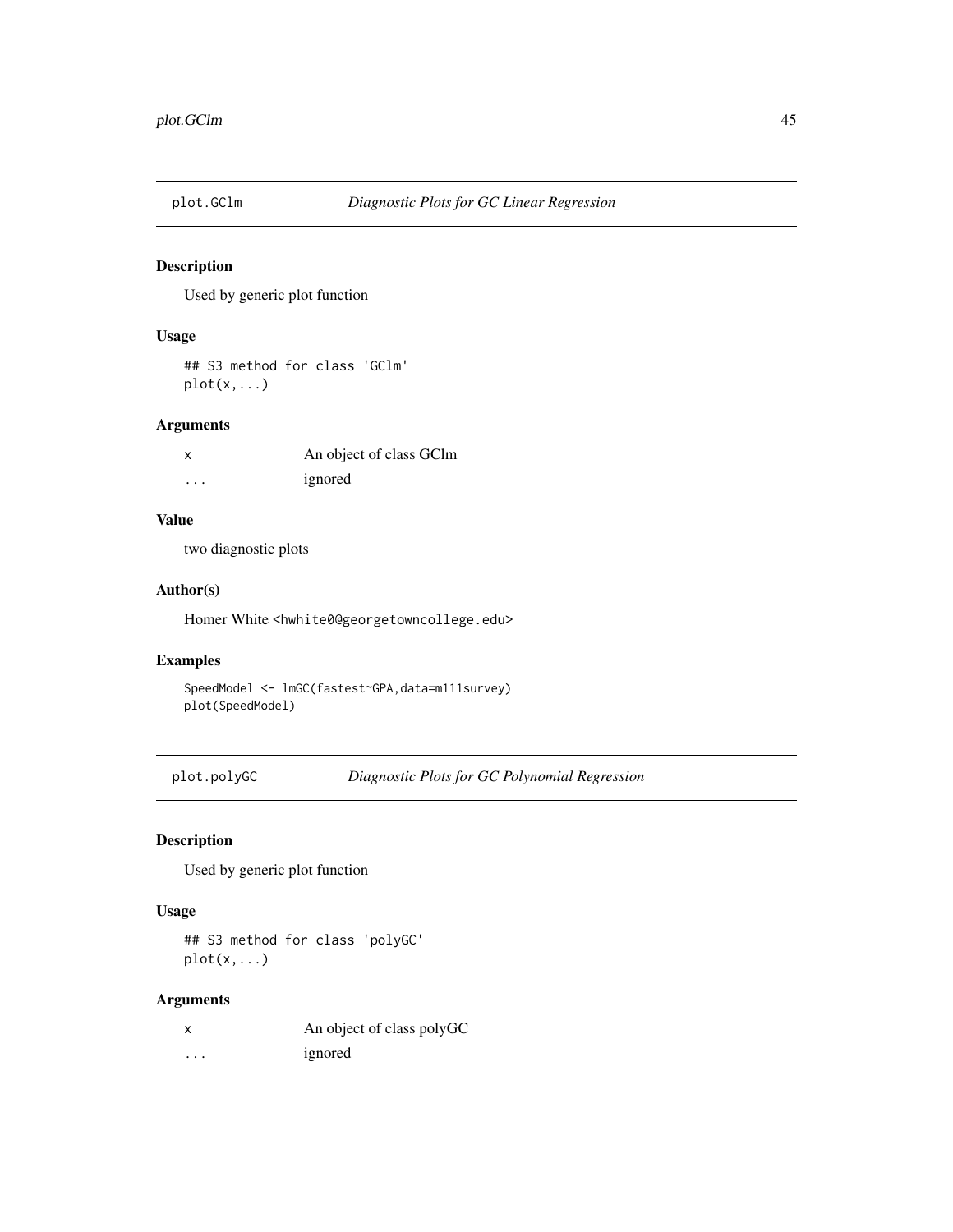# 46 pnormGC

# Value

two diagnostic plots

# Author(s)

Homer White <hwhite0@georgetowncollege.edu>

# Examples

```
mpgModel <- polyfitGC(mpg~wt,data=mtcars)
plot(mpgModel)
```
pnormGC *Graphical Calculator for Normal Curve Probabilities*

# Description

Shades desired areas under a specified normal curve, returns numerical value of the area.

## Usage

```
pnormGC(bound,region="below",mean=0,sd=1,graph=FALSE)
```
# Arguments

| bound  | A numerical vector of length 1 or 2, indicating the boundary (respectively,<br>boundaries) of shaded region on the bhorizontal axis                                                                |
|--------|----------------------------------------------------------------------------------------------------------------------------------------------------------------------------------------------------|
| region | A character string. Default is "below". Possible values are "between" (when<br>boundary consists of two numbers), "below", "above", and "outside" (again<br>when boundary consists of two numbers) |
| mean   | Mean of the distribution                                                                                                                                                                           |
| sd     | Standard deviation of the distribution                                                                                                                                                             |
| graph  | Will produce graph of the probability                                                                                                                                                              |

# Value

Numerical value of area under curve over region.

# Author(s)

Homer White <hwhite0@georgetowncollege.edu>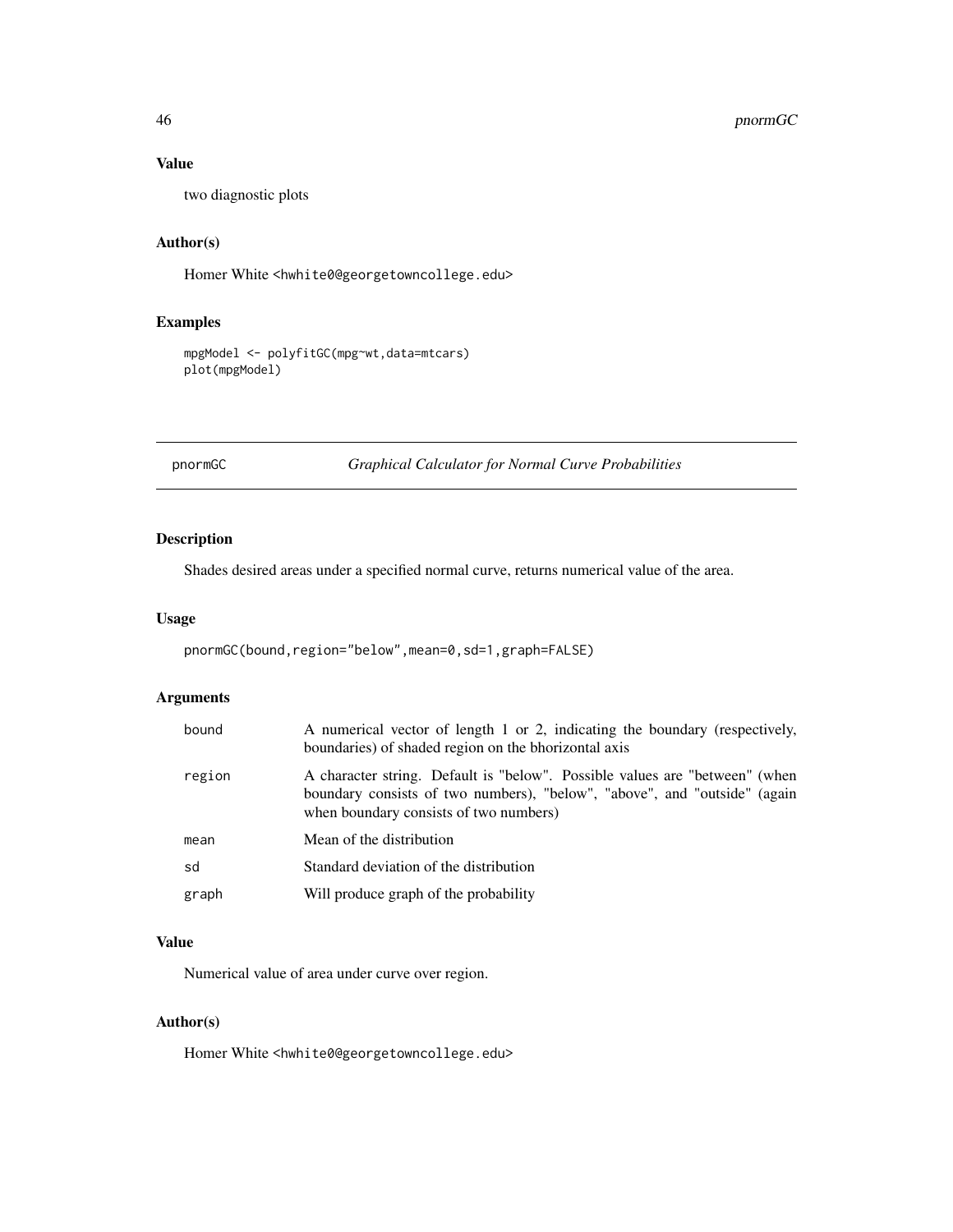# Points2Watch 47

#### Examples

```
#This gives P(X < 75) for X normal with mean=70 and sd=4:
pnormGC(75,region="below",mean=70,sd=4)
#This gives P(X > 71) for X normal with mean=70 and sd=4:
pnormGC(71, region="above", mean=70, sd=4)
#This gives P(-1 < X < 1), for standard normal X:
pnormGC(c(-1,1),region="between")
#This gives P(X < 68 or X > 71), for X normal with mean =70 and sd=4:
pnormGC(c(68,71),region="outside",mean=70,sd=4)
```
Points2Watch *A study of Influence*

## Description

An app to explore the idea of influence. Note how the influence of the blue point wanes as the number of points in the central cloud increases, and also wanes as the correlation of the central cloud increases.

# Usage

```
Points2Watch()
```
#### Value

Graphical output.

# Note

Requires package manipulate, available only in R Studio. Uses mvrnorm from package MASS.

## Author(s)

Homer White <hwhite0@georgetowncollege.edu>

#### Examples

```
## Not run:
```
- if (require(manipulate)) Points2Watch()
- ## End(Not run)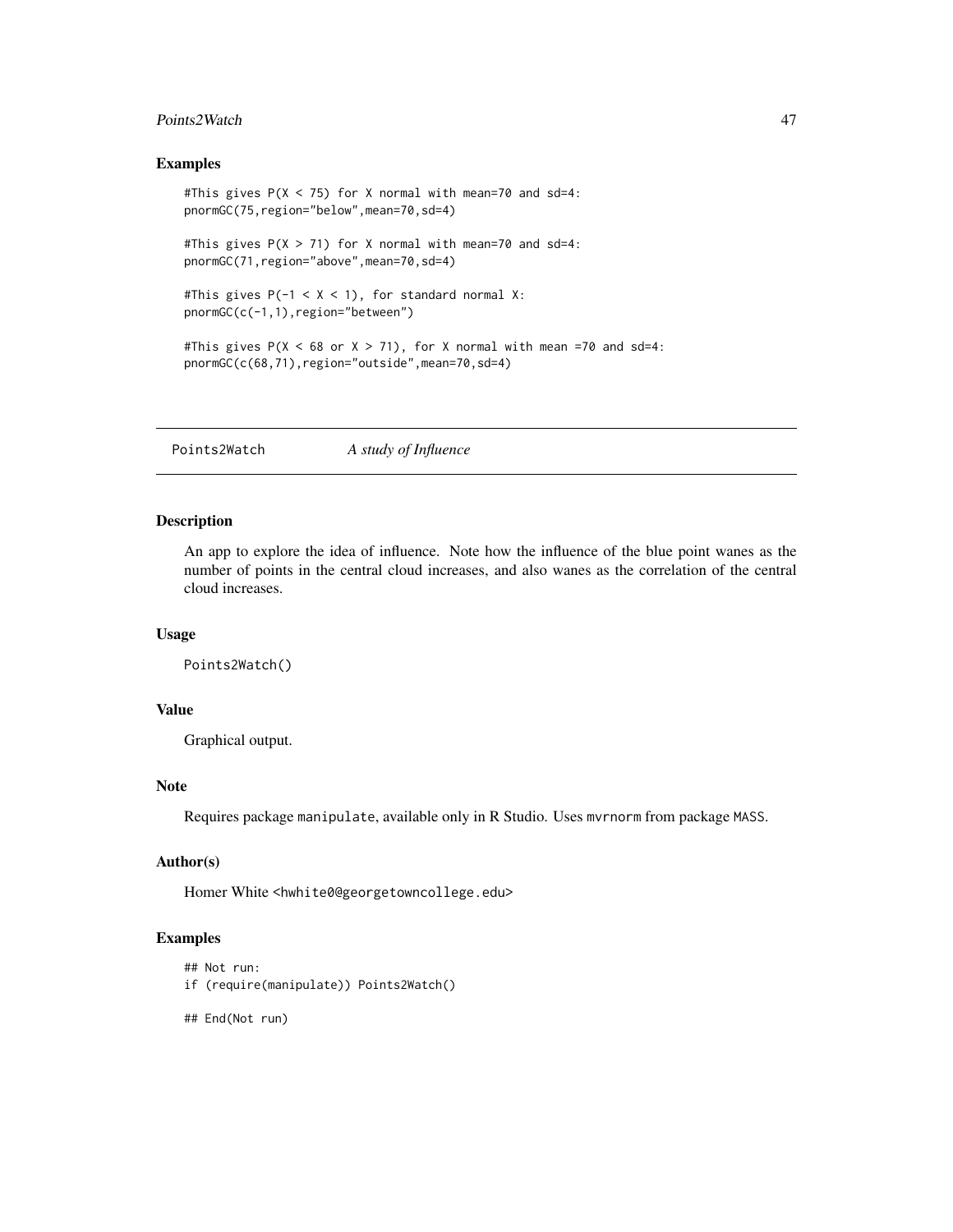Regression analysis (one numerical predictor variable) with simplified output. Wrapper function for lm in package stats.

#### Usage

```
polyfitGC(form,data=parent.frame(),degree=2,graph=TRUE,check=FALSE)
```
#### Arguments

| form   | formula of form $y \sim x$ , both variables numeric                                                                                              |
|--------|--------------------------------------------------------------------------------------------------------------------------------------------------|
| data   | data data supplying y and x above. If one or more of the variables is not in data,<br>then they will be searched for in the parent environment.  |
| degree | desired degree of polynomial (for degree 1 use lmgC)                                                                                             |
| graph  | Produce scatterplot with fitted polynomial.                                                                                                      |
| check  | Asks to produce a lowess or gam curve with approximate 95 fitted line wanders<br>outside the band, then perhaps a linear fit is not appropriate. |

# Value

A list of class "polyGC". Elements that may be queried include "s" (residual standard error) and "R^2" (unadjusted).

# Author(s)

Homer White <hwhite0@georgetowncollege.edu>

# Examples

```
#To study the relationship between two numerical variables:
polyfitGC(mpg~wt,data=mtcars,degree=2,graph=TRUE)
#check the second-fdegree fit:
polyfitGC(mpg~wt,data=mtcars,degree=2,check=TRUE)
```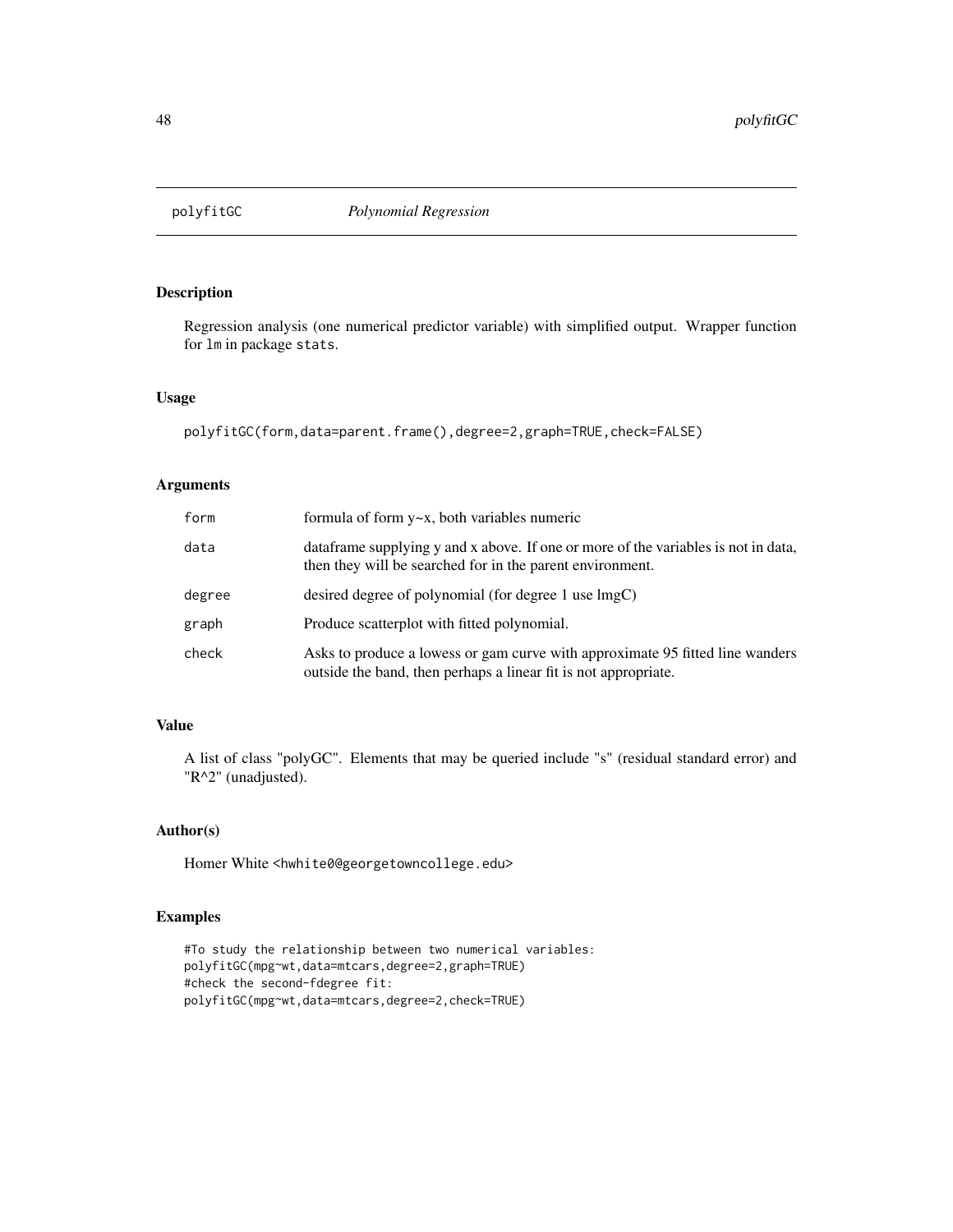Instructional function, and possibly a utility function for some apps.

# Usage

popsamp(n,pop,...)

# Arguments

| n   | number of items to sample               |
|-----|-----------------------------------------|
| pop | data frame, from which to sample n rows |
| .   | other arguments passed to function      |

# Value

The sample, as a data frame.

# Author(s)

Homer White <hwhite0@georgetowncollege.edu>

# Examples

```
data(imagpop)
popsamp(10,imagpop) #Simple random sampling (no replacement)
popsamp(10,imagpop,replace=TRUE) #Random sampling with replacement
```

```
predict.GClm Prediction Function for GC Linear Regression
```
# Description

Used by generic predict function

# Usage

```
## S3 method for class 'GClm'
predict(object,x,level=NULL,...)
```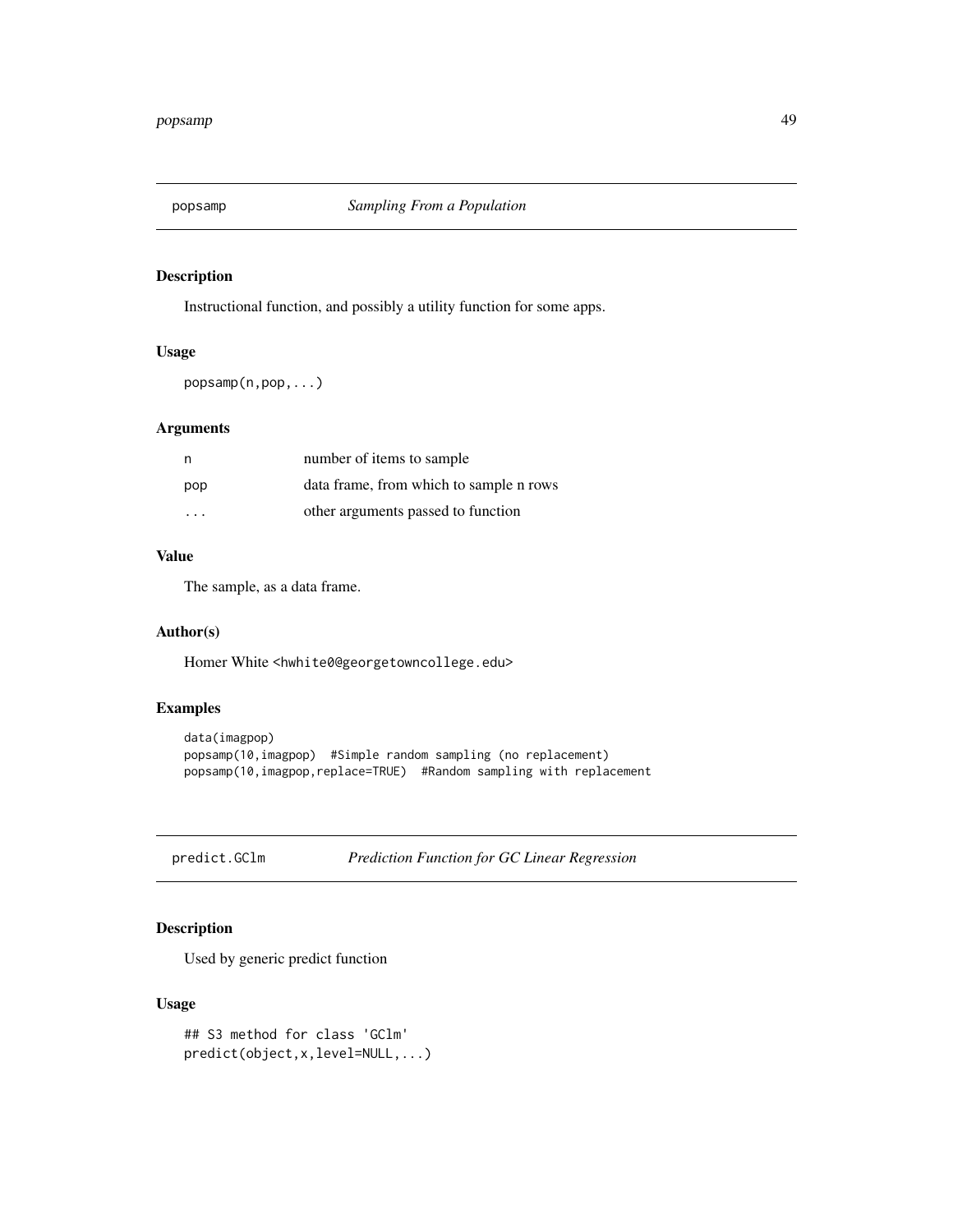# Arguments

| object | An object of class GClm              |
|--------|--------------------------------------|
| x      | value of the predictor variable      |
| level  | desired level of prediction interval |
|        | ignored                              |

# Value

numeric prediction

# Author(s)

Homer White <hwhite0@georgetowncollege.edu>

# Examples

```
#predict fastest speed driven, for person with GPA=3.0:
SpeedModel <- lmGC(fastest~GPA,data=m111survey)
predict(SpeedModel,x=3.0)
#include prediction interval:
predict(SpeedModel,x=3.0,level=0.95)
```
predict.polyGC *Prediction Function for GC Polynomial Regression*

# Description

Used by generic predict function

## Usage

```
## S3 method for class 'polyGC'
predict(object,x,level=NULL,...)
```
# Arguments

| object       | An object of class polyGC            |
|--------------|--------------------------------------|
| $\mathsf{x}$ | value of the predictor variable      |
| level        | desired level of prediction interval |
|              | ignored                              |

#### Value

numeric prediction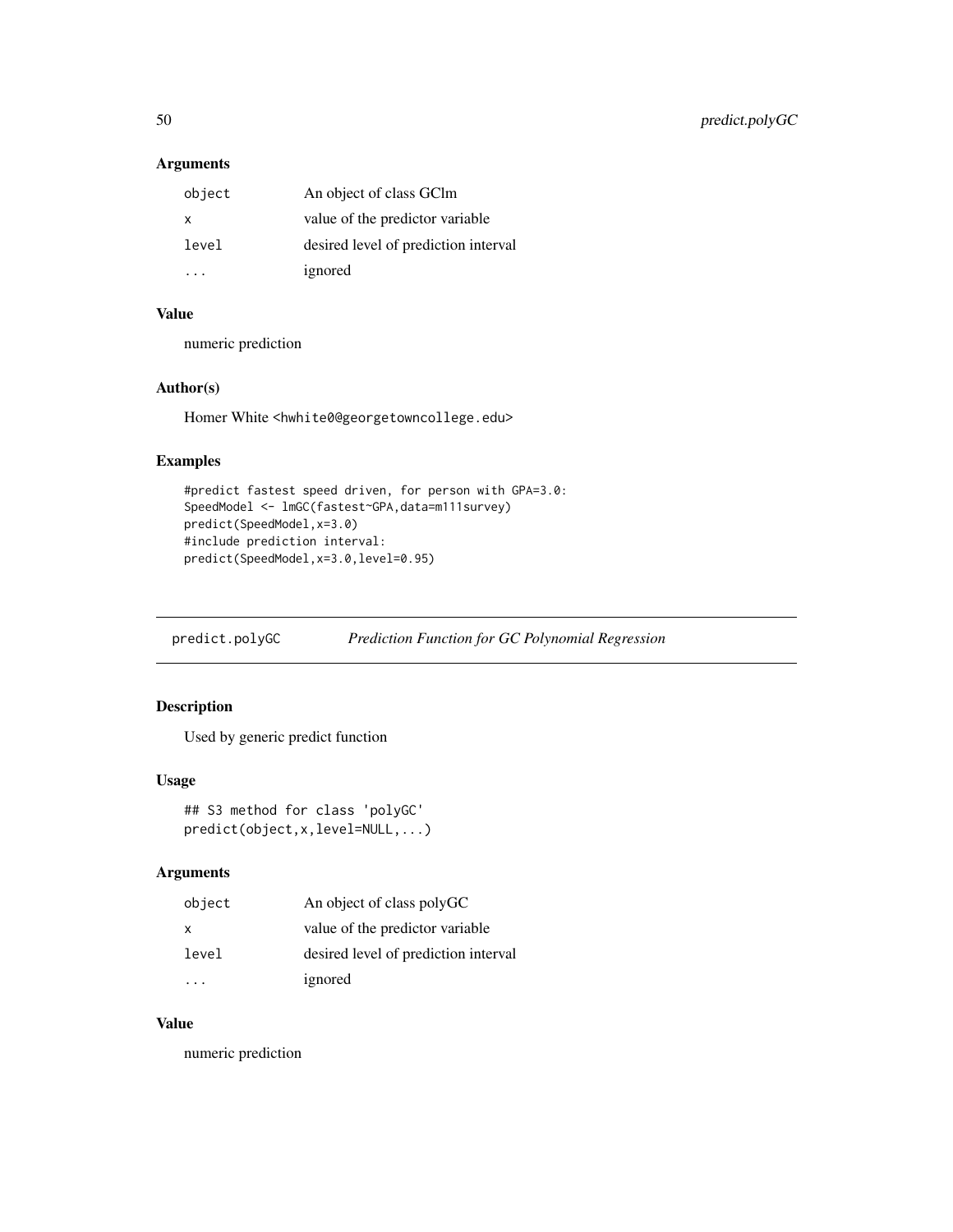# PropSampler 51

# Author(s)

Homer White <hwhite0@georgetowncollege.edu>

#### Examples

```
#predict mpg for a car weighing 3 tons:
mpgModel <- polyfitGC(mpg~wt,data=mtcars,degree=2)
predict(mpgModel,x=3.0)
#include prediction interval:
predict(mpgModel,x=3.0,level=0.95)
```
PropSampler *Repeated Sampling for a Proportion (Slow)*

## Description

An app to explore the sampling distribution of the sample proportion. The user takes one sample at a time from a given population. Output to the console describes relevant features of the sample, and graphical output updates the empirical distribution of the sample proportion.

#### Usage

```
PropSampler(form,data,max.sample.size=110,show.sample=FALSE)
```
# Arguments

| form            | An object of class formula, of the form $-x$ , where x is a factor from the data<br>frame supplied by: |
|-----------------|--------------------------------------------------------------------------------------------------------|
| data            | A data frame, representing the imaginary population.                                                   |
| max.sample.size |                                                                                                        |
|                 | Maximum sample size on the slider.                                                                     |
| show.sample     | If TRUE, the complete sample will be output to the console, in addition to the<br>summary information. |

## Value

Graphical and numerical output.

# Note

Uses manipulate.

## Author(s)

Homer White <hwhite0@georgetowncollege.edu>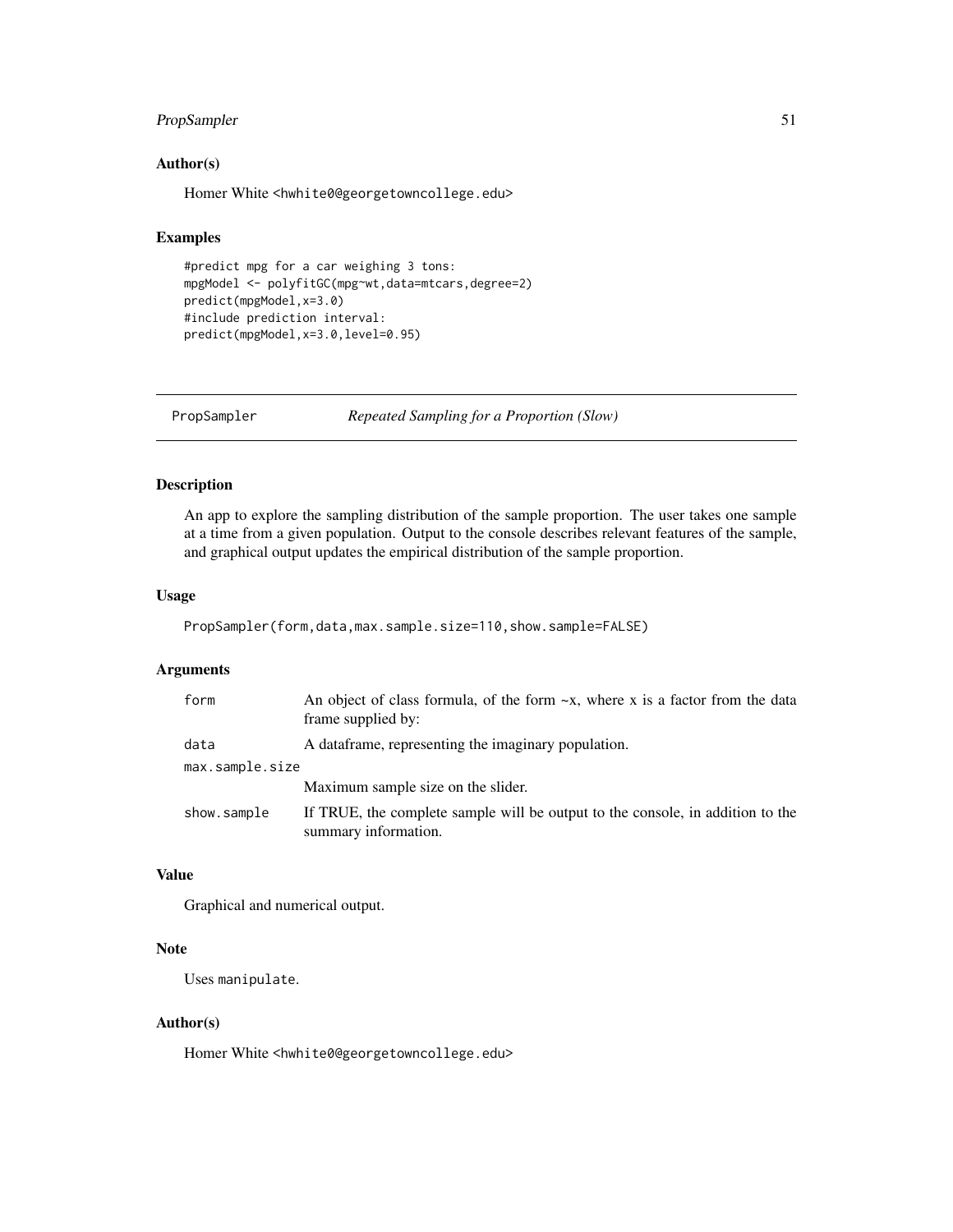# Examples

```
## Not run:
data(imagpop)
if (require(manipulate)) PropSampler(~cappun,data=imagpop)
## End(Not run)
```
proptestGC *Proportions Procedures*

# Description

Employs the normal approximation to perform test for one or two proportions.

# Usage

```
proptestGC(x,data=parent.frame(),n=numeric(),p=NULL,
                         alternative=c("two.sided","less","greater"),
                         success="yes",first=NULL,conf.level=0.95,
                         correct=TRUE,graph=FALSE,verbose=TRUE)
```
# Arguments

| X           | Either a formula or a numeric vector. If formula, it must be of the form $\sim x$ in-<br>dicating the single variable under study, or of the form $-x+y$ , in which case x is<br>the explanatory grouping variable (categorical with two values) and y is the re-<br>sponse categorical variable with two values. When summary data are provided,<br>x is a numeric vector of success counts. |
|-------------|-----------------------------------------------------------------------------------------------------------------------------------------------------------------------------------------------------------------------------------------------------------------------------------------------------------------------------------------------------------------------------------------------|
| data        | Data frame that supplies the variables x and y. If any are not in data, then they<br>will be searched for in the parent environment.                                                                                                                                                                                                                                                          |
| n           | When not empty, this is a numeric vector giving the size of each sample.                                                                                                                                                                                                                                                                                                                      |
| p           | Specifies Null Hypothesis value for population proportion. If not set, no test is<br>performed.                                                                                                                                                                                                                                                                                               |
| alternative | "two.sided" requests computation of a two-sided P-value; other possible values<br>are "less" and "greater".                                                                                                                                                                                                                                                                                   |
| success     | When x is a formula, this argument indicates which value of variable x (in case<br>of $\sim$ x) or y (in case of $\sim$ x+y) is being counted as a success. When working<br>with formula-data input the value of this parameter MUST be set, even when<br>the variable has only two values.                                                                                                   |
| first       | When performing 2-sample procedures, this argument specifies which value of<br>the explanatory variable constitutes the first group.                                                                                                                                                                                                                                                          |
| conf.level  | Number between 0 and 1 indicating the confidence-level of the interval supplied.                                                                                                                                                                                                                                                                                                              |
| correct     | Applies continuity correction for one-proportion procedures. It is ignored when<br>when 2-proportions are performed.                                                                                                                                                                                                                                                                          |
| graph       | If TRUE, plot graph of P-value.                                                                                                                                                                                                                                                                                                                                                               |
| verbose     | Indicates how much output goes to the console                                                                                                                                                                                                                                                                                                                                                 |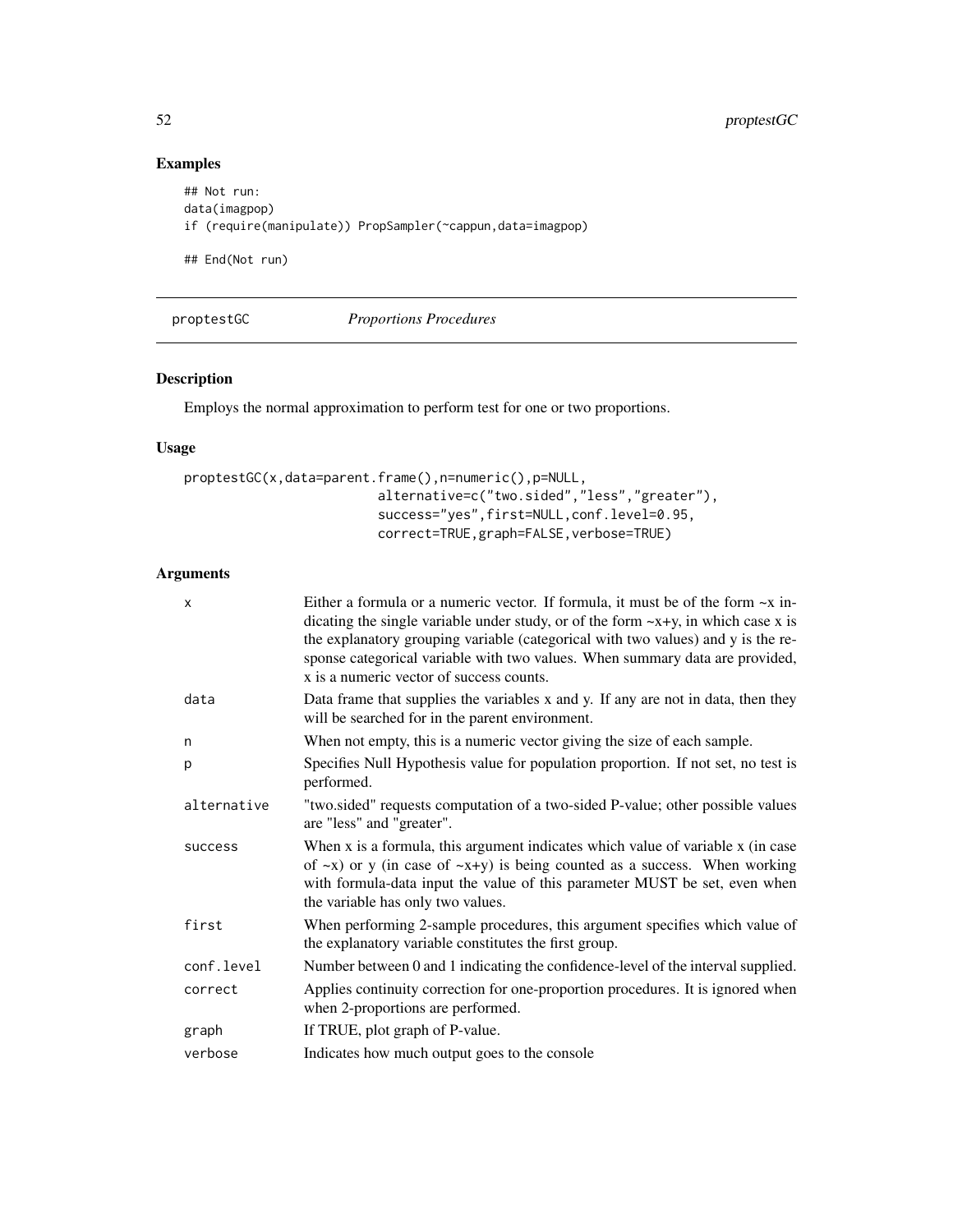## $p \text{tGC}$  53

# Value

A list, either of class "gcp1test" (one-proportion) or "gcp2test" (two proportions). Components of this list that may be usefully queried include: "statistic", "p.value", and "interval".

## Author(s)

Homer White <hwhite0@georgetowncollege.edu>

#### Examples

```
data(m111survey)
#2-proportions, formula-data input, 95%-confidence interval only:
proptestGC(~sex+seat,data=m111survey,success="2_middle")
```
#For other confidence levels, use argument conf.level. For 90%-interval for one proportion p: proptestGC(~sex,data=m111survey,success="male",conf.level=0.90)

```
#one proportion, formula-data input, confidence interval and two-sided test with H_0: p = 0.33:
proptestGC(~seat,data=m111survey,success="1_front",p=0.33)
```

```
#Summary data:
#In first sample, 23 successes out of 100 trials. In second sample, 33 out of 110.
proptestGC(x=c(23,33),n=c(100,110))
```

```
#Summary data:
#In one sample, 40 successes in 100 trials. Testing whether p = 0.45.
proptestGC(x=40,n=100,p=0.45,correct=TRUE)
```

```
#Want less output? Set argument verbose to FALSE:
proptestGC(~sex+seat,data=m111survey,success="2_middle",p=0.33,verbose=FALSE)
```
ptGC *Graphical Calculator for t-Curve Probabilities*

#### Description

Shades desired areas under a specified t-curve, returns numerical value of the area.

#### Usage

```
ptGC(bound,region="between",df=1,graph=FALSE)
```
## Arguments

| bound  | A numerical vector of length 1 or 2, indicating the boundary (respectively,  |
|--------|------------------------------------------------------------------------------|
|        | boundaries) of shaded region on horizontal axis                              |
| region | A character string. Possible values are "between" (when boundary consists of |
|        | two numbers), "below", "above", and "outside" (again when boundary consists  |
|        | of two numbers)                                                              |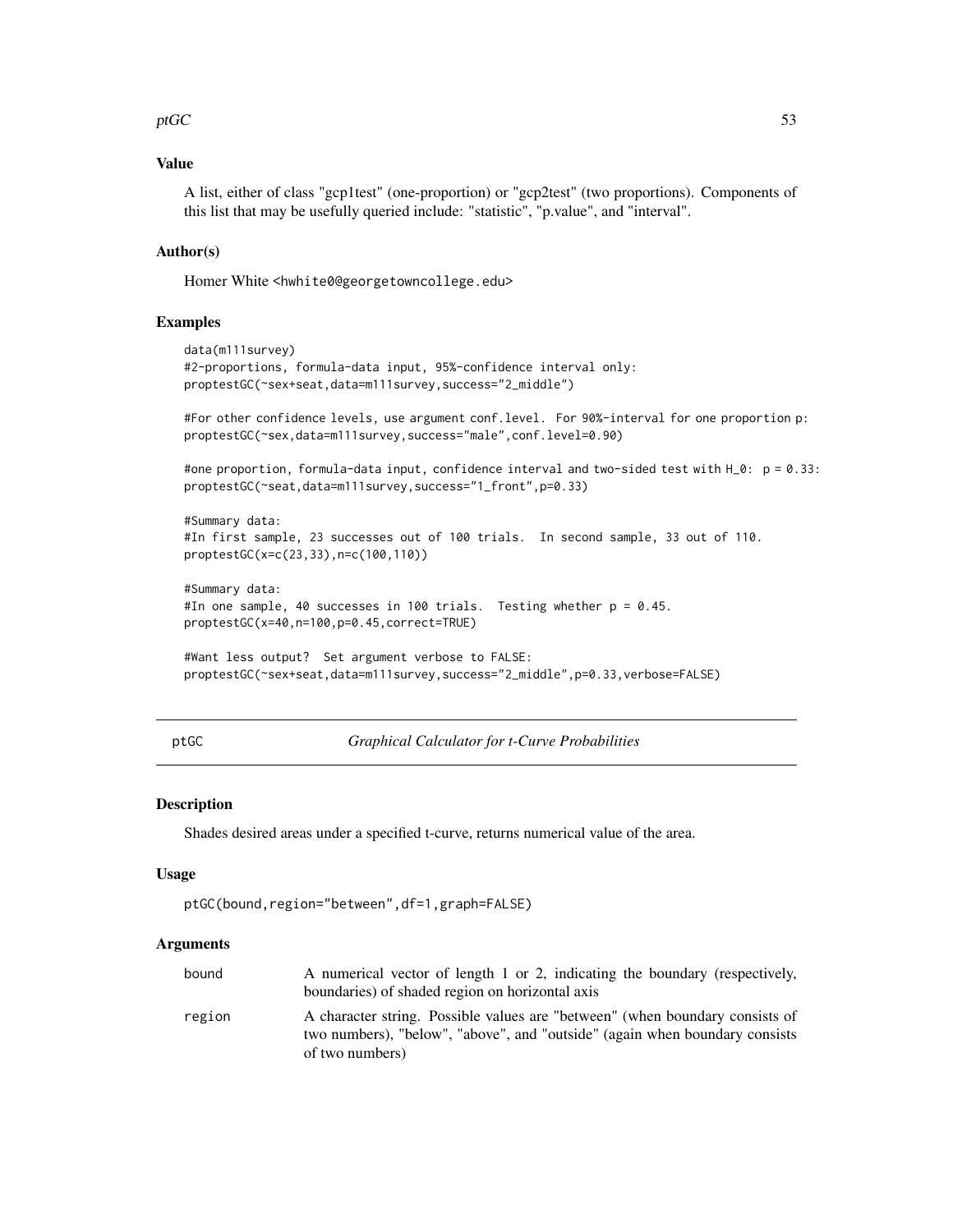#### 54 pushups

| df    | degrees of freedom of the distribution |
|-------|----------------------------------------|
| graph | produce graph?                         |

#### Value

Numerical value of area under curve over region. Also plots the t-curve with the shaded area.

#### Author(s)

Homer White <hwhite0@georgetowncollege.edu>

#### Examples

```
#This gives P(-2 < t < 2) for a t-random variable with 1 degree of freedom:
ptGC(c(-2,2),region="between",df=1)
```
#This gives  $P(t < -1)$  for a t-random variable with 5 degrees of freedom: ptGC(-1,region="below",df=5)

#This gives P(  $t < -2$  OR  $t > 2$ ), for a t-random variable with 5 degrees of freedom: ptGC(c(-2,2),region="outside",df=5)

pushups *Push-ups by Football Players at Georgetown College*

## Description

Two football players at GC asked their team-mates to do as many push-ups as they could in two minutes.

#### Format

A data frame with 30 observations on the following 3 variables.

weight weight of subject in pounds.

pushups number of push-ups completed.

position a factor with levels LINE SKILL: type of position played by the subject. Line positions require high body mass, skill positions require a lot of running around.

#### Source

MAT 111, Georgetown College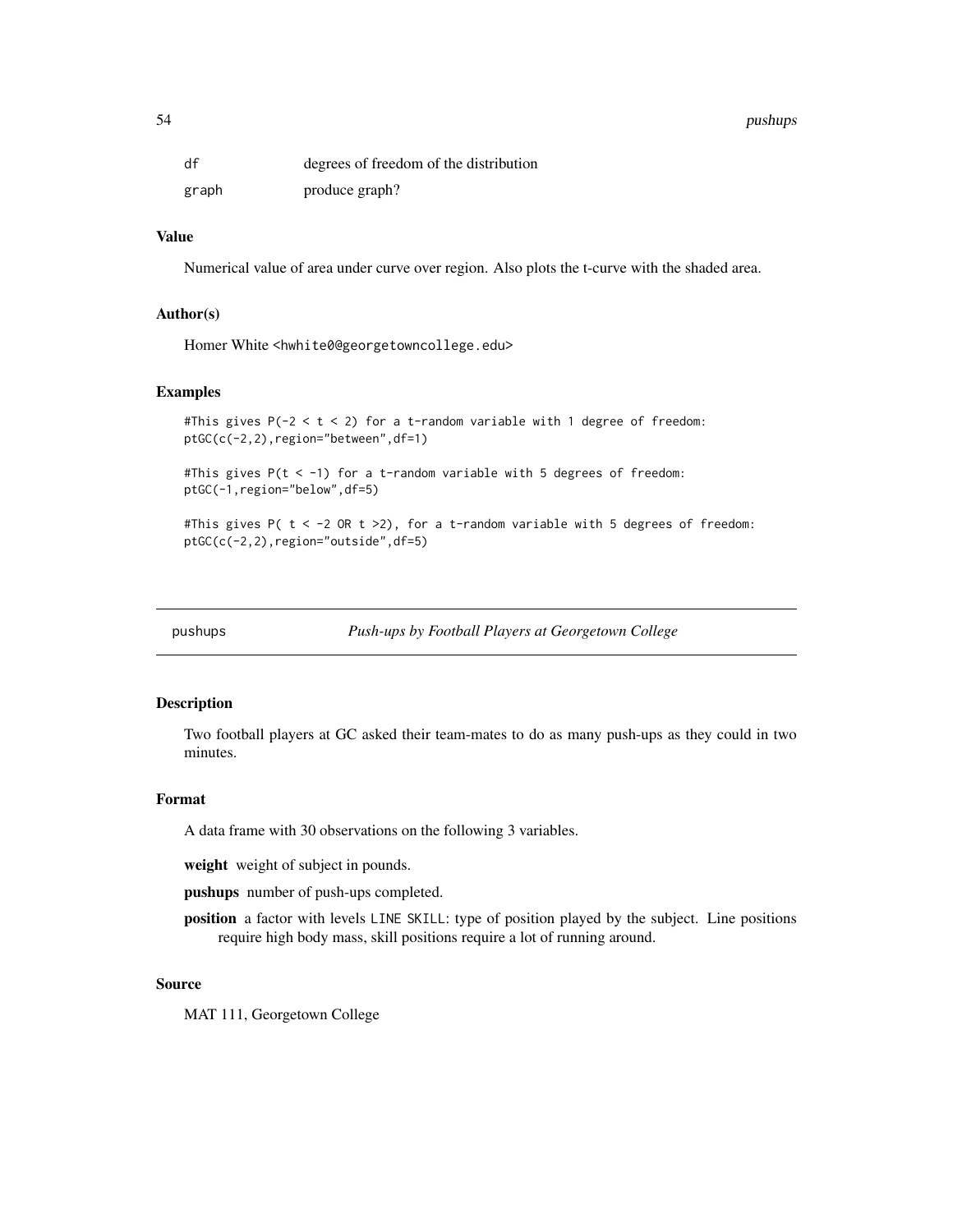When you know a certain area under a normal density curve, this function returns the x-axis values of the boundary of that area.

#### Usage

qnormGC(area,region="below",mean=0,sd=1,graph=FALSE)

#### Arguments

| area   | The known percentile.                                                                                                                                                                                                                         |
|--------|-----------------------------------------------------------------------------------------------------------------------------------------------------------------------------------------------------------------------------------------------|
| region | A character string. Default is "below". Other possible values are "between"<br>(when known area is symmetric around the mean two numbers), "below", "above",<br>and "outside" (when known area is outside a region symmetric around the mean) |
| mean   | Mean of the distribution                                                                                                                                                                                                                      |
| sd     | Standard deviation of the distribution                                                                                                                                                                                                        |
| graph  | Will produce graph of the area                                                                                                                                                                                                                |

## Value

Numerical value of the percentile, and a vector when there are two bounds.

## Author(s)

Homer White <hwhite0@georgetowncollege.edu>

#### Examples

```
#80th percentile of a normal distribution with mean=70 and sd=4:
qnormGC(0.80,region="below",mean=70,sd=4)
```
#Return value x so that  $P(X > x) = 0.10$  (same as the 90th percentile) qnormGC(0.10,region="above",mean=70,sd=4)

#This gives the multiplier for 95%-confidence intervals based on the z-statistic qnormGC(0.95,region="between")

```
#This gives critical values for a two-sided z-test with alpha = 0.01:
qnormGC(0.01,region="outside")
```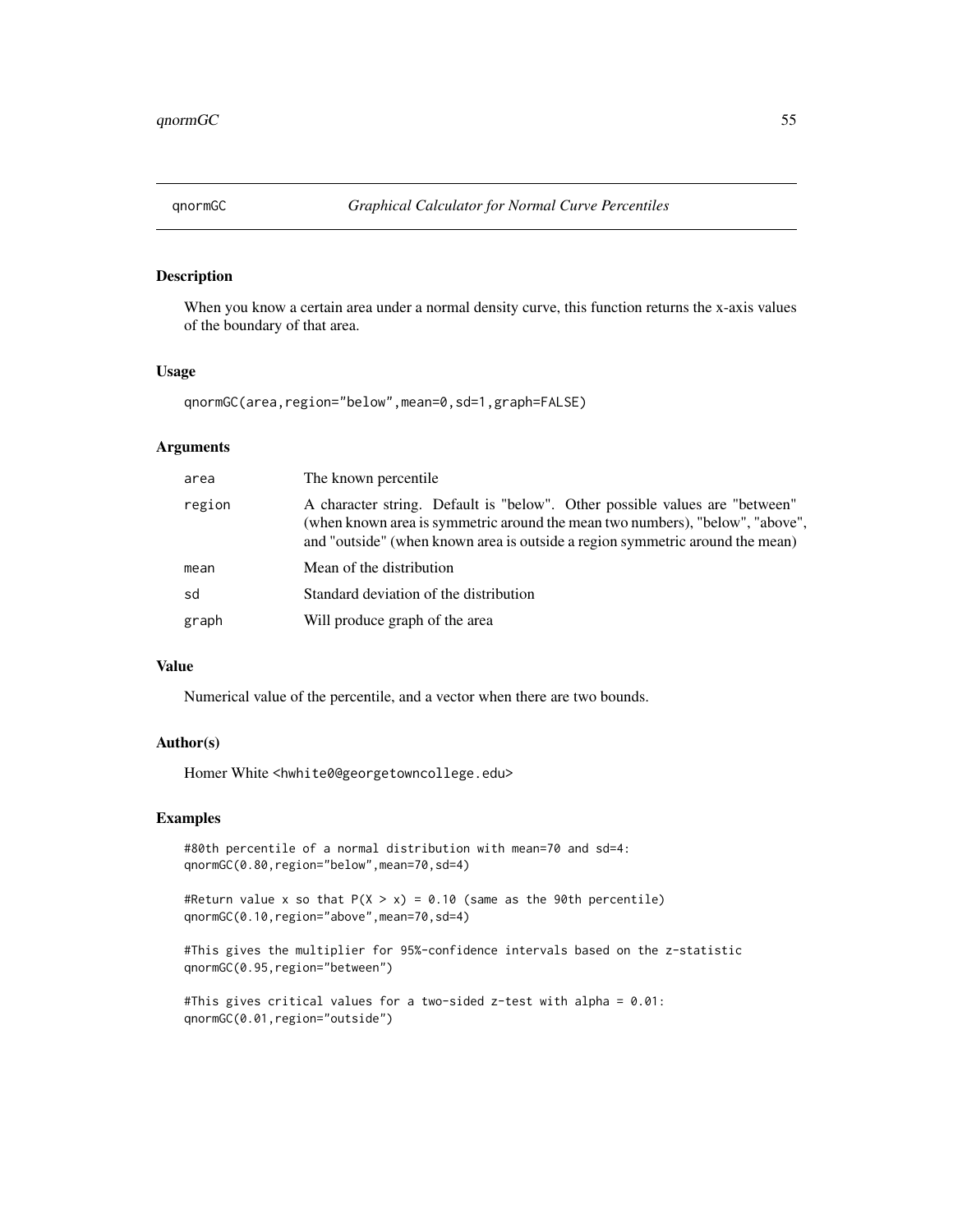Randomizes subjects into treatment groups according to specified criteria.

# Usage

RandomExp(data,sizes=NULL,groups=NULL,block=NULL,seed=NULL)

## Arguments

| data   | A data frame containing the subjects to be randomized                                                                                                                                                             |
|--------|-------------------------------------------------------------------------------------------------------------------------------------------------------------------------------------------------------------------|
| sizes  | a numeric vector indicating the sizes of the treatment groups. Vector must sum<br>to the number of subjects. If not provided, subjects will be randomized into two<br>groups of size as nearly equal as possible. |
| groups | a character vector giving the names of the groups. Names correspond to sizes<br>specified in previous sizes. Length of groups must equal length of sizes.                                                         |
| block  | Variable(s) in the data frame with respect to which blocking is performed. In<br>order to block with respect to more than one variable at once, enter as character<br>vector, e.g.: $c("Var1", "Var2").$          |
| seed   | randomization seed, for reproducibility of results.                                                                                                                                                               |

## Value

A data frame: the input frame data augmented with a variable treat.grp indicating the assignment of subjects to groups.

## Author(s)

Homer White <hwhite0@georgetowncollege.edu>

## Examples

data(SmallExp) #small hypothetical list of subjects

```
#completely randomized design
RandomExp(SmallExp)
```

```
#Block with reppect to sex:
RandomExp(SmallExp,sizes=c(8,8),groups=letters[1:2],block="sex")
```

```
#Block for both sex and athletic status:
RandomExp(SmallExp,sizes=c(8,8),groups=letters[1:2],block=c("sex","athlete"))
```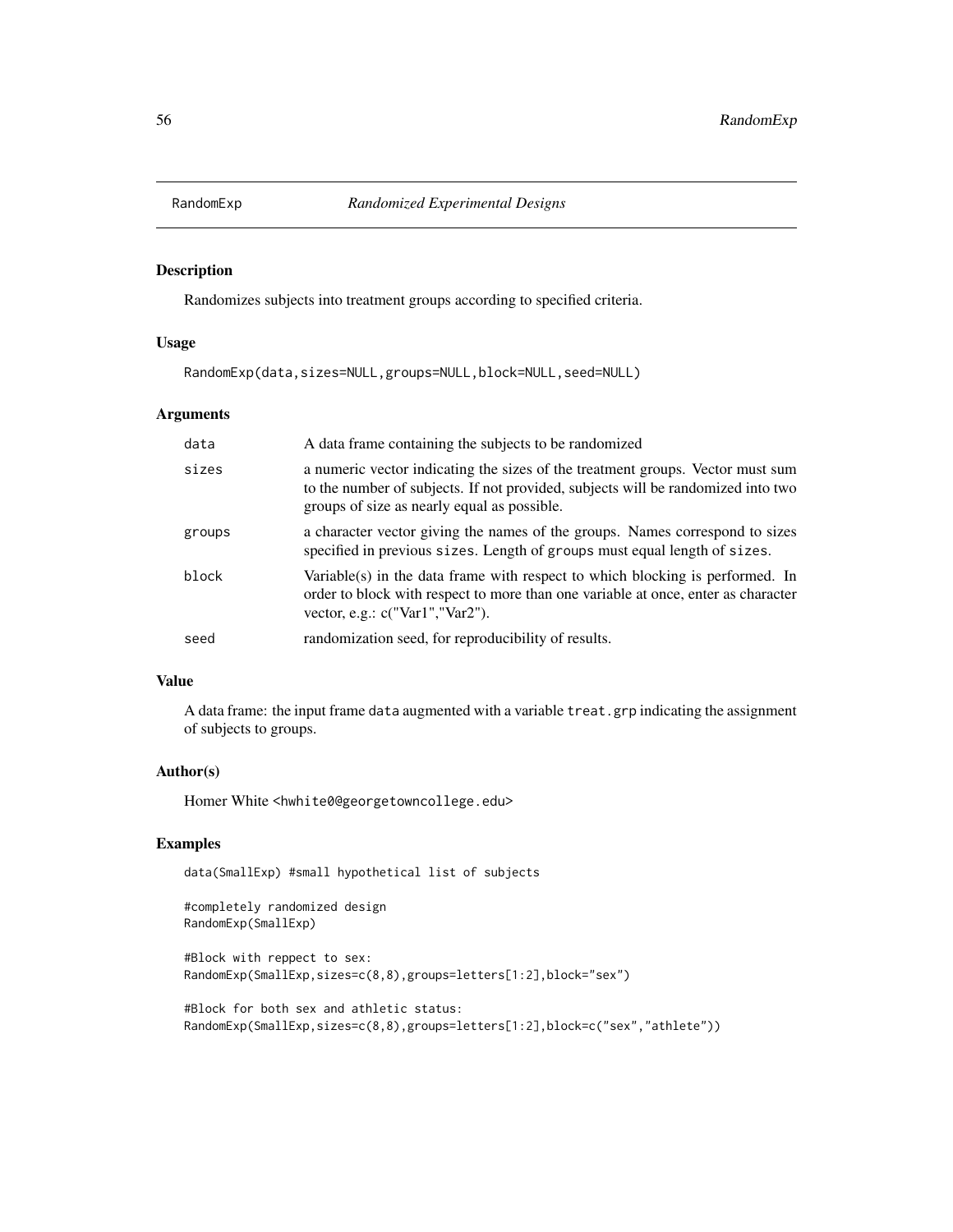random\_normal\_factory *Make Normal Sampling Functions*

# Description

Makes a function that samples from a normal distribution.

## Usage

random\_normal\_factory(mean, sd)

# Arguments

| mean | mean of normal distribution from which to sample |
|------|--------------------------------------------------|
| sd   | standard deviation of the normal distribution    |

## Value

a function of a single parameter n, with default value 1.

# Author(s)

Homer White <hwhite0@georgetowncollege.edu>

## Examples

```
## Not run:
sampler <- random_normal_factory(mean = 70, sd = 5)
## sample one
sampler()
## sample another
sampler()
## sample a third time
sampler()
## sample another 1000
sampler(n = 1000)
```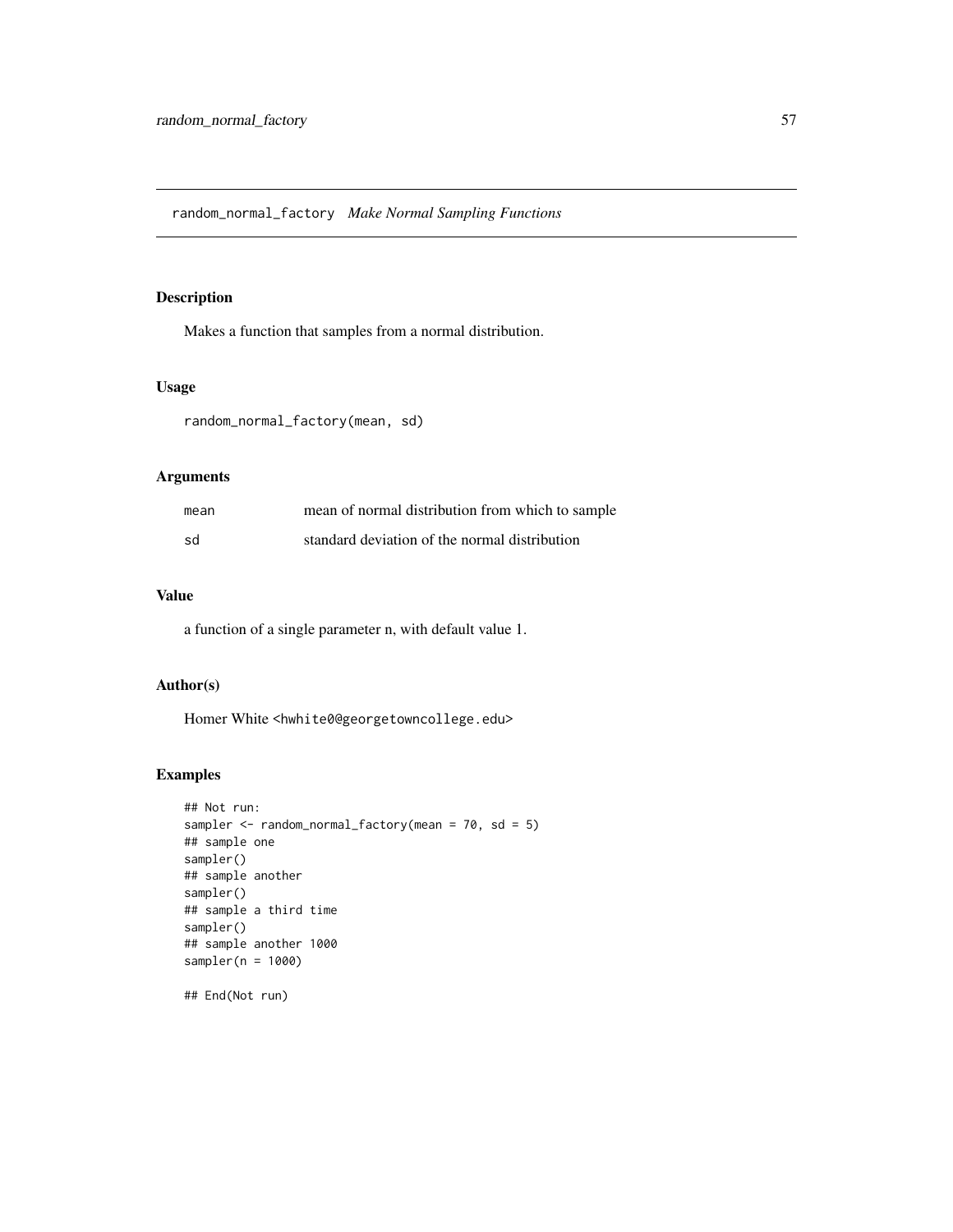An app to explore estimation of coefficients in simple regression.

## Usage

```
RegEstimate(x=1:10)
```
## Arguments

x A numerical vector, specifying the fixed set of x-values.

## Value

Graphical and numerical output.

# Author(s)

Homer White <hwhite0@georgetowncollege.edu>

# Examples

## Not run: if (require(manipulate)) RegEstimate()

## End(Not run)

rowPerc *Row Percents*

## Description

Computes row percentages for a given two-way table.

# Usage

```
rowPerc(tab)
```
# Arguments

tab A table, e.g., the result of xtabs(~var1+var2, data=DataFrame).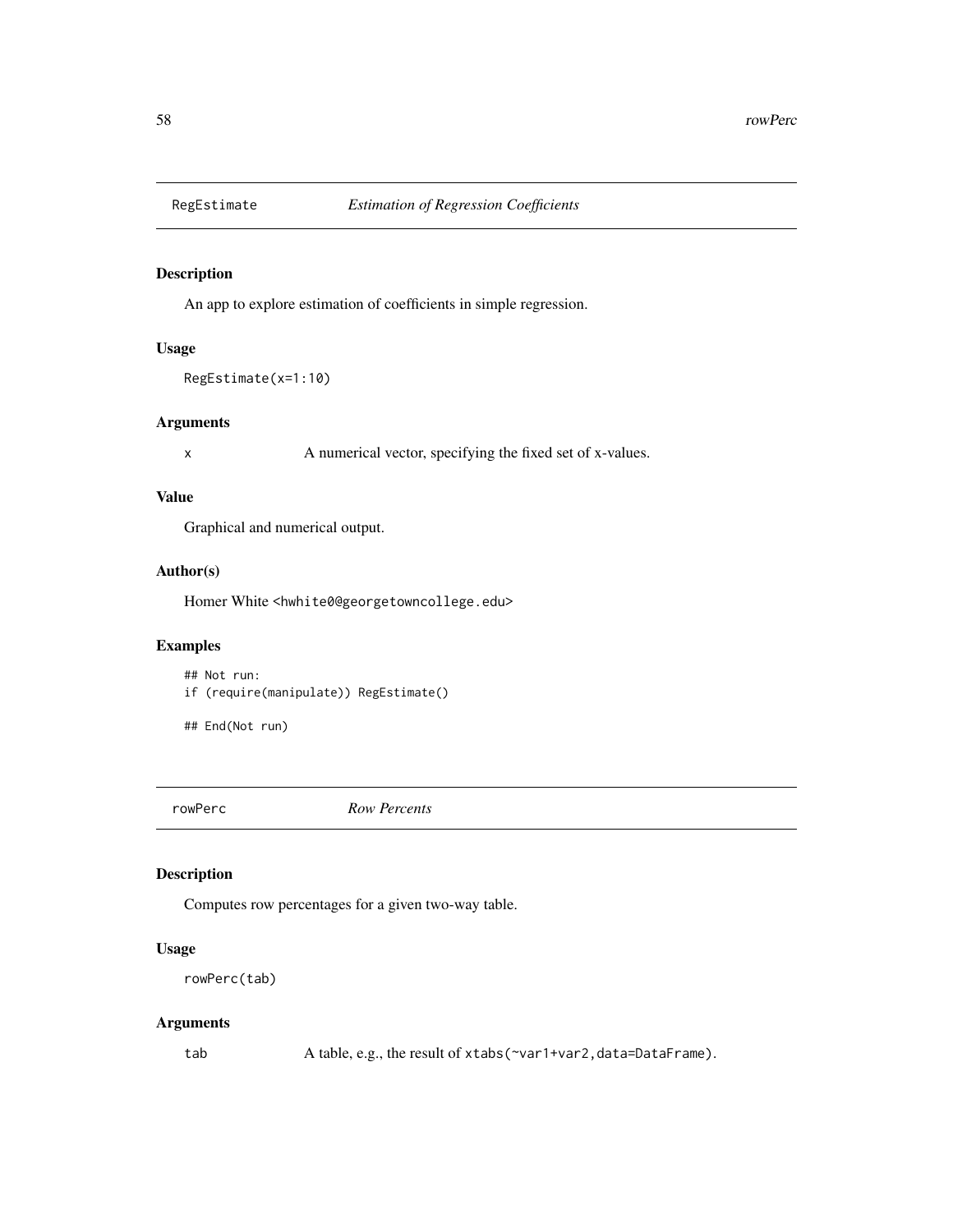#### saltmarsh 59

# Value

An object of class table, giving row percentages for the input table.

## Author(s)

Homer White <hwhite0@georgetowncollege.edu>

## Examples

```
data(ledgejump)
MyTable <- xtabs(~weather+crowd.behavior,data=ledgejump)
rowPerc(MyTable)
```
saltmarsh *Effect of Soil Salinity on Plant Growth*

#### Description

Result of an experiment conducted to investigate the effect of salinity level in soil on the growth of plants.

#### Format

A data frame with 24 observations on the following 3 variables.

salt amount of salt applied to the plot (in parts per million)

biomass total biomass of plot at the end of the study period (units unknown)

block field in which the plot was located

## Details

From the source (see below): "Experimental fields of land were located at an agricultural field station, and each field was divided into six smaller plots. Each of the smaller plots was treated with a different amount of salt (measured in ppm) and the biomass at the end of the experiment was recorded."

#### Source

The Course Notes of Carl Schwarz, Simon Fraser University: [http://people.stat.sfu.ca/](http://people.stat.sfu.ca/~cschwarz/CourseNotes/) [~cschwarz/CourseNotes/](http://people.stat.sfu.ca/~cschwarz/CourseNotes/)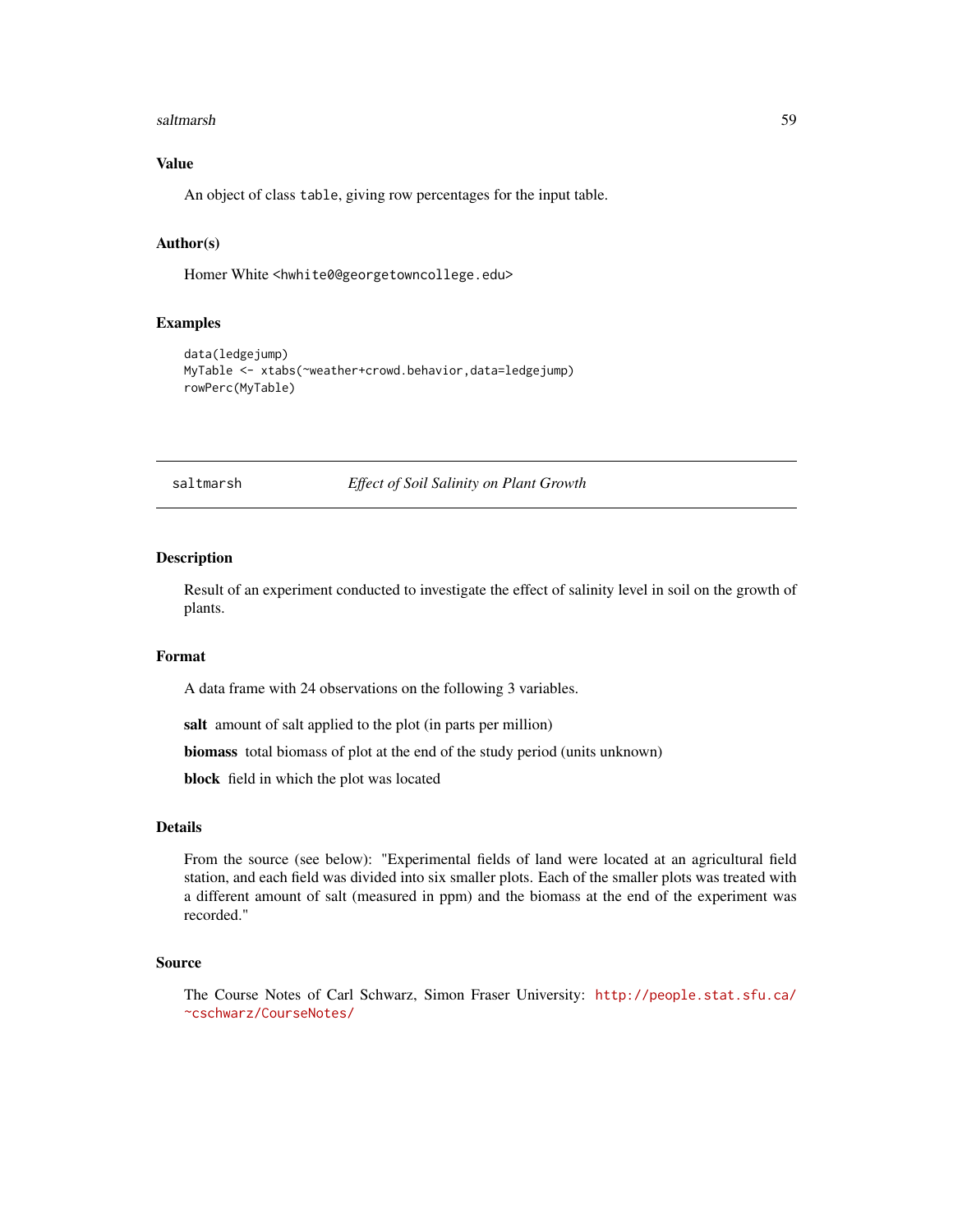An app to explore the Central Limit Theorem in the context of the difference of sample means.

## Usage

SampDist2Means(pop,max.samp.sizes=50,sim.reps=1000)

# Arguments

| pop      | A data frame representing the population from which samples are taken.                                   |
|----------|----------------------------------------------------------------------------------------------------------|
|          | max.samp.sizes Largest sample sizes shown on the sliders.                                                |
| sim.reps | Number of simulation repetitions to construct empirical distribution of differ-<br>ence of sample means. |

# Value

Graphical and numerical output.

# Note

Uses manipulate in R Studio. Also requires package lattice.

# Author(s)

Homer White <hwhite0@georgetowncollege.edu>

# Examples

```
## Not run:
data(imagpop)
if (require(manipulate)) SampDist2Means(imagpop)
```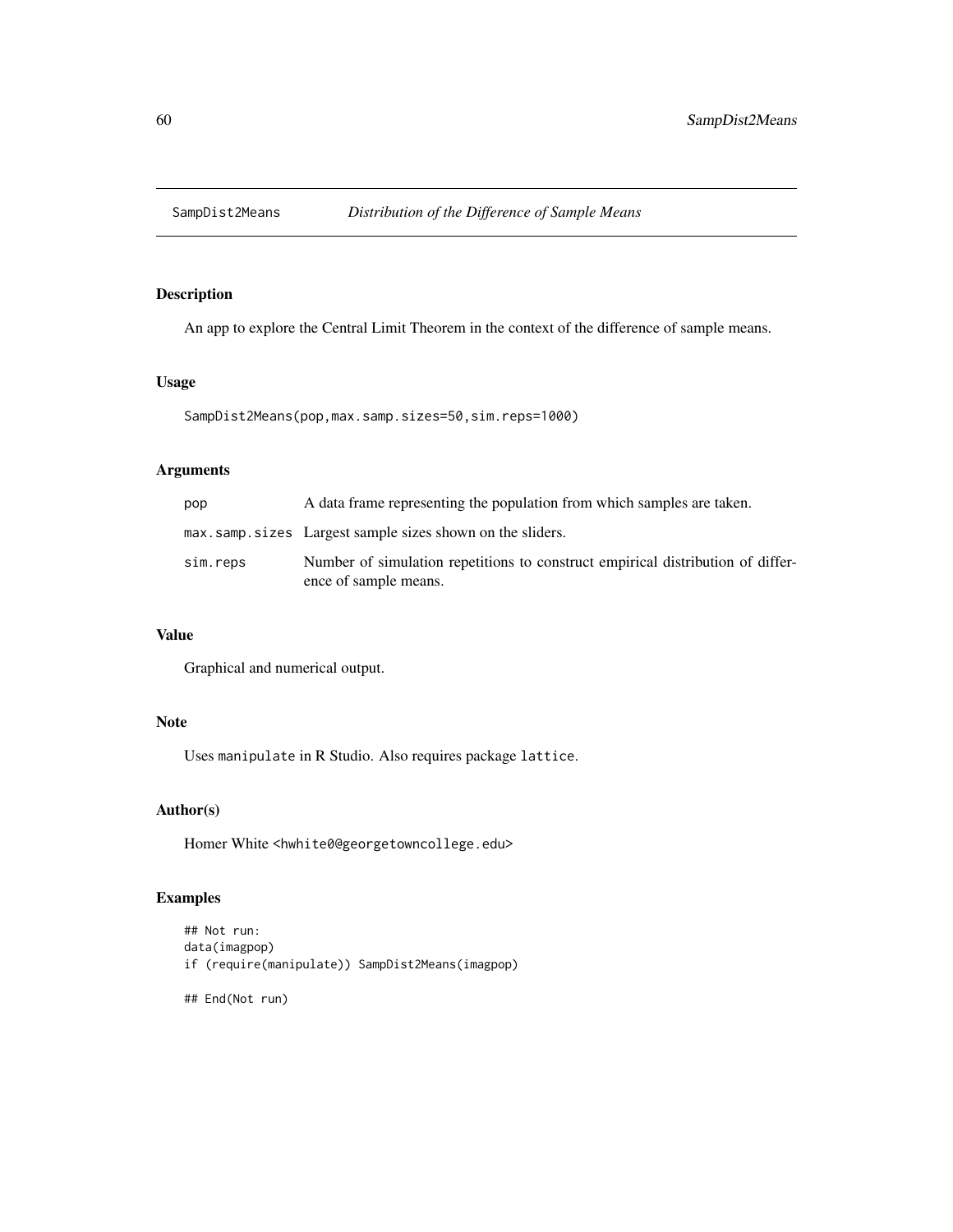SampDist2Props *Difference of Two Sample Proportions*

# Description

An app to explore the sampling distribution of the difference of two sample proportions.

# Usage

```
SampDist2Props(form,data,max.sample.sizes=100,sim.reps=1000)
```
# Arguments

| form             | An object of class formula, of the form $-x+y$ where x and y are factors supplied<br>by:                                                                                      |  |
|------------------|-------------------------------------------------------------------------------------------------------------------------------------------------------------------------------|--|
| data             | A data frame, representing the imaginary population. In the formula, both fac-<br>tors should have exactly two levels. The variable x represents the explanatory<br>variable. |  |
| max.sample.sizes |                                                                                                                                                                               |  |
|                  | Maximum sample sizes allowed on the sliders.                                                                                                                                  |  |
| sim.reps         | Number of samples to construct the empirical distribution.                                                                                                                    |  |

# Value

Graphical and numerical output.

# Author(s)

Homer White <hwhite0@georgetowncollege.edu>

# Examples

```
## Not run:
data(imagpop)
SampDist2Props(~sex+cappun,data=imagpop)
```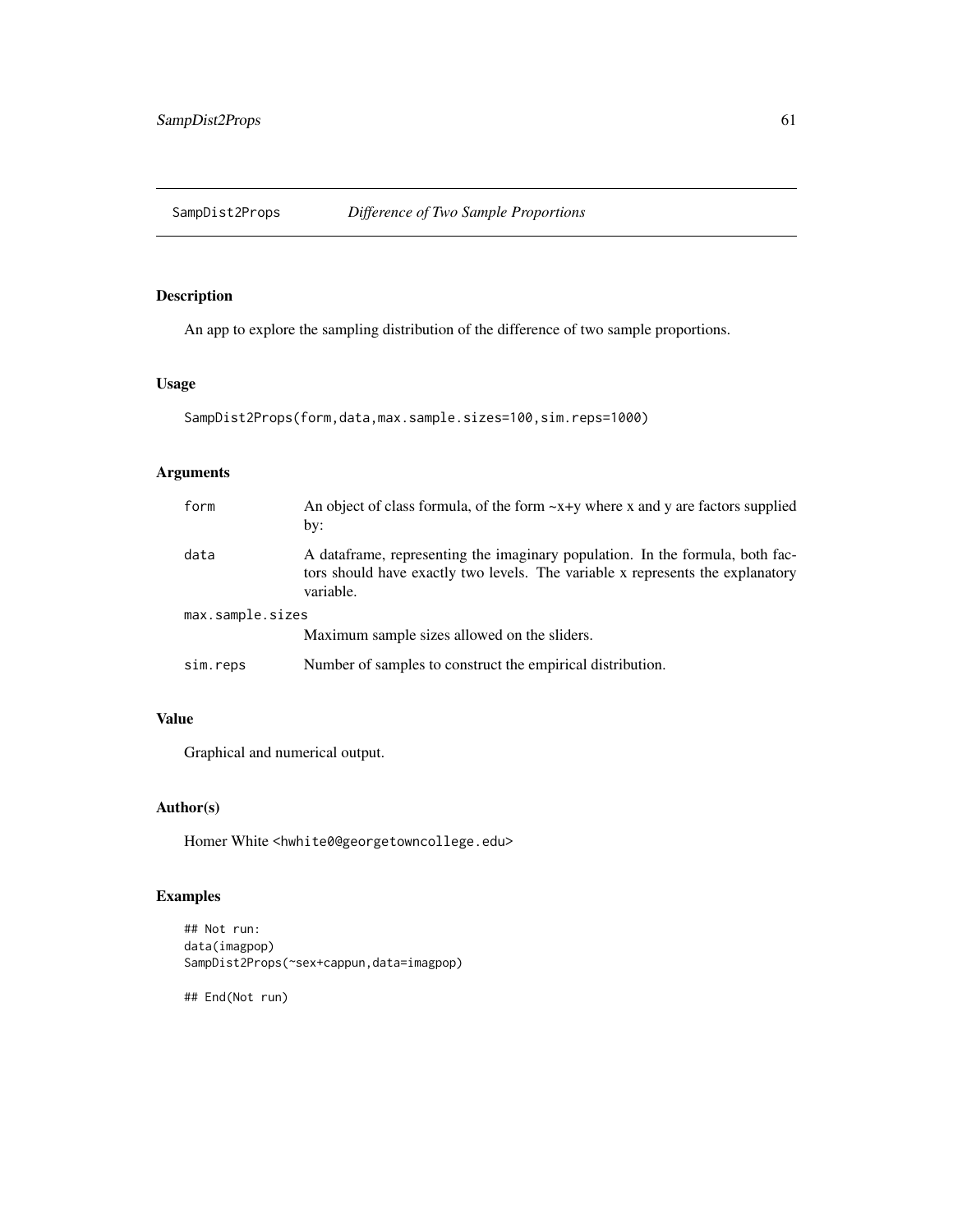An app to explore the Central Limit Theorem.

## Usage

SampDistMean(pop,max.samp.size=50,sim.reps=1000)

# Arguments

| pop      | A data frame representing the population from which samples are taken.                        |
|----------|-----------------------------------------------------------------------------------------------|
|          | max.samp.size Largest sample size shown on the slider.                                        |
| sim.reps | Number of simulation repetitions to construct empirical distribution of the sam-<br>ple mean. |

# Value

Graphical and numerical output.

# Note

Uses manipulate in R Studio.

# Author(s)

Homer White <hwhite0@georgetowncollege.edu>

# Examples

```
## Not run:
data(imagpop)
if (require(manipulate)) SampDistMean(imagpop)
```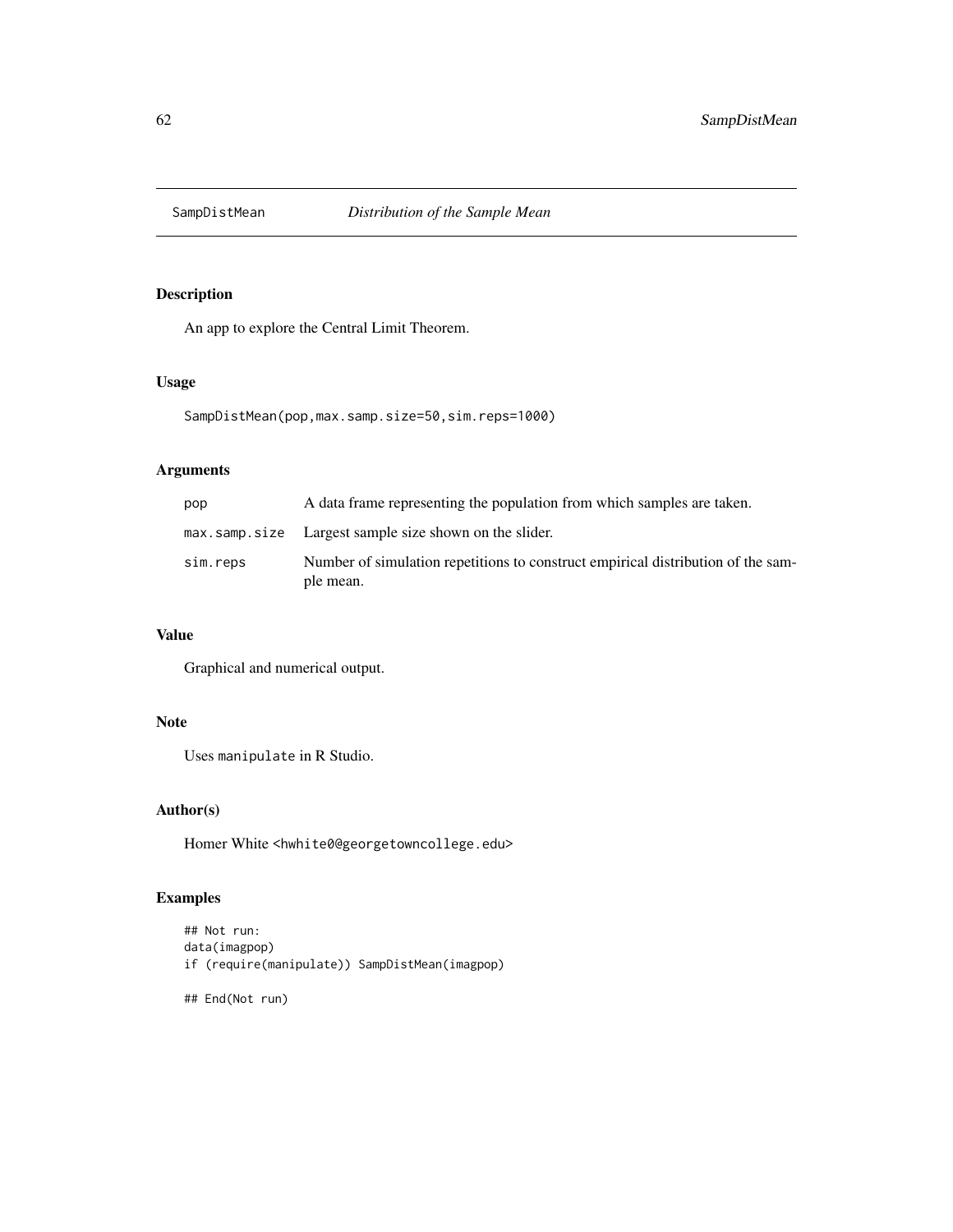sat *SAT Scores*

#### Description

SAT scores by state. The variables are as follows:

- state. A state in the U.S.
- expend. Mean annual expenditure per student (in 1000\$).
- ratio. Mean student-teacher ratio.
- salary. Mean annual teacher salary.
- frac. Percentage of students in the state who take the SAT.
- verbal. Mean SAT Verbal score for the state.
- math. Mean SAT Math score for the state.
- sat. Sum of mean Verbal and mean Math.

## Format

A data frame with 50 rows and 8 variables

#### Source

Deborah Lynn Guber, "Getting what you pay for: the debate over equity in public school expenditures" (1999), *Journal of Statistics Education* 7(2).

sealsO2 *Weddell Seal Oxygen Consumption*

#### **Description**

Results of an experiment conducted on ten Weddell seals.

## Format

A data frame with 10 observations on the following 2 variables.

- o2.nonfeeding Oxygen consumption during recovery time after a dive during which no plankton was consumed by the seal, in ml of O2 per kilogram of weight
- o2.feeding Oxygen consumption during recovery time after a dive during which plankton was consumed, in ml of O2 per kilogram of weight

## Source

Williams, T. M., L. A. Fuiman, M. Horning, and R. W. Davis. 2004. The Journal of Experimental Biology 207: 973 to 982. <http://jeb.biologists.org/content/207/6/973.full>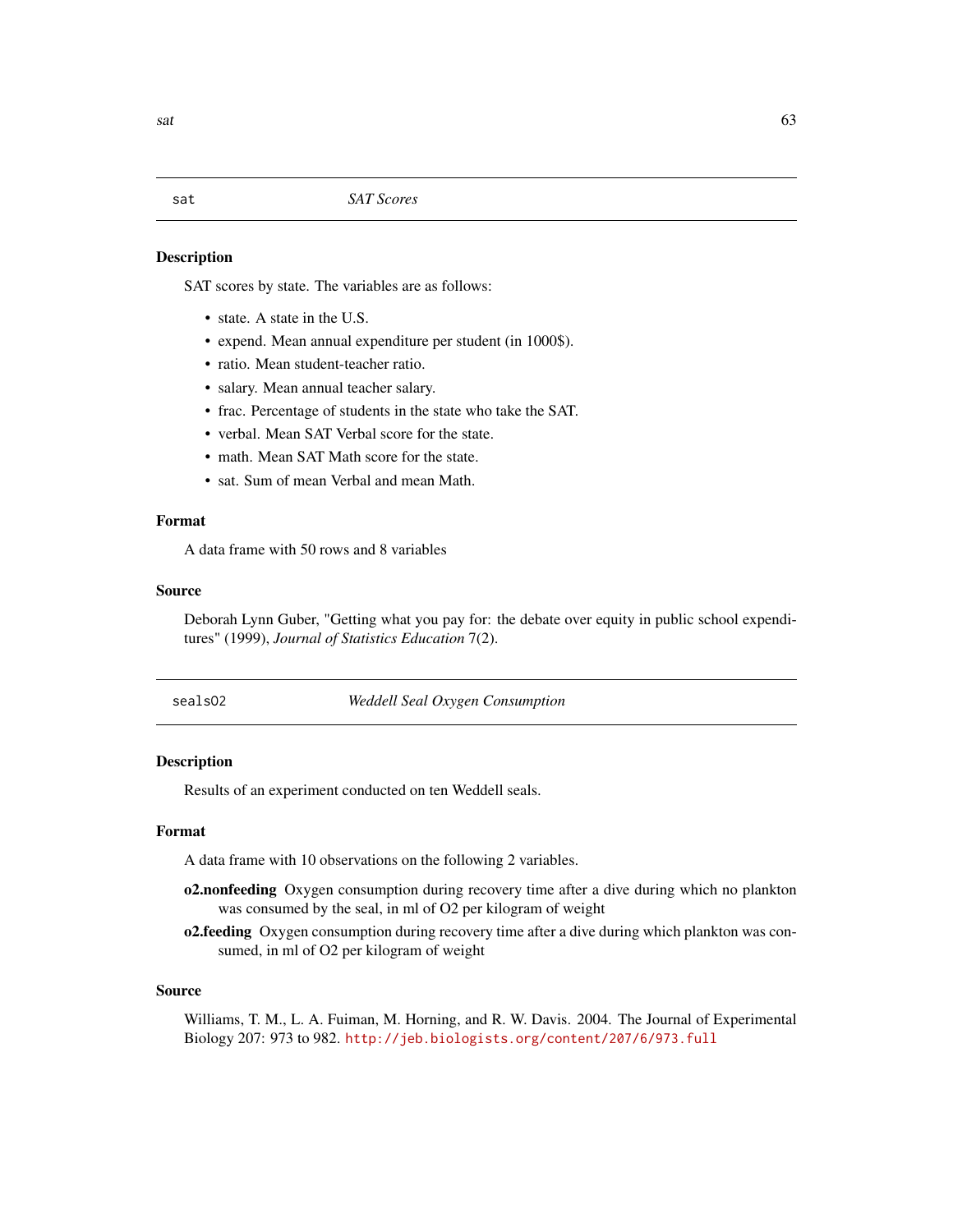The regression line is not as steep as the SD Line (line through point of averages, with slope =  $sd(y)/sd(x)$ . The difference is especially noticeable when the scatter plot is the result of a sample from a bivariate normal distribution. This app explains why we use the regression line to predict y from x, even though the SD line appears to be a better linear summary of the scatter plot. Can be used as a starting-point for a discussion of "regression to the mean."

#### Usage

```
ShallowReg(n=900, rho=0.5)
```
#### Arguments

| n   | Number of points in the scatter plot.                                                                                                    |
|-----|------------------------------------------------------------------------------------------------------------------------------------------|
| rho | Target correlation for the scatter plot. Points are selected from a standardized<br>bivariate normal distribution, with correlation rho. |

## Value

Graphical output.

## Note

Uses manipulate, available only in R Studio, and mvrnorm from package MASS.

## Author(s)

Homer White <hwhite0@georgetowncollege.edu>

#### Examples

```
## Not run:
if (require(manipulate)) ShallowReg()
```

```
## End(Not run)
```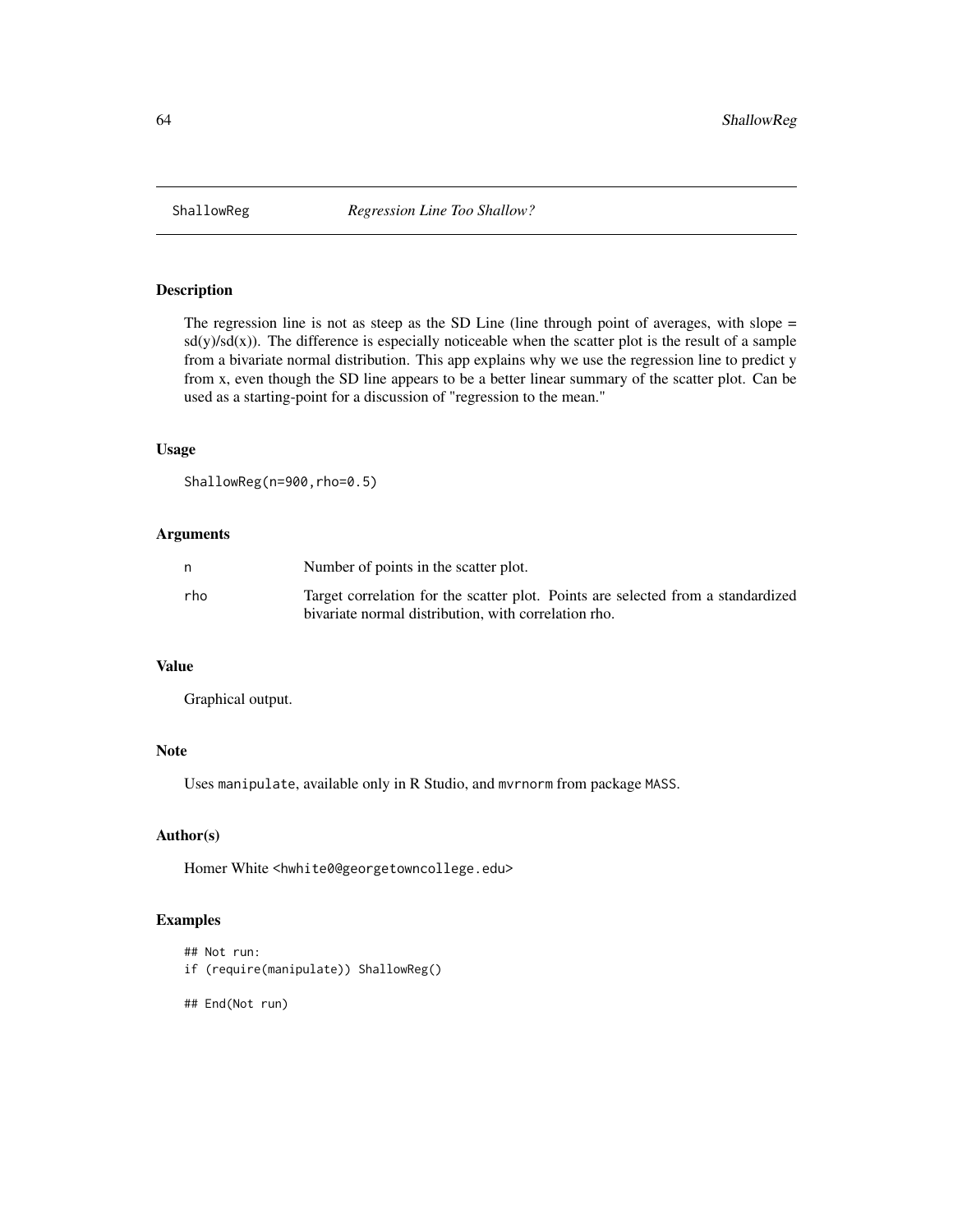<span id="page-64-0"></span>SimpleRandom *Simple Random Sample*

#### Description

An app to investigate the visual and numerical differences between a sample and a population. A sample is drawn from the input population and then a variable of choice is selected by the user. If a categorical variable is chosen, the user sees a bar chart with red bars designating the population and blue bars designating the sample. Simultaneously, a summary table (of percents) is output to the console for both the population and the sample. If a numerical variable is chose, the kernel density plot for the population is plotted in red and the histogram for each new sample is plotted in blue. Simultaneously, the summary information for minimum, maximum, quartiles, median, mean, and standard deviation are output to the console for both the population and the sample. The size of the sample can be changed to explore how this affects statistics and the plots.

## Usage

SimpleRandom()

## Value

Graphical and numerical output

#### Author(s)

Rebekah Robinson <rebekah\_robinson@georgetowncollege.edu>

## Examples

```
## Not run:
if (require(manipulate)) SimpleRandom()
```
## End(Not run)

SimpleRandom2 *Simple Random Sample (v2)*

## Description

Similar to [SimpleRandom](#page-64-0), but with a fixed sample size set by the user.

## Usage

SimpleRandom2(n=100)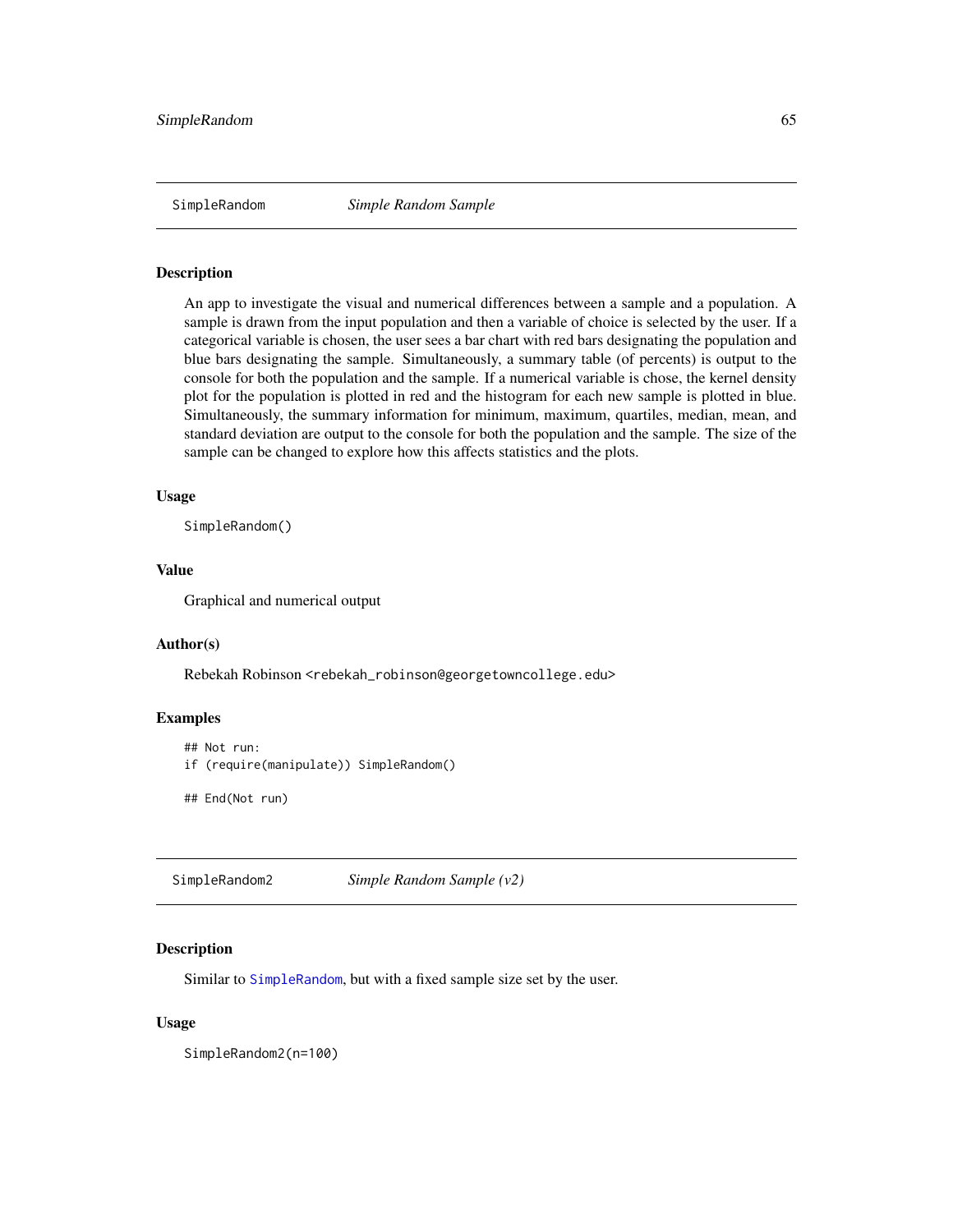#### 66 Skewer

## Arguments

n the desired sample size

## Value

Graphical and numerical output

# Author(s)

Homer White <hwhite0@georgetowncollege.edu>

# Examples

## Not run: if (require(manipulate)) SimpleRandom()

## End(Not run)

Skewer *Skewness and Box Plots*

## Description

An app to illustrate the effect of skewness on the shape of a boxplot.

#### Usage

Skewer()

# Value

Graphical output.

# Note

Requires manipulate; uses functions from package lattice

## Author(s)

Homer White <hwhite0@georgetowncollege.edu>

# Examples

```
## Not run:
if (require(mainpulate)) Skewer()
```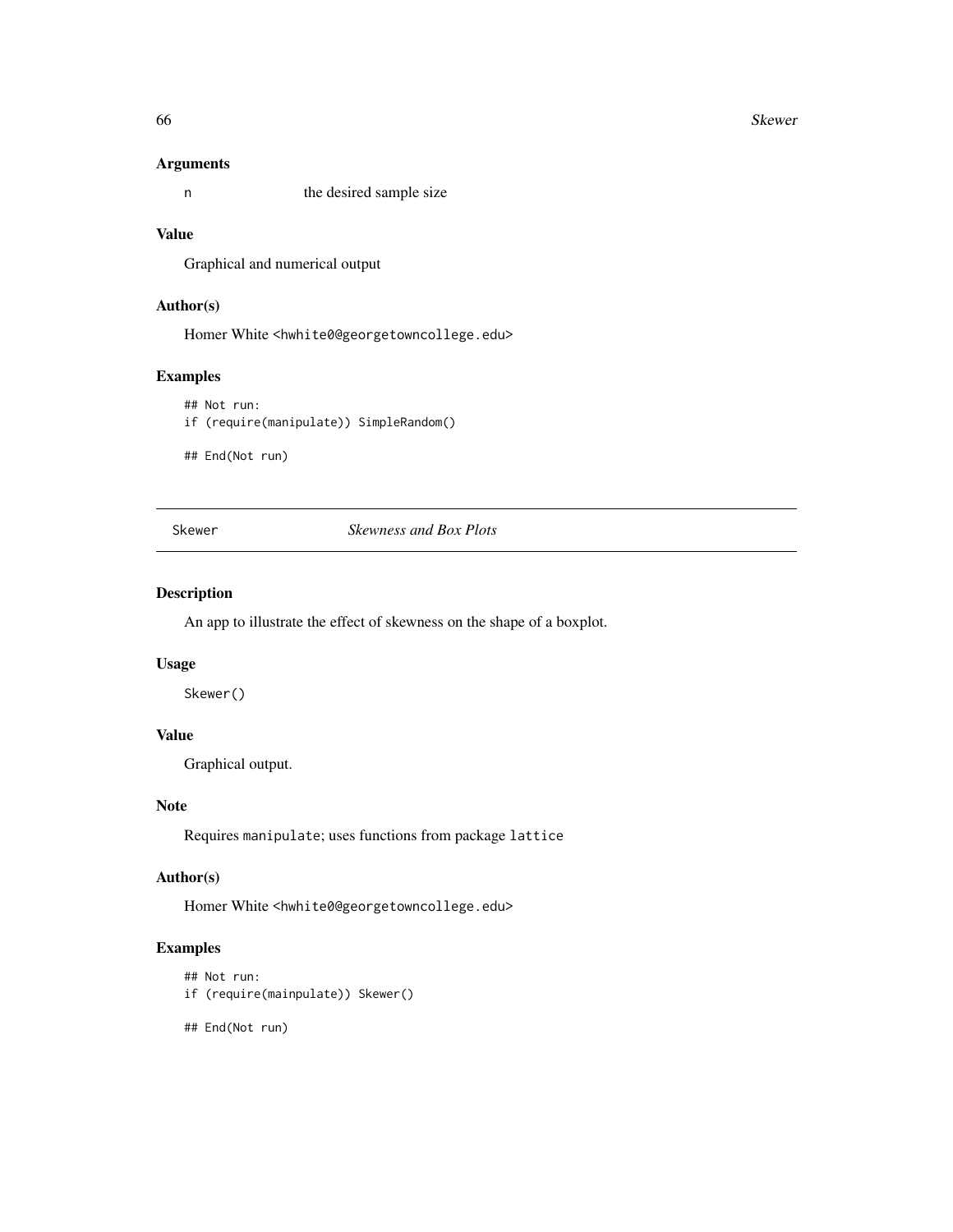An app to illustrate use of the chi-square statistic to test for goodness of fit. The P-value is computed by resampling, and the resamples are done one at a time. A histogram of resampled chi-square statistics is displayed after each resample, and summary information is output to the console.

#### Usage

SlowGoodness(x,p)

## Arguments

| a one-dimensional table, or a vector of observed counts |
|---------------------------------------------------------|
| vector of null probabilities                            |

# Value

Graphical and numerical output

#### Author(s)

Homer White <hwhite0@georgetowncollege.edu>

## Examples

```
## Not run:
throws \leq c(one=8,two=18,three=11, four=7, five=9, six=7)
SlowGoodness(throws,p=rep(1/6,6))
```
## End(Not run)

SmallExp *A Small Experiment*

## Description

Subjects in a hypothetical experiment

#### Format

A data frame with 16 observations on the following 3 variables.

name name of the subject

sex sex of the subject

athlete whether or not the subject is an athlete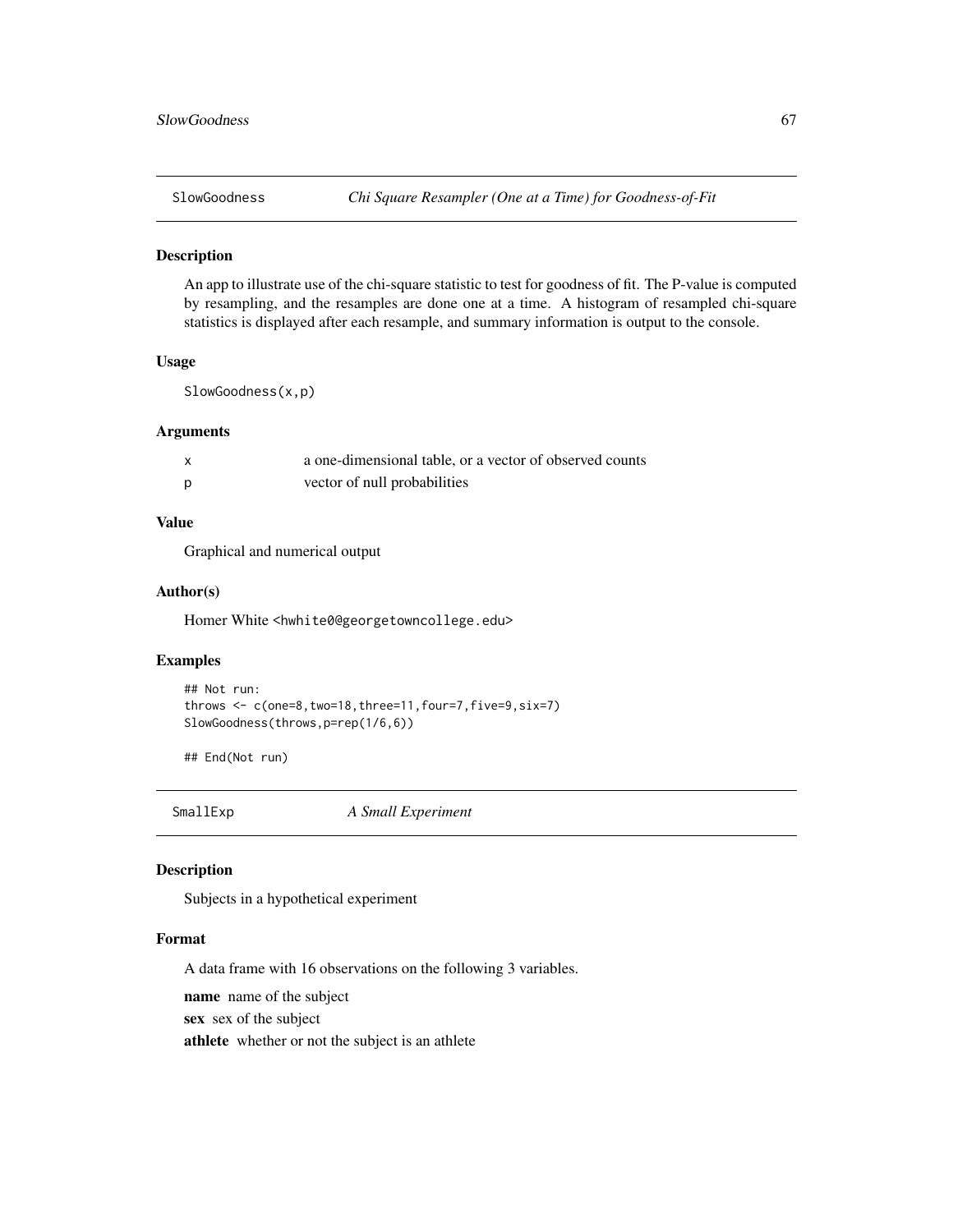Biologists were interested in whether beetles prefer areas where beavers have cut down cottonwood trees. (The tree-stumps produce tender green shoots that beetles are thought to like.) 23 circular plots, all of equal area, were studied. For each plot the researchers counted the number of cottonwood stumps, and also the number of clusters of beetle larvae found in the plot.

## Format

A data frame with 23 observations on the following 2 variables.

stumps number of stumps in the plot

larvae number of larvae clusters in the plot

## Source

Basic Practice of Statistics, by Moore and McCabe.

temperature *Temperature in U.S. Cities*

## Description

Average temperatures for cities in the United States.

- city Name of the city
- latitude latitude of the city, in degrees north of the Equator
- JanTemp mean temperature of the city in January.
- AprTemp mean temperature of the city in April.
- AugTemp mean temperature of the city in August.

# Format

A data frame with 20 observations on 5 variables.

#### Source

Mind on Statistics, Fourth Edition, Uts and Heckard.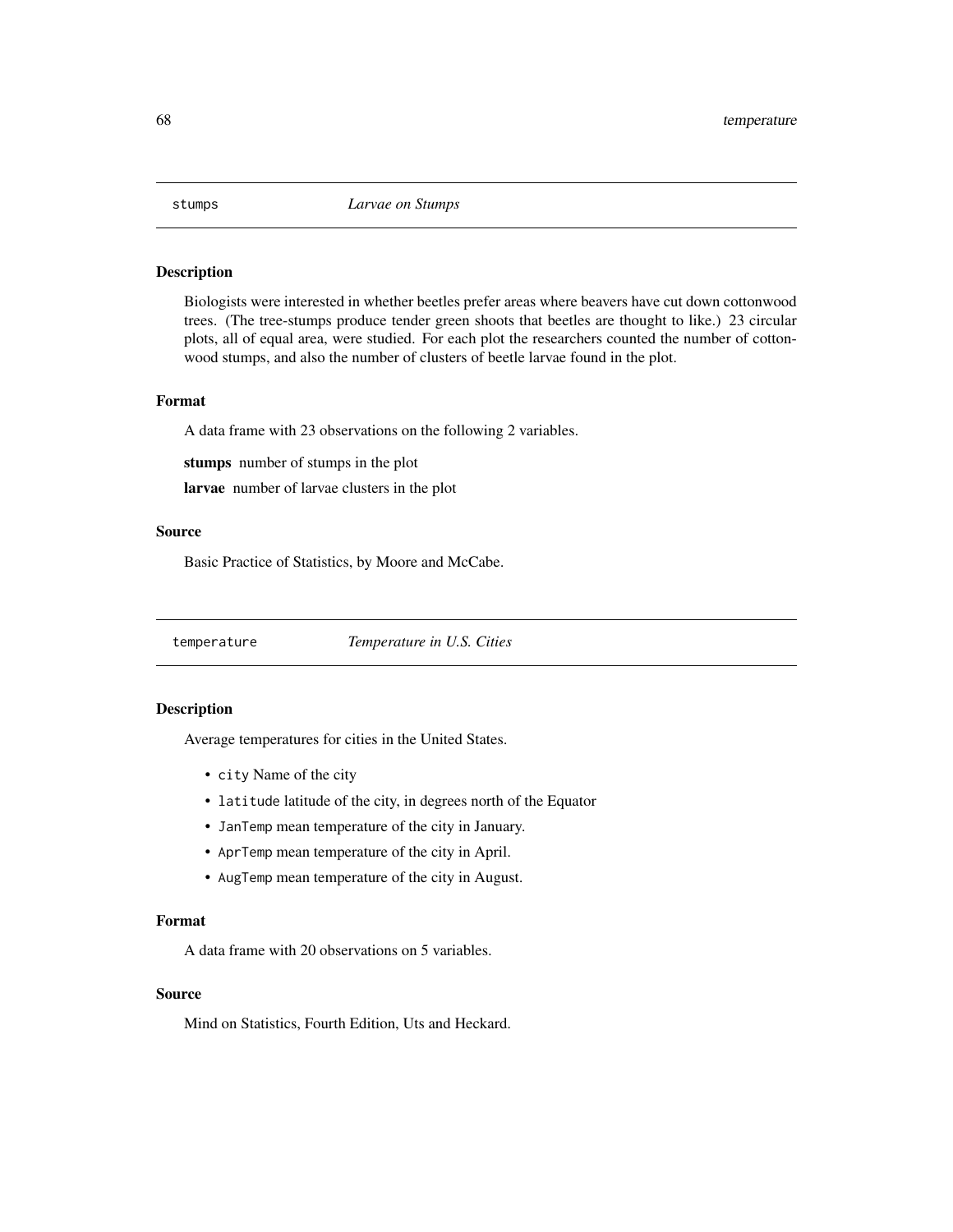Plot the density curve of a t random variable at various degrees of freedom. Compare with the standard normal curve.

# Usage

tExplore()

## Value

Used only for graphical side effects.

## Author(s)

Homer White <hwhite0@georgetowncollege.edu>

# Examples

## Not run: if (require(manipulate)) tExplore()

## End(Not run)

theme.rpres *Lattice Theme or R Presentations*

#### Description

Modifies the current theme for use with lattice graphics in R Presentation dicuments. Increases size of title, axis lables and axis numbers, thickens some lines, etc.

#### Usage

theme.rpres()

# Value

Returns a list to be supplied as the theme to the lattice function [trellis.par.set\(](#page-0-0)).

# Note

Deprecated in favor of themerpres(). May not appear in future versions.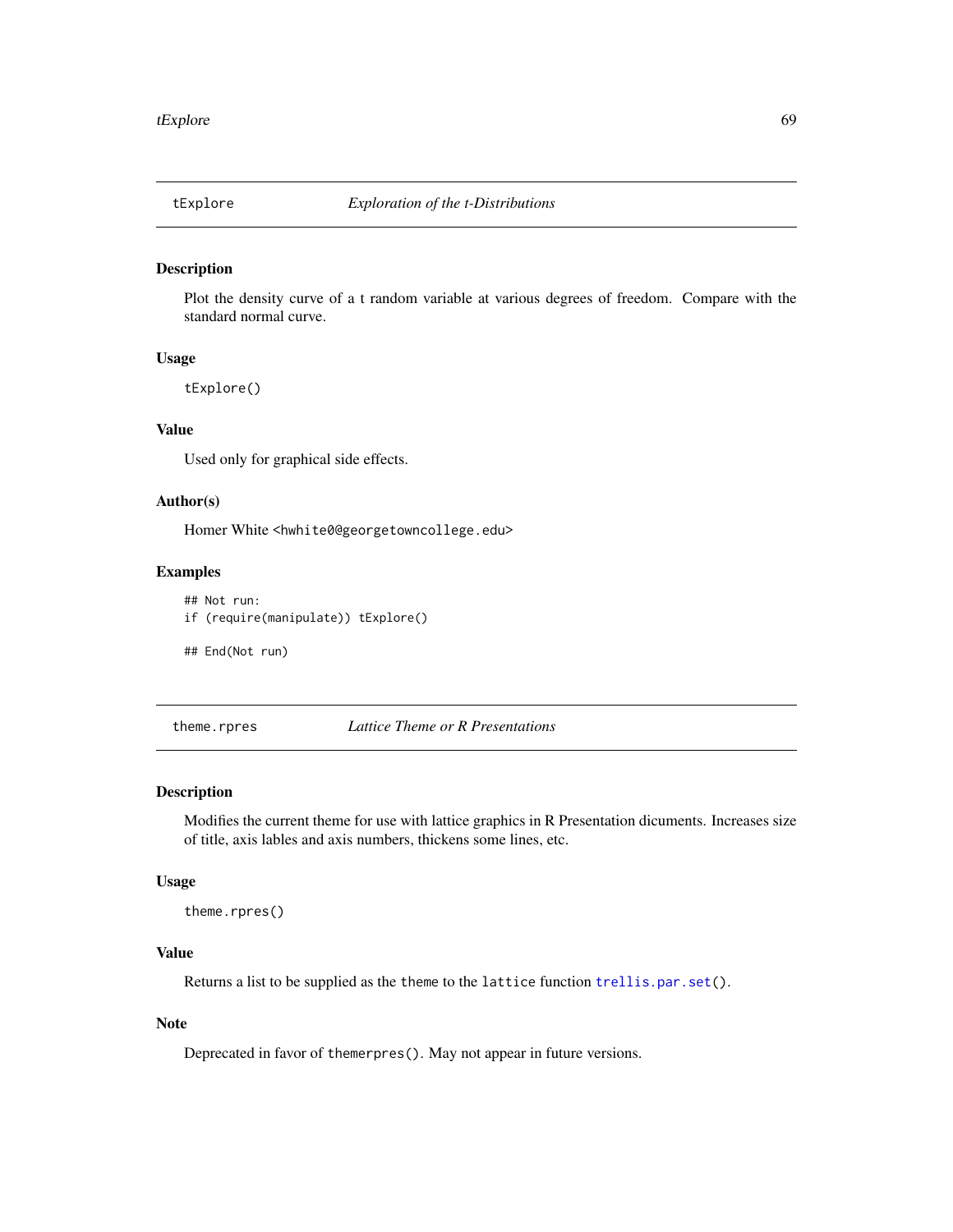# See Also

[trellis.par.set](#page-0-0), [show.settings](#page-0-0)

#### Examples

trellis.par.set(theme=theme.rpres())

themerpres *Lattice Theme or R Presentations*

## Description

Modifies the current theme for use with lattice graphics in R Presentation dicuments. Increases size of title, axis lables and axis numbers, thickens some lines, etc.

# Usage

themerpres()

# Value

Returns a list to be supplied as the theme to the lattice function [trellis.par.set\(](#page-0-0)).

#### See Also

[trellis.par.set](#page-0-0), [show.settings](#page-0-0)

#### Examples

trellis.par.set(theme=themerpres())

tips *Restaurant Tips*

# Description

A waiter recorded all tips earned during a 2.5 month period in early 1990, along with other information about the customers who gave the tips. The variables are as follows:

- obs Observation number of event
- totbill The total bill
- tip Amount of the tip
- sex Sex of tipper (F or M)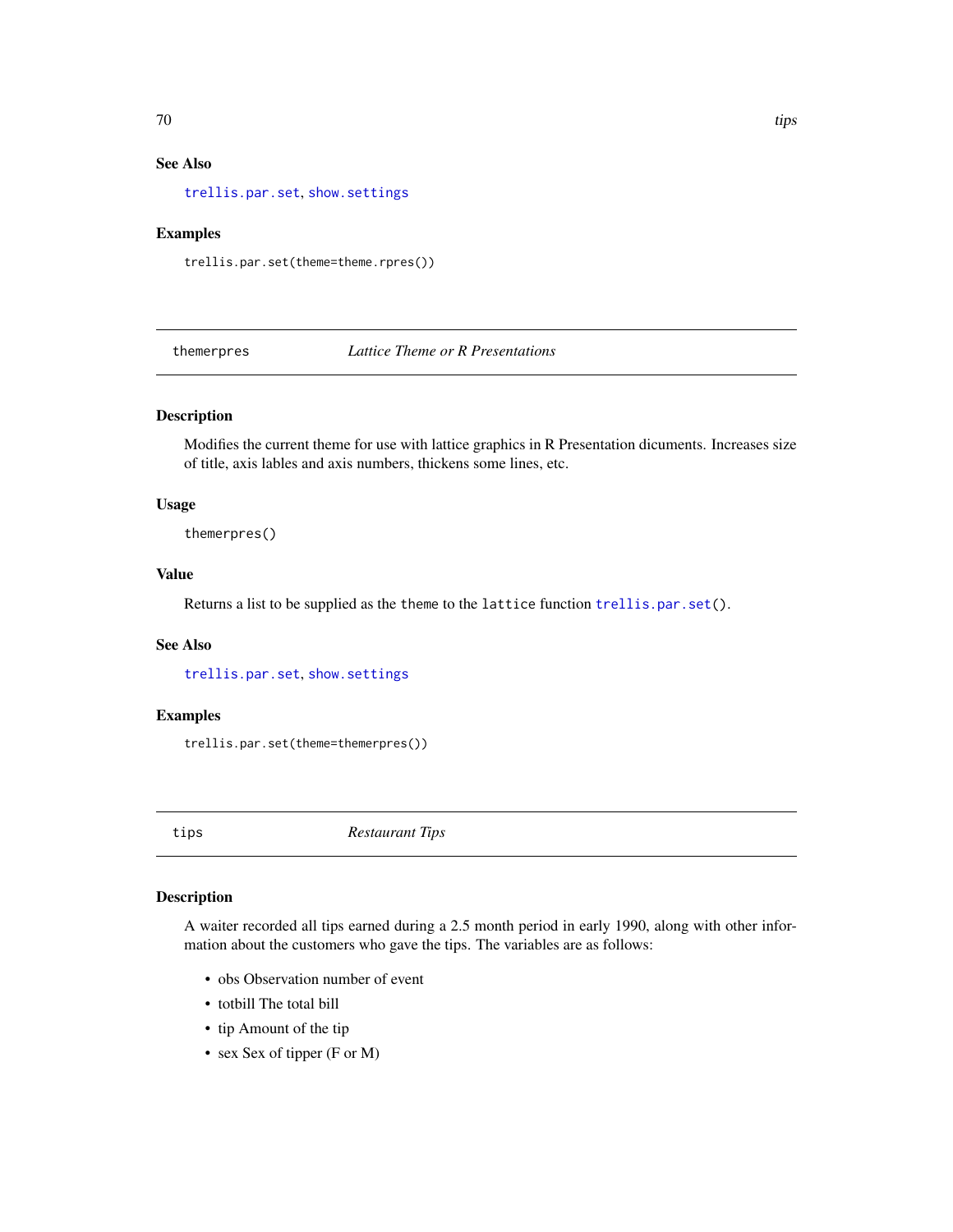#### tornado 71

- smoker Whether the tipper smokes: Yes or No
- day Day of the week
- time Whether the meal was during the Day or the Night
- size Number of people in the dining party

# Format

A data frame with 244 rows and 8 variables

#### Source

Bryant, P. G. and Smith, M. A.(1995), Practical Data Analysis: Case Found in Interactive and Dynamic Graphics for Data Analysis: With Examples Using R and GGobi, Dianne Cook and Deborah F. Swayne. See also <http://www.ggobi.org/book/>.

tornado *Tornado Damage*

# Description

Tornado damage in the U.S., by state. Also includes Puerto Rico.

- state the state
- damage mean annual damage from tornadoes, over a five-year period, in millions of dollars

## Format

A data frame with 51 observations on 2 variables.

#### Source

Moore and McCabe, The Basic Practice of Statistics.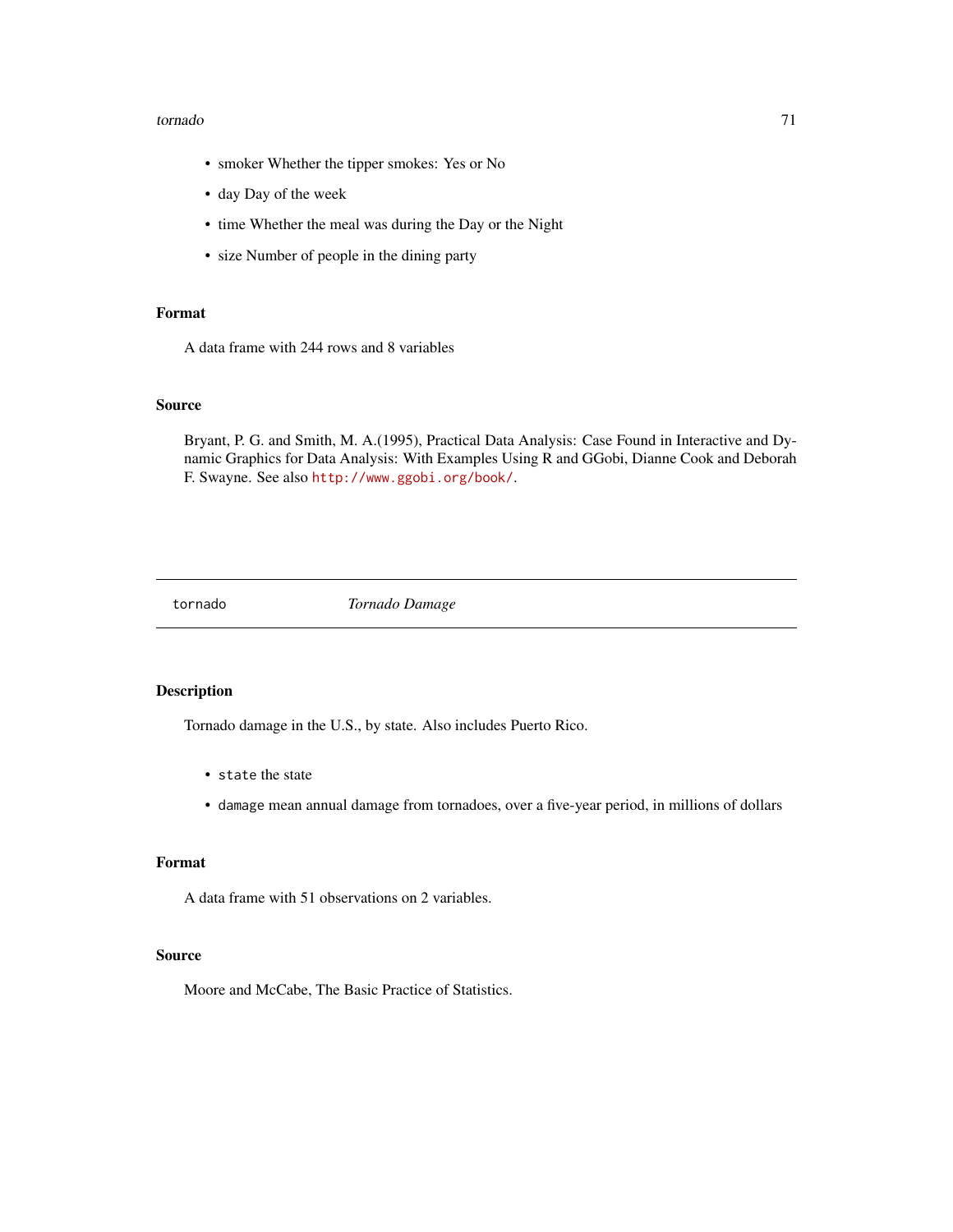An app to explore the distribution of the t-statistic. The user takes one sample at a time from a given population. Graphical output updates the empirical distribution of the sample mean.

## Usage

```
tSampler(form,data,max.sample.size=30,show.sample=FALSE)
```
# Arguments

| form            | An object of class formula, of the form $-x$ , where x is a numeric variable from<br>the data frame supplied by: |  |
|-----------------|------------------------------------------------------------------------------------------------------------------|--|
| data            | A data frame, representing the imaginary population.                                                             |  |
| max.sample.size |                                                                                                                  |  |
|                 | Maximum sample size on the slider.                                                                               |  |
| show.sample     | If TRUE, the complete sample will be output to the console, in addition to the<br>summary information.           |  |

# Value

Graphical and numerical output.

# Note

Uses manipulate.

# Author(s)

Homer White <hwhite0@georgetowncollege.edu>

# Examples

```
## Not run:
data(imagpop)
if (require(manipulate)) tSampler(~income,data=imagpop)
## End(Not run)
```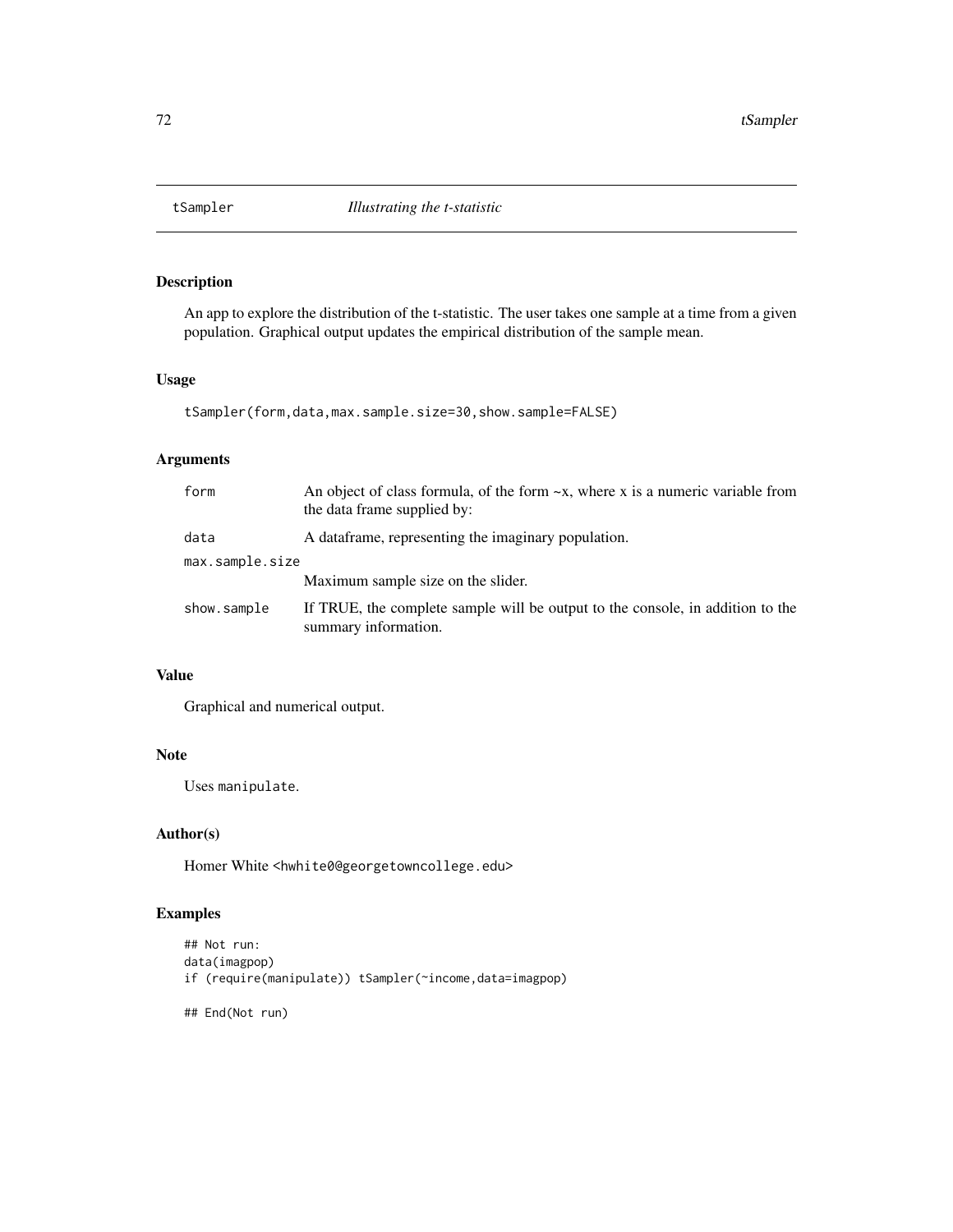<span id="page-72-0"></span>

# Description

t-tests and confidence intervals for one and two samples.

# Usage

```
ttestGC(x=NULL,data=parent.frame(),mean=numeric(),sd=numeric(),n=numeric(),
mu=NULL,alternative=c("two.sided","less","greater"),var.equal=FALSE,
conf.level=0.95,graph=FALSE,first=NULL,verbose=TRUE)
```
# Arguments

| X           | If not NULL, then must be a formula. If a formula, then data must be a dataframe.<br>For one sample t-procedures, x is of the form $\sim$ var. For two-sample procedures,<br>x is of the form resp $\sim$ exp, where exp is factor with two values. If x is of form<br>~var1-var2, then matched pairs procedures are performed. |
|-------------|---------------------------------------------------------------------------------------------------------------------------------------------------------------------------------------------------------------------------------------------------------------------------------------------------------------------------------|
| data        | A data frame containing variables in formula x. If some variables are not in data,<br>then they are searched for in the parent environment.                                                                                                                                                                                     |
| mean        | When not NULL, contains sample mean(s). Length 1 for one sample t-procedures,<br>Length 2 for two-sample procedures.                                                                                                                                                                                                            |
| sd          | When not NULL, contains sample standard deviation(s).                                                                                                                                                                                                                                                                           |
| n           | When not NULL, contains sample size $(s)$ .                                                                                                                                                                                                                                                                                     |
| mu          | Contains the null value for the parameter of interest. If not set, no test is per-<br>formed.                                                                                                                                                                                                                                   |
| alternative | "two.sided" requests computation of a two-sided P-value; other possible values<br>are "less" and "greater".                                                                                                                                                                                                                     |
| var.equal   | When FALSE, use Welch's approximation to the degrees of freedom.                                                                                                                                                                                                                                                                |
| conf.level  | Number between 0 and 1 indicating the confidence-level of the interval supplied.                                                                                                                                                                                                                                                |
| graph       | If TRUE, plot graph of P-value.                                                                                                                                                                                                                                                                                                 |
| first       | If assigned, gives the value of the explanatory variable that is to count as the first<br>sample.                                                                                                                                                                                                                               |
| verbose     | Indicate how much output goes to console                                                                                                                                                                                                                                                                                        |

# Value

A list of class "GCttest" Components of the list that may be usefully queried include: "statistic", "p.value", and "interval".

# Author(s)

Homer White <hwhite0@georgetowncollege.edu> for matched pairs.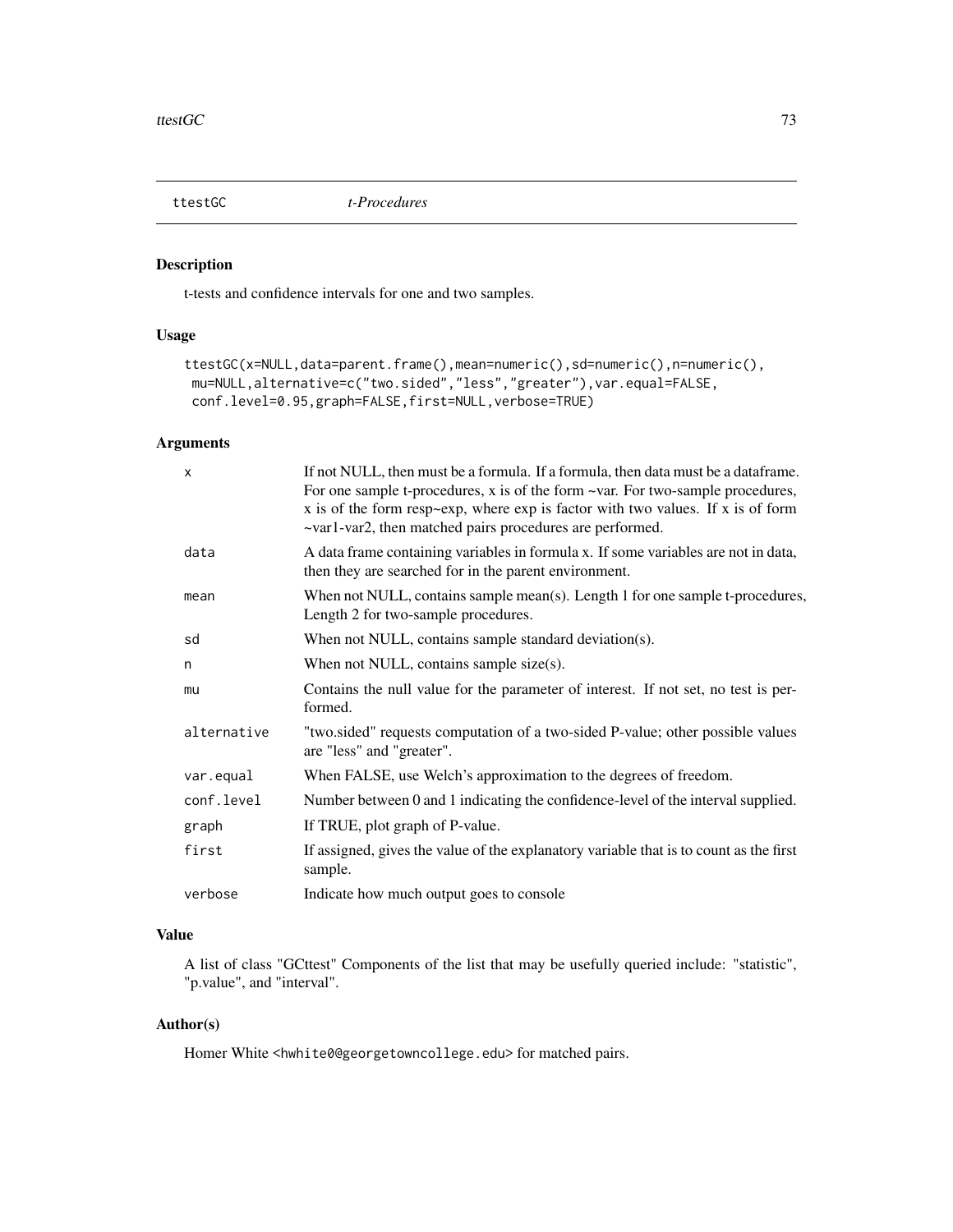#### <span id="page-73-0"></span>Examples

```
#One-sample t, 95%-confidence interval only:
ttestGC(~fastest,data=m111survey)
#For other confidence levels, set argument conf.level as desired. For 90%-interval:
ttestGC(~fastest,data=m111survey,conf.level=0.90)
# One-sample t, 95%-confidence interval and two-sided test with H_0: mu = 100:
ttestGC(~fastest,data=m111survey,mu=100)
#Two-sample t, 95%-confidence interval only:
ttestGC(fastest~sex,data=m111survey)
#control order of groups with argument first:
ttestGC(fastest~sex,data=m111survey,first="male")
# Matched pairs, confidence interval with one-sided test, H_0: mu-d = 0:
ttestGC(~ideal_ht-height,data=m111survey,mu=0,alternative="greater")
#Summary data, one sample, one-sided test with H_0: mu = 52.5:
ttestGC(mean=55,sd=4,n=16,mu=52.5,alternative="greater")
#Summary data, two samples:
ttestGC(mean=c(50,55),sd=c(3,4),n=c(25,40),mu=0)
```
Type12Errors *Type I and Type II Errors*

### Description

An app to explore the concepts of Type I and Type II errors, and the concept of power. We take samples from a population that is imagined to be normal, and perform the t-procedures for one mean. The Null Hypothesis is H0: mu=170. A slider allows us to vary the true mean mu.

#### Usage

Type12Errors()

## Value

Graphical and numerical output.

# Note

Uses manipulate.

#### Author(s)

Homer White <hwhite0@georgetowncollege.edu>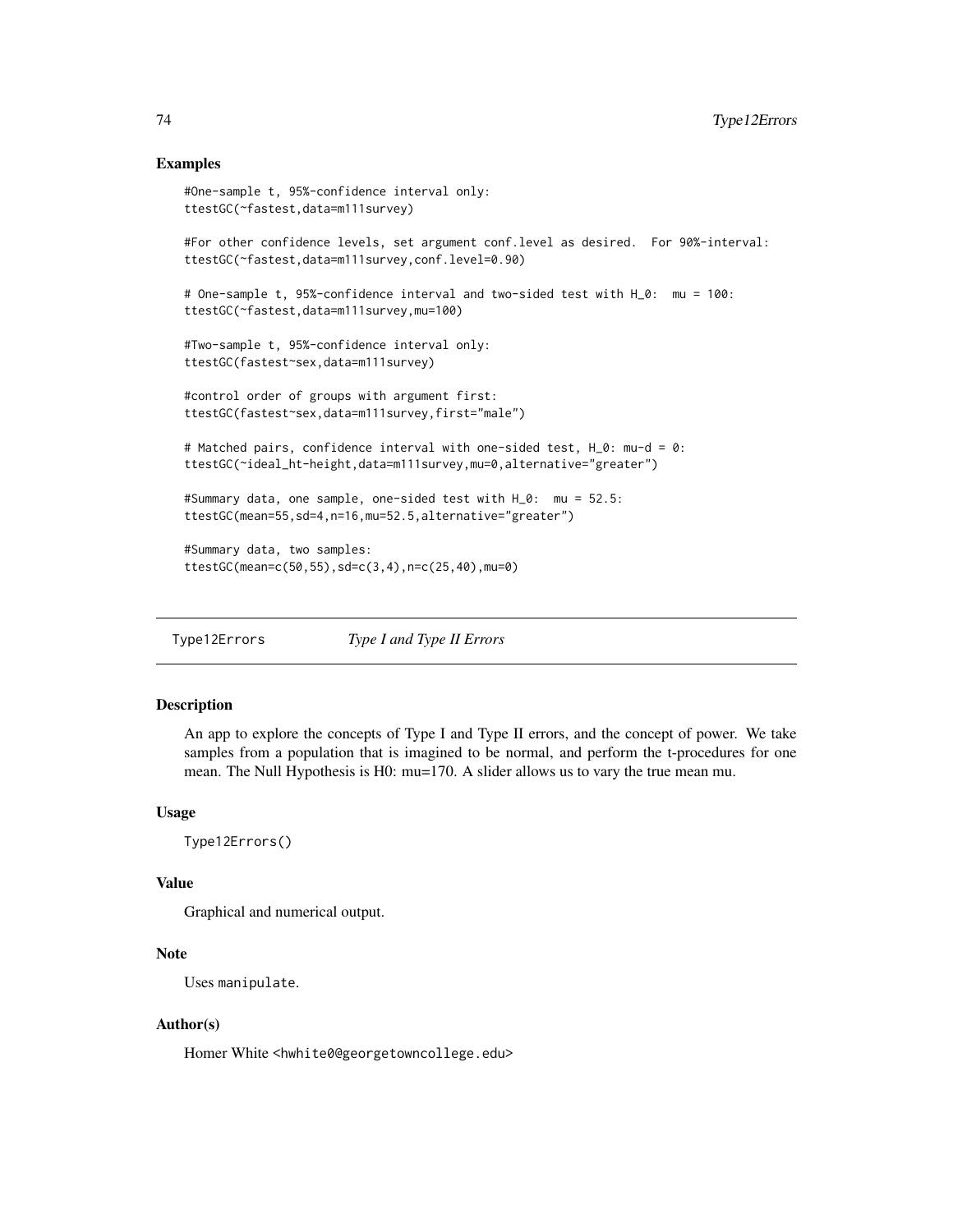#### <span id="page-74-0"></span>ucdavis1 75

# Examples

```
## Not run:
if (require(manipulate)) Type12Errors()
## End(Not run)
```
ucdavis1 *UC Davis #1*

# Description

Results of a survey of students at UC-Davis.

- Sex a factor with levels Female Male
- TV Number of hours spent watching TV per week
- computer number of hours spent on computer per week
- Sleep hours of sleep per night
- Seat a factor with levels Back Front Middle Where do you prefer to sit in class, when you have a choice?
- alcohol number of alcoholic drinks consumed per week
- Height height in inches
- momheight height of mother, in inches
- dadheight height of father, in inches
- exercise number of hours of exercise per week
- GPA grade point average
- class a factor with levels LibArts NonLib Student Category: liberal arts or not

#### Format

A data frame with 173 observations on 12 variables..

#### Source

Mind on Statistics, Fourth Edition, Uts and Heckard.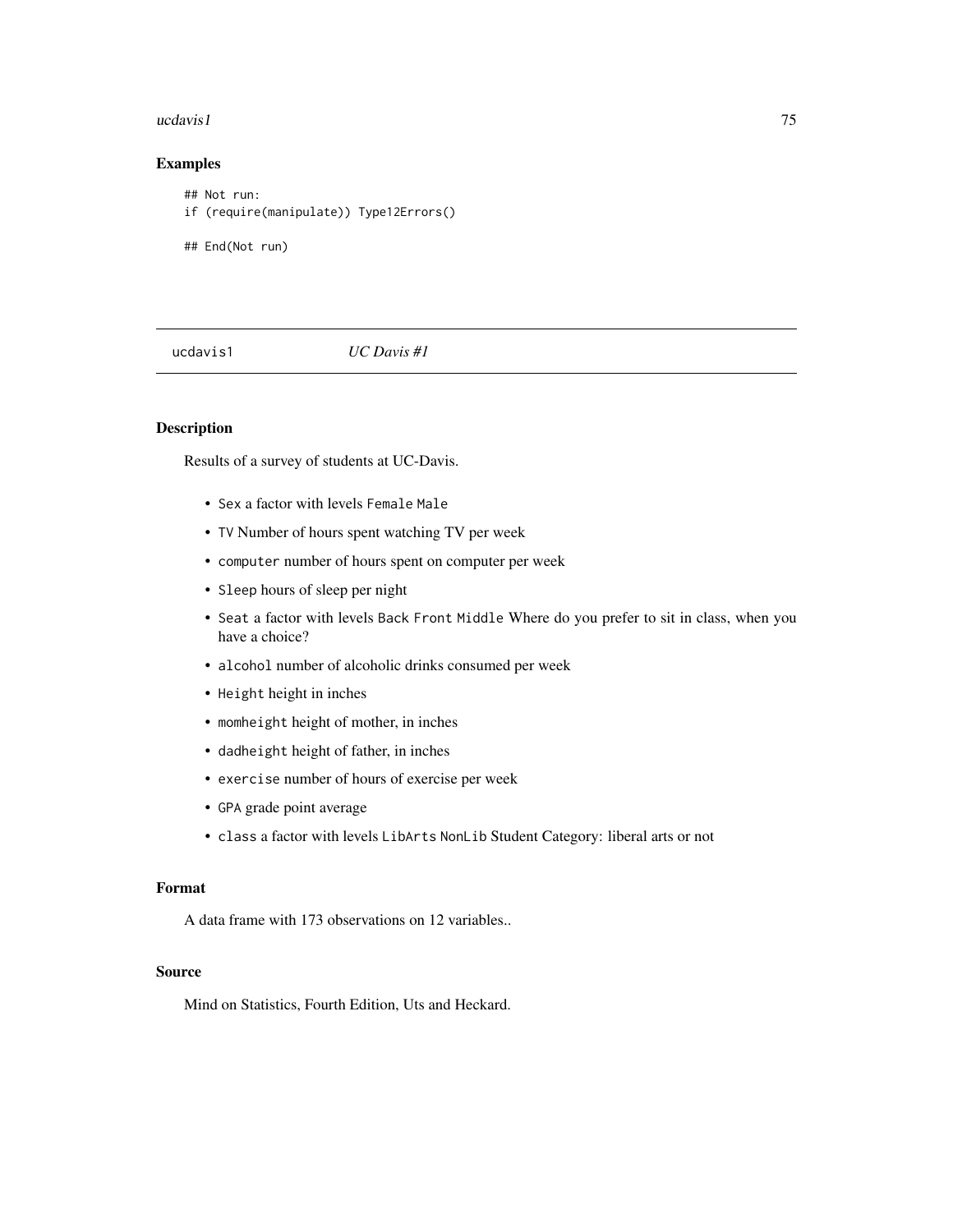<span id="page-75-0"></span>Variability *Variability*

# Description

An app to investigate how the variance and sample size affects the shape of a histogram and violin plot generated from normal data. Summary data (minimum, median, mean, maximum, and quartiles) are displayed in the output for each random sample drawn.

#### Usage

Variability()

#### Value

Graphical and numerical output

#### Note

Uses histogram and bwplot from the lattice package.

#### Author(s)

Rebekah Robinson <rebekah\_robinson@georgetowncollege.edu>

#### Examples

## Not run: if (require(manipulate)) Variability()

## End(Not run)

VaryCorrelation *Vary Correlation*

# Description

An app to illustrate the effectiveness of the correlation coefficient as a measure of the strength of a linear relationship.

#### Usage

```
VaryCorrelation(n=300)
```
#### Arguments

n number of randomly generated-points in the scatterplot.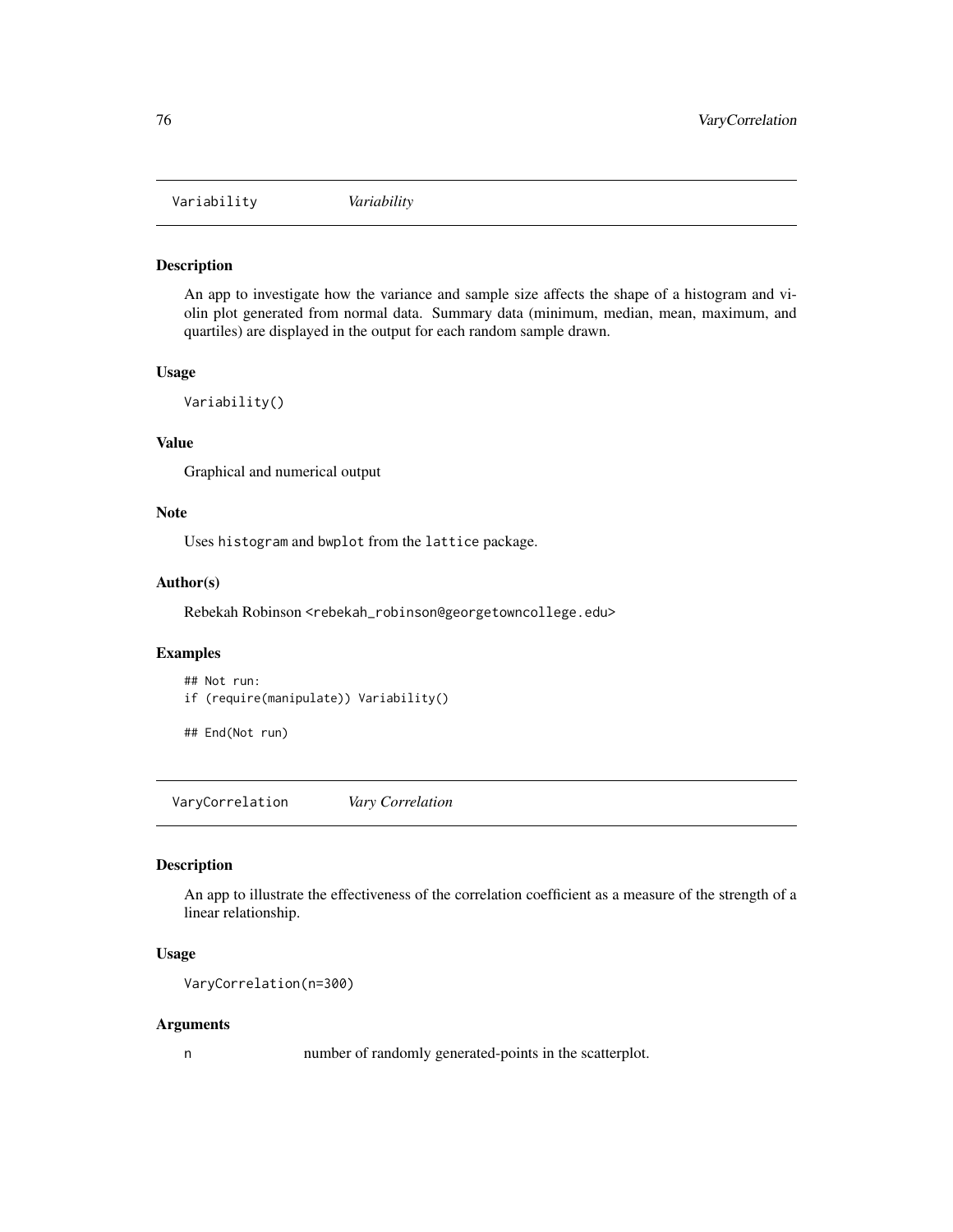#### <span id="page-76-0"></span>verlander 1773 verlander 1774 verlander 1774 verlander 1774 verlander 1774 verlander 1774 verlander 1774 verlander 177

# Value

Graphical output.

# Note

Uses manipulate in R Studio, and mvrnorm from package MASS.

# Author(s)

Homer White <hwhite0@georgetowncollege.edu>

#### Examples

```
## Not run:
if(require(manipulate)) VaryCorrelation(n=500)
```
## End(Not run)

verlander *Justin Verlander*

#### Description

PITCHf/x data on Justin Verlander, winner of the 2011 Cy Young Award. Covers his 2009 through 2012 seasons.

#### Format

A data frame with 15307 observations on the following 12 variables. Each observation is a single pitch.

season The year of play

gamedate Date of the game in which the pitch was thrown

pitch\_type Type of pitch thrown: CH (Change-up), CU (Curveball), FF (Four-Seam Fastball), FT (Two-Seam Fastball), SL (Slider). Pitch type is determined by computer algorithm.

balls Current ball count

strikes Current strike count

pitches number of pitches previously thrown in the game

speed speed of pitch (in mph). (When crossing plate?)

px x-coordinate of pitch (in feet, measured from center of plate)

pz vertical coordinate of pitch (in feet above plate)

- **pfx** x the horizontal movement, in inches, of the pitch between the release point and home plate, as compared to a theoretical pitch thrown at the same speed with no spin-induced movement. Measured at 40 feet from home plate.
- pfx\_z the vertical movement, in inches, of the pitch between the release point and home plate, as compared to a theoretical pitch thrown at the same speed with no spin-induced movement. Measured at 40 feet from home plate.

#### batter\_hand A factor with two values: L (left) and R (right).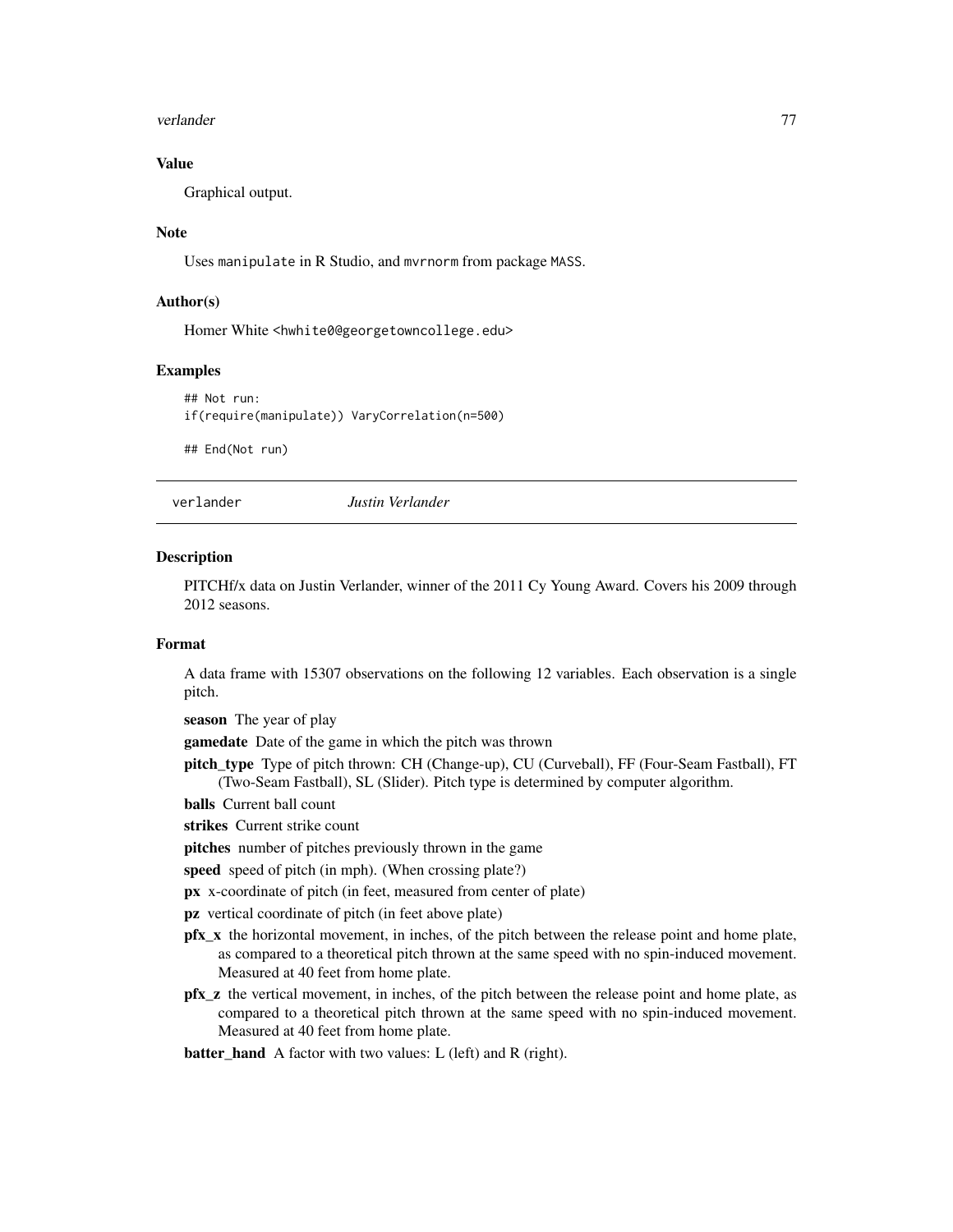# Source

Marchi and Albert: analyzing Baseball Data with R, CRC Press 2014. For more on the PITCHf/x system, see <http://en.wikipedia.org/wiki/PITCHf/x>.

watch\_statisticians *Multiple Confidence Interval for a Proportion*

# Description

An app to explore confidence interval for a proportion.

#### Usage

```
watch_statisticians(n, p, interval_number = 50, level = 0.95)
```
# Arguments

| n               | the sample size                                        |
|-----------------|--------------------------------------------------------|
| p               | the population proportion                              |
| interval_number |                                                        |
|                 | number of intervals to make (limit and default are 50) |
| level           | desired level of confidence                            |

# Value

Graph side-effects

# Author(s)

Homer White <hwhite0@georgetowncollege.edu>

# Examples

```
## Not run:
watch_statisticians(n = 100, p = 0.5, interval_number = 50, level = 0.95)
## End(Not run)
```
<span id="page-77-0"></span>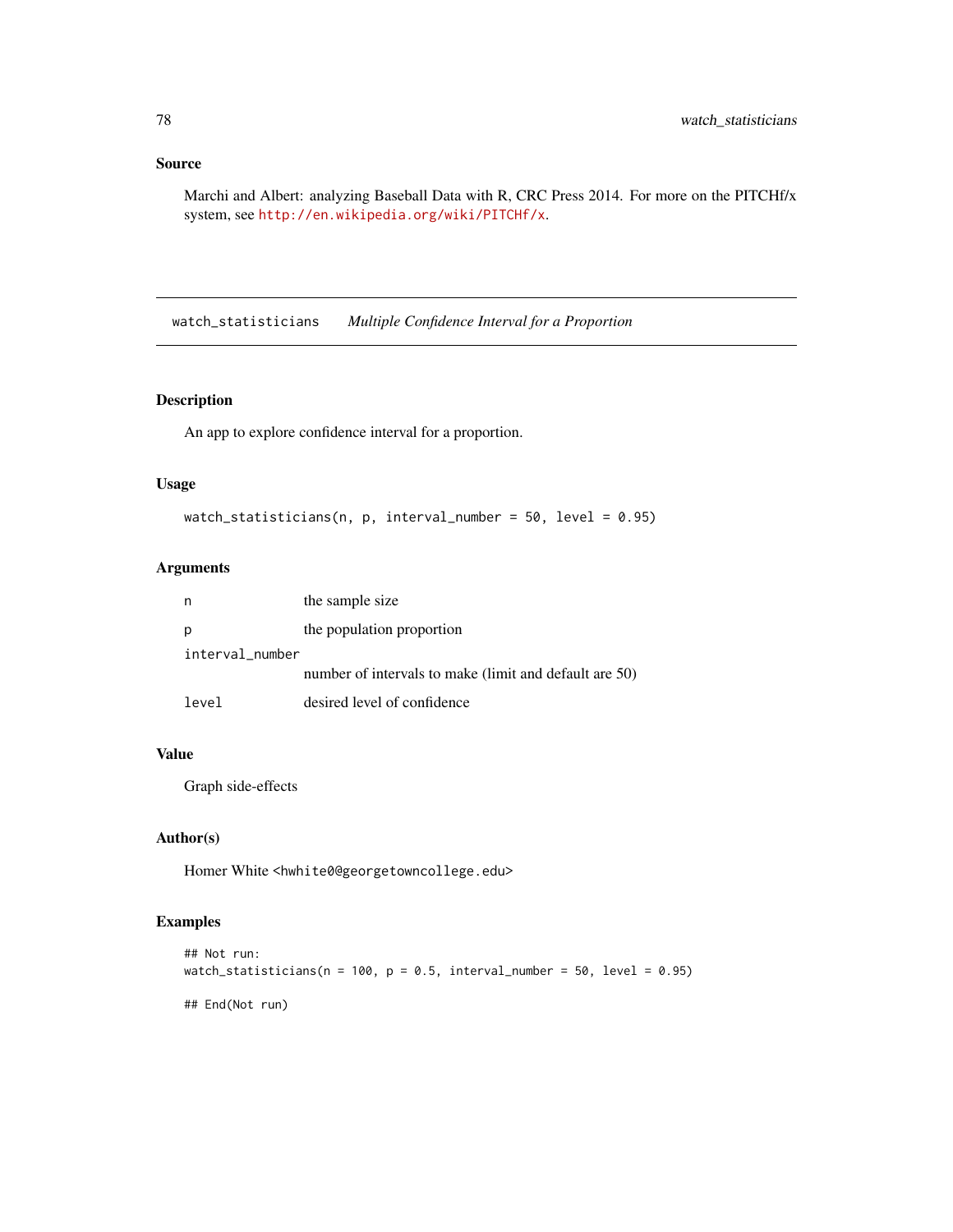<span id="page-78-0"></span>watch\_statisticians\_slow

# Description

An app to explore confidence interval for a proportion.

#### Usage

```
watch_statisticians_slow(n, p, interval_number = 50, level = 0.95)
```
# Arguments

| n               | the sample size                                        |  |
|-----------------|--------------------------------------------------------|--|
|                 | the population proportion                              |  |
| interval_number |                                                        |  |
|                 | number of intervals to make (limit and default are 50) |  |
| level           | desired level of confidence                            |  |

# Value

Graph side-effects

# Author(s)

Homer White <hwhite0@georgetowncollege.edu>

# Examples

```
## Not run:
watch_statisticians_slow(n = 100, p = 0.5, interval_number = 50, level = 0.95)
## End(Not run)
```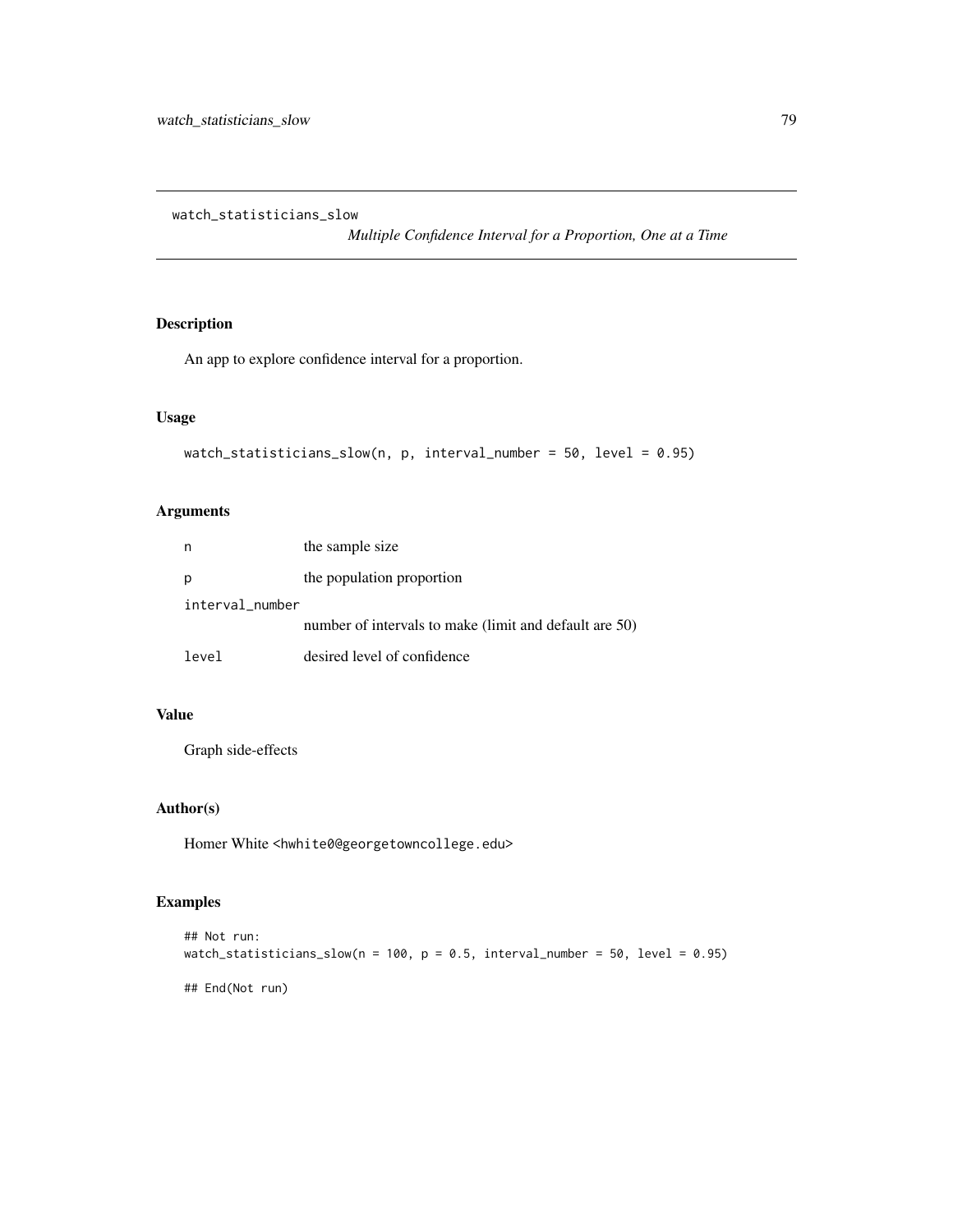# <span id="page-79-0"></span>Description

A Study of Risky Behaviors in High School Seniors, from year 2003.

- Sex
- Grades Typical grades you earn in school
- WtAction What do you plan to do about your weight?
- Seatbelt How often do you wear a seat-belt?
- Sunscreen How much do you wear sunscreen?
- Grades\_1 Same as grades, but with some groups combined
- Sun\_1 Same as sunscreen, but with some groups combined

# Format

A data frame with 3042 observations on 7 variables.

# Source

Mind on Statistics, Fourth Edition, by Uts and Heckard.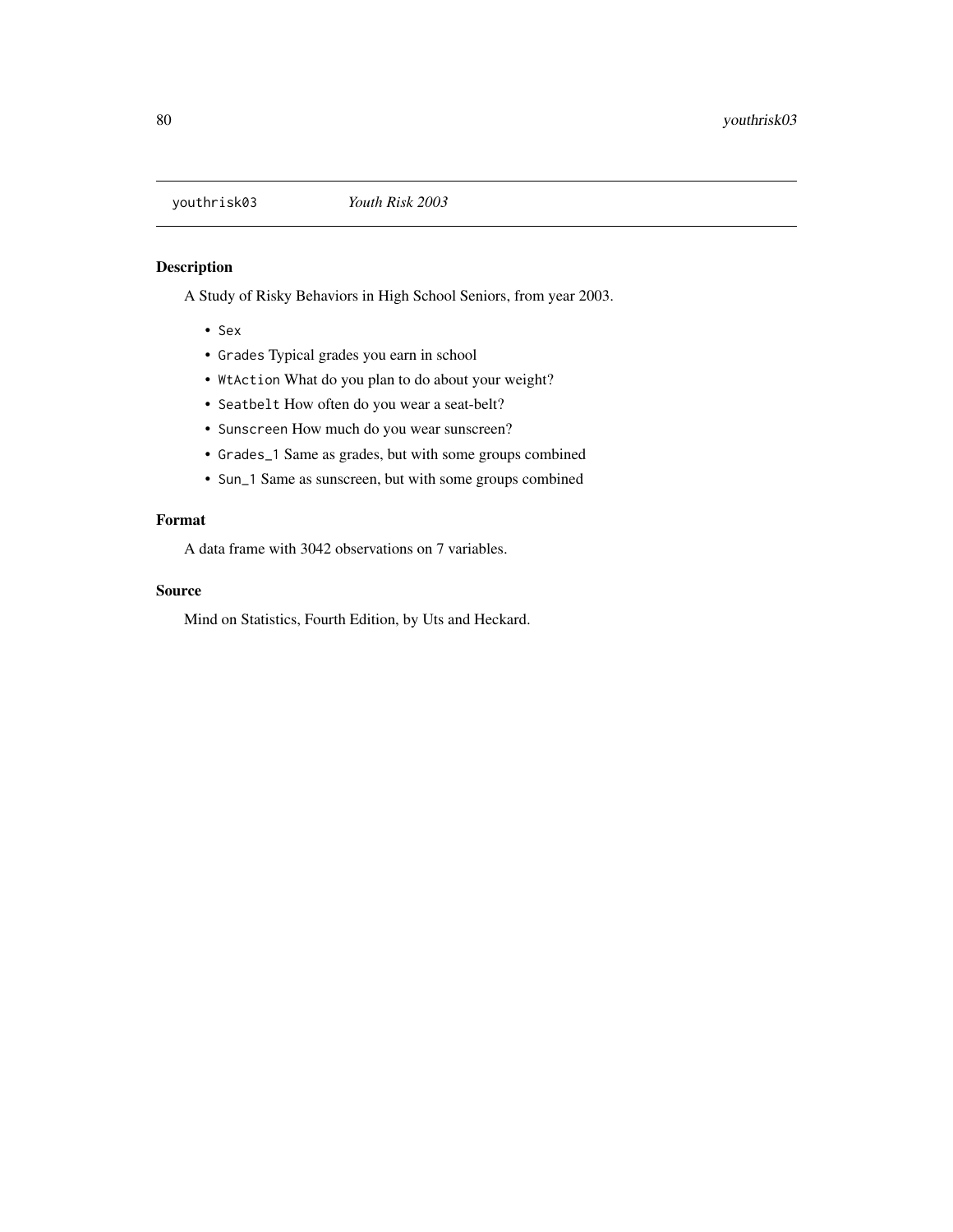# Index

∗Topic datasets alcohol , [4](#page-3-0) attitudes , [5](#page-4-0) beans, <mark>[8](#page-7-0)</mark> cabrera , [11](#page-10-0) chugtime , [14](#page-13-0) deathpen , [16](#page-15-0) FakeSchool , [20](#page-19-0) fuel , [21](#page-20-0) galton , [22](#page-21-0) gcfeeling , [22](#page-21-0) gcstudents , [23](#page-22-0) gss02 , [23](#page-22-0) gss08 , [24](#page-23-0) gss2012 , [25](#page-24-0) hair\_and\_act, [25](#page-24-0) handheight , [26](#page-25-0) hanford1 , [26](#page-25-0) hanford2, [27](#page-26-0) henderson , [28](#page-27-0) hofbatting , [29](#page-28-0) hofpitching, [30](#page-29-0) imagpop , [31](#page-30-0) iqsiblings , [32](#page-31-0) knifeorgunblock , [32](#page-31-0) labels , [33](#page-32-0) ledgejump , [33](#page-32-0) m111survey , [35](#page-34-0) m111surveyfa12,[35](#page-34-0) m111surveyfa13,[36](#page-35-0) music , [39](#page-38-0) napkins , [40](#page-39-0) nonresponse , [40](#page-39-0) nosmokeday , [41](#page-40-0) oldfaithful , [41](#page-40-0) Ovarian , [42](#page-41-0) pennstate1 , [44](#page-43-0) pushups , [54](#page-53-0) saltmarsh , [59](#page-58-0)

sat , [63](#page-62-0) sealsO2 , [63](#page-62-0) SmallExp, [67](#page-66-0) stumps, [68](#page-67-0) temperature , [68](#page-67-0) tips, [70](#page-69-0) tornado , [71](#page-70-0) ucdavis1 , [75](#page-74-0) verlander , [77](#page-76-0) youthrisk03 , [80](#page-79-0) ∗Topic graphics theme.rpres, [69](#page-68-0) themerpres , [70](#page-69-0) ∗Topic package tigerstats-package , [4](#page-3-0) alcohol , [4](#page-3-0) attitudes , [5](#page-4-0) barchart , *[6](#page-5-0)* barchartGC, [6](#page-5-0) beans, [8](#page-7-0) BinomNorm, [8](#page-7-0) BinomSkew , [9](#page-8-0) binomtestGC, <mark>[9](#page-8-0)</mark> cabrera , [11](#page-10-0) ChisqSimSlow , [11](#page-10-0) chisqtestGC , [12](#page-11-0) chugtime , [14](#page-13-0) CIMean, [14](#page-13-0) CIProp, [15](#page-14-0) colPerc , [16](#page-15-0) deathpen , [16](#page-15-0) DtrellHist , [17](#page-16-0) DtrellScat , [17](#page-16-0) EmpRule , [18](#page-17-0) EmpRuleGC , [19](#page-18-0) expCounts , [20](#page-19-0)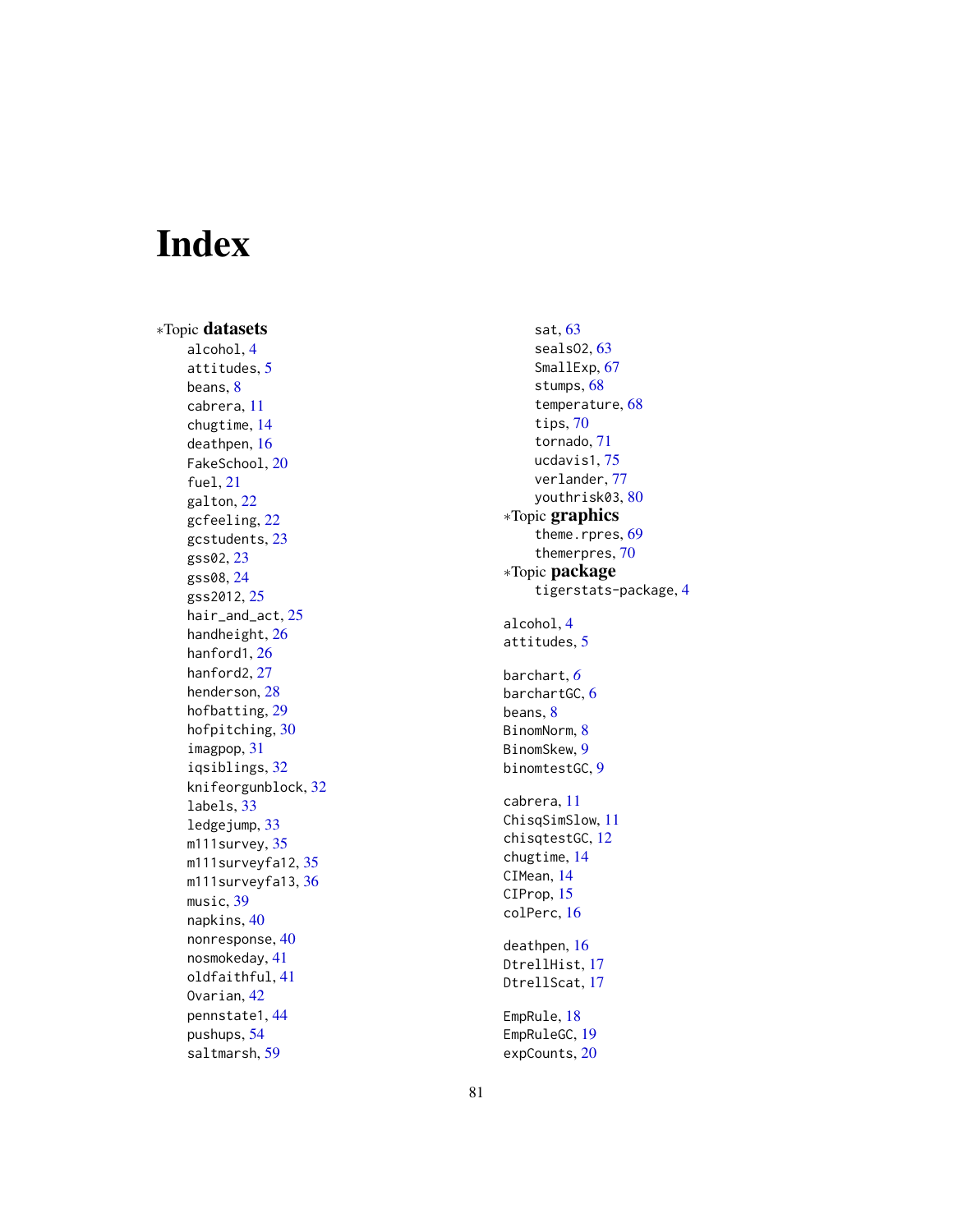# 82 INDEX

FakeSchool, [20](#page-19-0) FindRegLine , [21](#page-20-0) fuel , [21](#page-20-0) galton , [22](#page-21-0) gcfeeling , [22](#page-21-0) gcstudents , [23](#page-22-0) gss02 , [23](#page-22-0) gss08 , [24](#page-23-0) gss2012 , [25](#page-24-0) hair\_and\_act , [25](#page-24-0) handheight , [26](#page-25-0) hanford1 , [26](#page-25-0) , *[27](#page-26-0)* hanford2 , [27](#page-26-0) helpGC, [27](#page-26-0) henderson , [28](#page-27-0) hofbatting, [29](#page-28-0) hofpitching, [30](#page-29-0) imagpop , [31](#page-30-0) iqsiblings , [32](#page-31-0) knifeorgunblock , [32](#page-31-0) labels , [33](#page-32-0) ledgejump , [33](#page-32-0) lmGC , [34](#page-33-0) m111survey, [35](#page-34-0) m111surveyfa12,[35](#page-34-0) m111surveyfa13,[36](#page-35-0) make\_game , [37](#page-36-0) MeanSampler, [38](#page-37-0) music , [39](#page-38-0) napkins , [40](#page-39-0) nonresponse, [40](#page-39-0) nosmokeday , [41](#page-40-0) oldfaithful , [41](#page-40-0) Ovarian , [42](#page-41-0) pbinomGC , [42](#page-41-0) pchisqGC , [43](#page-42-0) pennstate1 , [44](#page-43-0) plot.GClm , [45](#page-44-0) plot.polyGC , [45](#page-44-0) pnormGC , [46](#page-45-0)

Points2Watch , [47](#page-46-0)

polyfitGC , [48](#page-47-0) popsamp , [49](#page-48-0) predict.GClm , [49](#page-48-0) predict.polyGC , [50](#page-49-0) PropSampler , [51](#page-50-0) proptestGC , [52](#page-51-0) ptGC , [53](#page-52-0) pushups , [54](#page-53-0) qnormGC , [55](#page-54-0) random\_normal\_factory , [57](#page-56-0) RandomExp , [56](#page-55-0) RegEstimate , [58](#page-57-0) rowPerc , [58](#page-57-0) saltmarsh , [59](#page-58-0) SampDist2Means , [60](#page-59-0) SampDist2Props , [61](#page-60-0) SampDistMean , [62](#page-61-0) sat , [63](#page-62-0) seals02, [63](#page-62-0) ShallowReg, [64](#page-63-0) show.settings , *[70](#page-69-0)* SimpleRandom, [65](#page-64-0), 65 SimpleRandom2, [65](#page-64-0) Skewer, [66](#page-65-0) SlowGoodness , [67](#page-66-0) SmallExp, [67](#page-66-0) stumps, [68](#page-67-0) temperature , [68](#page-67-0) tExplore , [69](#page-68-0) theme.rpres, [69](#page-68-0) themerpres , [70](#page-69-0) tigerstats *(*tigerstats-package *)* , [4](#page-3-0) tigerstats-package , [4](#page-3-0) tips , [70](#page-69-0) tornado , [71](#page-70-0) trellis.par.set , *[69](#page-68-0) , [70](#page-69-0)* tSampler , [72](#page-71-0) ttestGC , [73](#page-72-0) Type12Errors , [74](#page-73-0) ucdavis1 , [75](#page-74-0) Variability , [76](#page-75-0) VaryCorrelation , [76](#page-75-0) verlander , [77](#page-76-0)